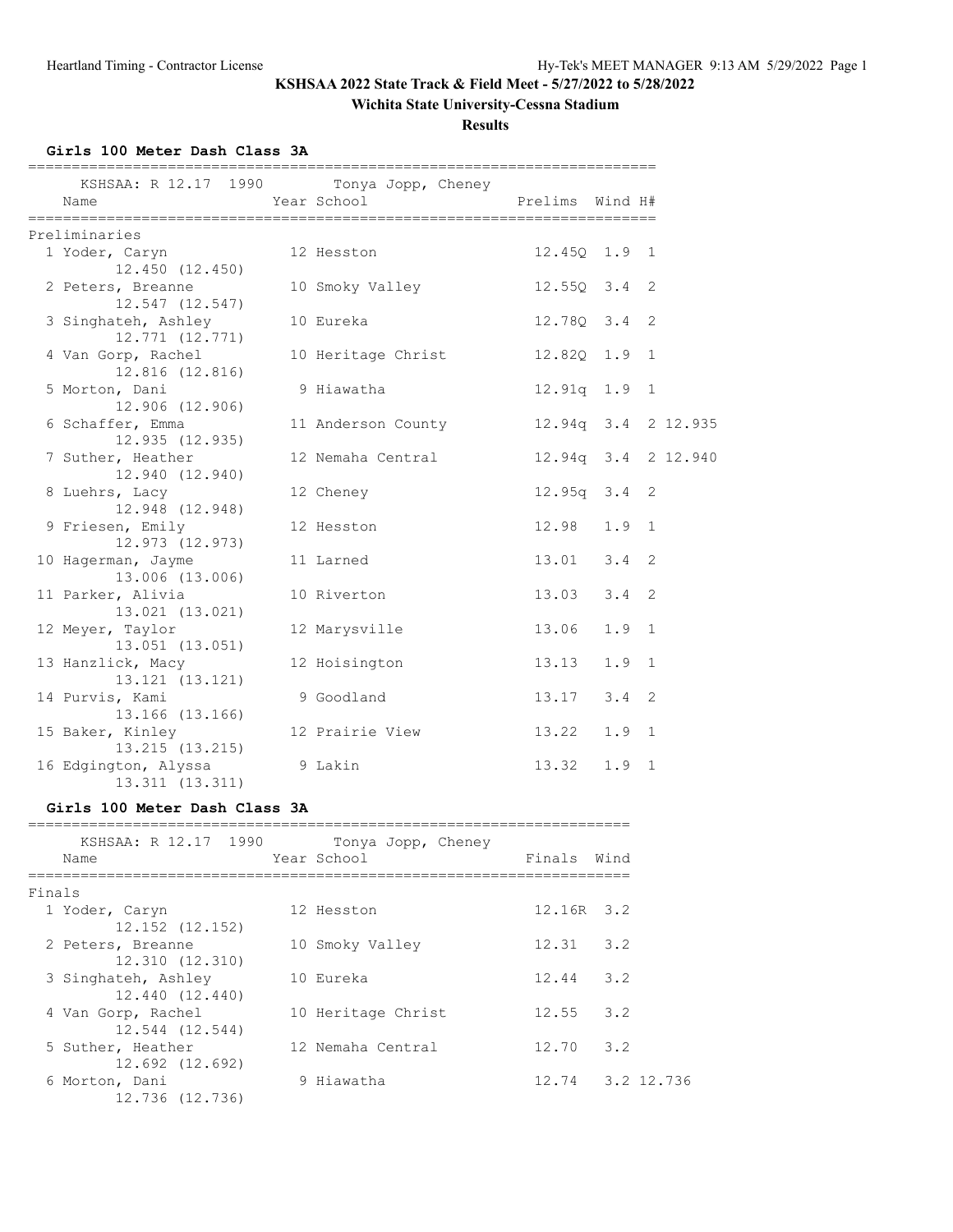### **Wichita State University-Cessna Stadium**

#### **Results**

| Girls 100 Meter Dash Class 3A |                    |               |                  |
|-------------------------------|--------------------|---------------|------------------|
| 7 Luehrs, Lacy                | 12 Cheney          |               | 12.74 3.2 12.738 |
| 12.738 (12.738)               |                    |               |                  |
| 8 Schaffer, Emma              | 11 Anderson County | $12.79$ $3.2$ |                  |
| 12.787 (12.787)               |                    |               |                  |

#### **Girls 200 Meter Dash Class 3A**

======================================================================== KSHSAA: R 24.90 1997 Stacy Keller, Halstead Name The Year School Controller Prelims Wind H# ======================================================================== Preliminaries

| rreiiminaries                          |                     |                  |   |
|----------------------------------------|---------------------|------------------|---|
| 1 Peters, Breanne<br>26.119 (26.119)   | 10 Smoky Valley     | $26.12Q - 1.6$ 2 |   |
| 2 Schemper, Heather<br>26.267 (26.267) | 11 Phillipsburg     | $26.27Q - 2.1$ 1 |   |
| 3 Klotz, Samantha<br>26.359 (26.359)   | 9 Hoyt-Royal Valley | $26.36Q - 1.6$ 2 |   |
| 4 Van Gorp, Rachel<br>26.475 (26.475)  | 10 Heritage Christ  | $26.48Q - 2.1$   | 1 |
| 5 Hamlin, Mikyn<br>26.518 (26.518)     | 11 Hugoton          | $26.52q - 1.6$ 2 |   |
| 6 Hanzlick, Macy<br>26.845 (26.845)    | 12 Hoisington       | $26.85q -1.6$ 2  |   |
| 7 Suther, Heather<br>26.939 (26.939)   | 12 Nemaha Central   | $26.94q -2.1$ 1  |   |
| 8 Glennen, Hannah<br>27.079 (27.079)   | 11 Wichita-Trinity  | $27.08q - 2.1$ 1 |   |
| 9 O'Neil, Brynn<br>27.198 (27.198)     | 11 Marysville       | $27.20 -1.6$ 2   |   |
| 10 Ptacek, Brooklyn<br>27.244 (27.244) | 12 Eureka           | $27.25 -2.1$ 1   |   |
| 11 Thomasson, Jacy<br>27.267 (27.267)  | 11 Riverton         | $27.27 -2.1$ 1   |   |
| 12 Schaffer, Emma<br>27.310 (27.310)   | 11 Anderson County  | $27.31 -2.1 1$   |   |
| 13 Deweese, Marissa<br>27.381 (27.381) | 11 Kingman          | $27.39 - 1.6$ 2  |   |
| 14 Yost, Kassidi<br>27.398 (27.398)    | 12 Tmp-Marian       | $27.40 -1.6$ 2   |   |
| 15 Petric, Jessica<br>27.897 (27.897)  | 12 Prairie View     | $27.90 -2.1 1$   |   |
| 16 Urie, Erin<br>28.029 (28.029)       | 11 Lakin            | $28.03 -1.6$ 2   |   |

#### **Girls 200 Meter Dash Class 3A**

|        | KSHSAA: R 24.90 1997 | Stacy Keller, Halstead |               |      |
|--------|----------------------|------------------------|---------------|------|
|        | Name                 | Year School            | Finals        | Wind |
|        |                      |                        |               |      |
| Finals |                      |                        |               |      |
|        | 1 Peters, Breanne    | 10 Smoky Valley        | $26.51 - 4.8$ |      |
|        | 26.509 (26.509)      |                        |               |      |
|        | 2 Schemper, Heather  | 11 Phillipsburg        | $26.77 - 4.8$ |      |
|        | 26.761 (26.761)      |                        |               |      |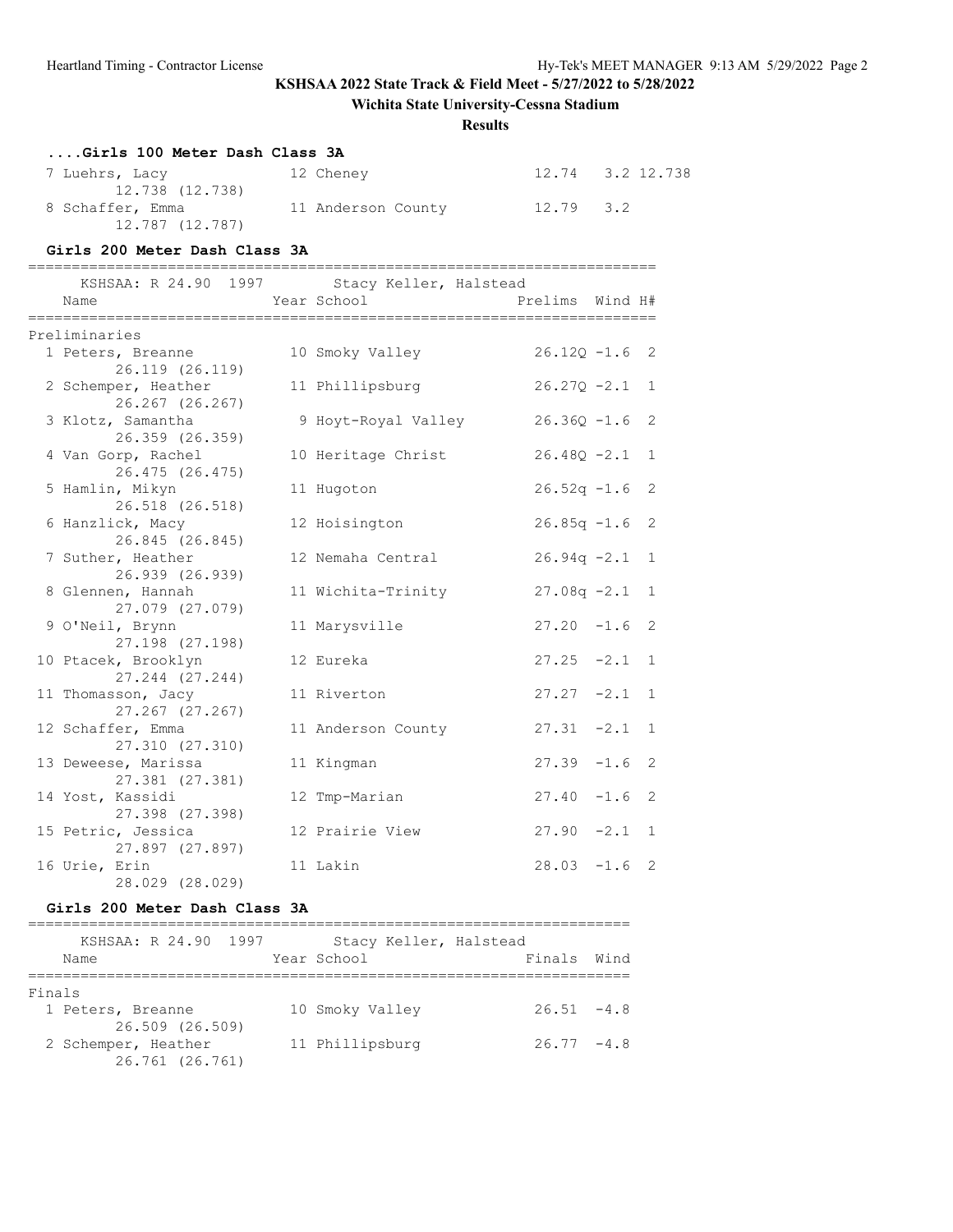**Wichita State University-Cessna Stadium**

**Results**

# **....Girls 200 Meter Dash Class 3A**

| 3 Van Gorp, Rachel                   | 10 Heritage Christ  | $26.84 - 4.8$ |  |
|--------------------------------------|---------------------|---------------|--|
| 26.833 (26.833)<br>4 Klotz, Samantha | 9 Hoyt-Royal Valley | $26.86 - 4.8$ |  |
| 26.853 (26.853)                      |                     |               |  |
| 5 Hanzlick, Macy                     | 12 Hoisington       | $26.94 - 4.8$ |  |
| 26.938 (26.938)                      |                     |               |  |
| 6 Glennen, Hannah                    | 11 Wichita-Trinity  | $27.36 - 4.8$ |  |
| 27.356 (27.356)                      |                     |               |  |
| 7 Hamlin, Mikyn                      | 11 Hugoton          | $27.56 - 4.8$ |  |
| 27.559 (27.559)                      |                     |               |  |
| 8 Suther, Heather                    | 12 Nemaha Central   | $27.99 - 4.8$ |  |
| 27.990 (27.990)                      |                     |               |  |

### **Girls 400 Meter Dash Class 3A**

| :=========<br>============<br>Name                 | KSHSAA: R 56.37 1991 Linda Shea, Minneapolis<br>Year School | ---------------------<br>Prelims | H#             |
|----------------------------------------------------|-------------------------------------------------------------|----------------------------------|----------------|
| ----------------------                             | ____________________________                                |                                  |                |
| Preliminaries                                      |                                                             |                                  |                |
| 1 Rose, Abby<br>56.727 (56.727)                    | 12 Smoky Valley                                             | 56.730                           | 2              |
| 2 Schemper, Heather<br>57.961 (57.961)             | 11 Phillipsburg                                             | 57.970                           | 1              |
| 3 Nordhus, Hailey<br>59.649 (59.649)               | 10 Nemaha Central                                           | 59.65Q                           | 2              |
| 4 Conrad, Lily<br>59.857 (59.857)                  | 9 Wichita-Collegiate                                        | 59.860                           | 1              |
| 5 O'Neil, Brynn<br>$1:00.267$ $(1:00.267)$         | 11 Marysville                                               | 1:00.27q                         | 2              |
| 6 Sides, Taryn<br>$1:00.489$ $(1:00.489)$          | 11 Phillipsburg                                             | 1:00.49q                         | 1              |
| 7 Baker, Kinley<br>$1:00.498$ $(1:00.498)$         | 12 Prairie View                                             | 1:00.50q                         | 1              |
| 8 Schreibvogel, Madyson<br>$1:00.566$ $(1:00.566)$ | 9 Holcomb                                                   | 1:00.57q                         | 2              |
| 9 Foster, Amelia<br>$1:01.059$ $(1:01.059)$        | 11 Rossville                                                | 1:01.06                          | 2              |
| 10 Holstein, Kennedy<br>$1:00.498$ $(1:00.498)$    | 12 Scott Community<br>1:01.735(1.238)                       | 1:01.74                          | 1              |
| 11 Judd, Lily<br>$1:01.805$ $(1:01.805)$           | 12 West Franklin                                            | 1:01.81                          | 2              |
| 12 Wells, Breanna<br>$1:02.179$ $(1:02.179)$       | 9 Cheney                                                    | 1:02.18                          | $\mathbf{1}$   |
| 13 Schaffer, Emma<br>$1:02.215$ $(1:02.215)$       | 11 Anderson County                                          | 1:02.22                          | $\overline{2}$ |
| 14 Umbarger, Bethany<br>$1:02.624$ $(1:02.624)$    | 10 Cherryvale                                               | 1:02.63                          | 1              |
| 15 Sarwinski, Mia<br>$1:05.523$ $(1:05.523)$       | 11 Galena                                                   | 1:05.53                          | $\overline{2}$ |
| -- Swartz, Matte                                   | 12 Chaparral                                                | DNF                              | 1              |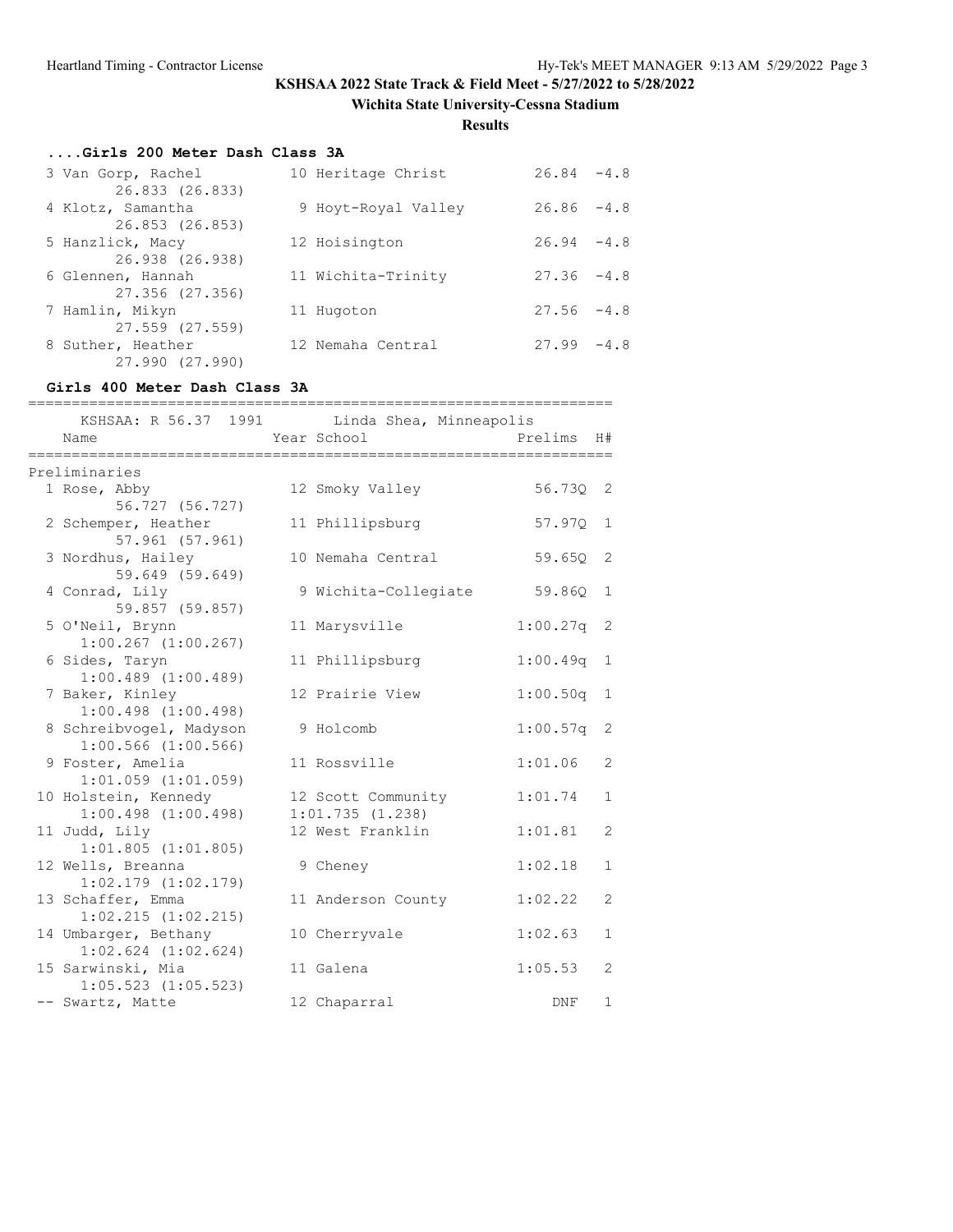### **Wichita State University-Cessna Stadium**

**Results**

**Girls 400 Meter Dash Class 3A**

| KSHSAA: R 56.37 1991<br>Name                       |  | Linda Shea, Minneapolis<br>Year School | Finals  |  |  |  |  |
|----------------------------------------------------|--|----------------------------------------|---------|--|--|--|--|
| Finals                                             |  |                                        |         |  |  |  |  |
| 1 Rose, Abby<br>57.860 (57.860)                    |  | 12 Smoky Valley                        | 57.86   |  |  |  |  |
| 2 Schemper, Heather<br>59.440 (59.440)             |  | 11 Phillipsburg                        | 59.44   |  |  |  |  |
| 3 Conrad, Lily<br>$1:00.246$ $(1:00.246)$          |  | 9 Wichita-Collegiate                   | 1:00.25 |  |  |  |  |
| 4 Nordhus, Hailey<br>$1:00.260$ $(1:00.260)$       |  | 10 Nemaha Central                      | 1:00.26 |  |  |  |  |
| 5 Schreibvogel, Madyson<br>$1:00.928$ $(1:00.928)$ |  | 9 Holcomb                              | 1:00.93 |  |  |  |  |
| 6 Sides, Taryn<br>1:00.947(1:00.947)               |  | 11 Phillipsburg                        | 1:00.95 |  |  |  |  |
| 7 O'Neil, Brynn<br>$1:01.776$ $(1:01.776)$         |  | 11 Marysville                          | 1:01.78 |  |  |  |  |
| 8 Baker, Kinley<br>$1:02.524$ $(1:02.524)$         |  | 12 Prairie View                        | 1:02.53 |  |  |  |  |

#### **Girls 800 Meter Run Class 3A**

| KSHSAA: R 2:10.97 1999 Amy Mortimer, Riley County<br>Name                         | =========================<br>Year School |                                             | ,,,,,,,,,,,,,,,,,,,,,,<br>Finals |
|-----------------------------------------------------------------------------------|------------------------------------------|---------------------------------------------|----------------------------------|
| 1 Lambert, Gracie 12 Smoky Valley<br>$1:06.80$ $(1:06.80)$ $2:21.209$ $(1:14.41)$ |                                          |                                             | 2:21.21                          |
| 2 Ohmart, Montana 11 Columbus<br>$1:12.257$ $(1:12.257)$ $2:25.491$ $(1:13.234)$  |                                          |                                             | 2:25.50                          |
| 3 Allen, Bree<br>$1:10.51$ $(1:10.51)$                                            |                                          | 9 Prairie View<br>$2:25.934$ $(1:15.43)$    | 2:25.94                          |
| 4 Hoskinson, Taylor<br>1:11.41(1:11.41)                                           |                                          | 12 Haven<br>$2:27.222$ $(1:15.82)$          | 2:27.23                          |
| 5 Albright, Erin<br>1:11.47(1:11.47)                                              |                                          | 11 Kingman<br>$2:27.256$ $(1:15.79)$        | 2:27.26                          |
| 6 Herren, Whitney<br>$1:12.35$ $(1:12.35)$                                        |                                          | 10 Santa Fe Trail<br>$2:28.702$ $(1:16.36)$ | 2:28.71                          |
| 7 Foster, Amelia<br>$1:11.92$ $(1:11.92)$                                         |                                          | 11 Rossville<br>2:28.755(1:16.84)           | 2:28.76                          |
| 8 Crowdis, Kynlie<br>1:12.97(1:12.97)                                             |                                          | 11 Hoisington<br>$2:29.189$ $(1:16.22)$     | 2:29.19                          |
| 9 Nordhus, Hailey<br>$1:13.07$ $(1:13.07)$                                        |                                          | 10 Nemaha Central<br>2:29.937(1:16.87)      | 2:29.94                          |
| 10 Mullen, Keira<br>$1:10.86$ $(1:10.86)$                                         |                                          | 10 Smoky Valley<br>2:30.180(1:19.33)        | 2:30.18                          |
| 11 Brueggen, Kendal<br>$1:11.08$ $(1:11.08)$                                      |                                          | 9 Hesston<br>$2:30.681$ $(1:19.61)$         | 2:30.69                          |
| 12 Fugitt, Janae<br>$1:11.58$ $(1:11.58)$                                         |                                          | 9 Cimarron<br>$2:31.814$ $(1:20.24)$        | 2:31.82                          |
| 13 Chavez, Kathie<br>$1:12.36$ $(1:12.36)$                                        |                                          | 10 Colby<br>2:31.957(1:19.60)               | 2:31.96                          |
| 14 Stevens, Claire<br>$1:12.50$ $(1:12.50)$                                       |                                          | 10 Girard<br>$2:32.385$ $(1:19.89)$         | 2:32.39                          |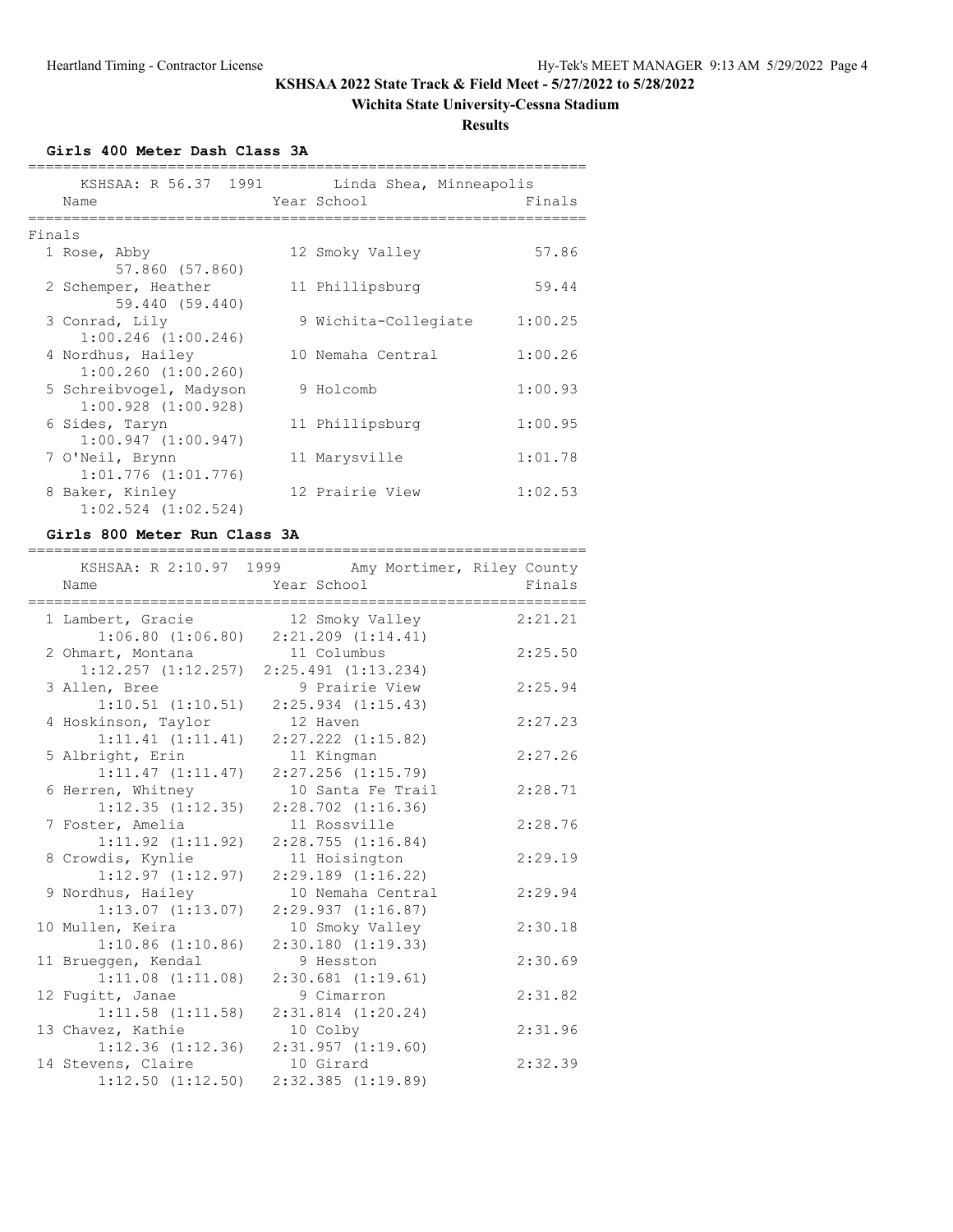### **Wichita State University-Cessna Stadium**

### **Results**

## **....Girls 800 Meter Run Class 3A**

| 15 Huff, Marijane     | 12 Burlington      | 2:32.52 |
|-----------------------|--------------------|---------|
| $1:13.23$ $(1:13.23)$ | 2:32.519(1:19.29)  |         |
| 16 Sass, Autumn       | 10 Pleasant Ridge  | 2:47.93 |
| $1:12.92$ $(1:12.92)$ | 2:47.924 (1:35.01) |         |

#### **Girls 1600 Meter Run Class 3A**

| 1 Alderson, Jentrie 12 Southeast of Saline 5:10.94<br>$1:12.22$ (1:12.22) $2:31.93$ (1:19.71) $3:52.55$ (1:20.62)<br>2 Lambert, Gracie<br>12 Smoky Valley<br>5:22.15<br>$1:14.63$ $(1:14.63)$ $2:40.44$ $(1:25.81)$ $4:06.81$ $(1:26.37)$<br>3 Allen, Bree<br>9 Prairie View<br>5:23.23<br>$2:38.79$ $(1:23.71)$ $4:06.37$ $(1:27.58)$<br>$1:15.08$ $(1:15.08)$<br>11 Columbus<br>5:27.68<br>4 Ohmart, Montana<br>$2:39.84$ $(1:24.46)$<br>$1:15.38$ $(1:15.38)$<br>$4:05.99$ $(1:26.15)$<br>5:32.77<br>5 Hoskinson, Taylor<br>12 Haven<br>$1:14.80$ $(1:14.80)$<br>$2:40.34$ $(1:25.54)$<br>$4:07.48$ $(1:27.14)$<br>5:38.31<br>6 Schutte, Dominique<br>10 Halstead<br>1:14.27(1:14.27)<br>$2:40.06$ $(1:25.79)$<br>$4:08.61$ $(1:28.55)$<br>7 Hedstrom, Reese<br>9 Cheney<br>5:42.83<br>$1:18.94$ $(1:18.94)$<br>2:48.85(1:29.91)<br>4:18.55(1:29.70)<br>8 Bailey, Emma<br>11 West Franklin<br>5:43.12<br>$1:21.24$ $(1:21.24)$<br>$2:50.02$ $(1:28.78)$<br>$4:18.86$ $(1:28.84)$<br>9 Pearce, Mary<br>5:52.05<br>10 Kingman<br>$1:21.22$ $(1:21.22)$<br>2:50.13(1:28.91)<br>4:23.57(1:33.44)<br>10 Rader, Bella<br>10 Marysville<br>5:53.44<br>$2:42.61$ $(1:26.76)$<br>$1:15.85$ $(1:15.85)$<br>4:19.19(1:36.58)<br>11 Hawkins, Clare<br>12 Scott Community<br>5:54.24<br>$1:17.27$ $(1:17.27)$<br>$2:48.09$ $(1:30.82)$<br>$4:23.07$ $(1:34.98)$<br>12 Prochazka, Ashley<br>11 Southeast of Saline 6:00.31<br>$1:20.19$ $(1:20.19)$<br>$2:51.39$ $(1:31.20)$<br>$4:26.82$ $(1:35.43)$<br>9 Silver Lake<br>13 Gerber, Tessa<br>6:00.45<br>$1:19.39$ $(1:19.39)$<br>$2:54.28$ $(1:34.89)$ $4:33.50$ $(1:39.22)$<br>14 Teagarden, Wylie<br>9 Prairie View<br>6:04.07<br>$2:55.95(1:34.39)$ $4:34.94(1:38.99)$<br>$1:21.56$ $(1:21.56)$<br>15 Payne, Maggie<br>10 Frontenac<br>6:14.74<br>$2:55.97$ $(1:34.94)$ $4:33.25$ $(1:37.28)$<br>$1:21.03$ $(1:21.03)$<br>16 Mosteller, Madilyn<br>6:19.00<br>9 Nemaha Central<br>$1:21.26$ $(1:21.26)$<br>$2:58.48$ $(1:37.22)$<br>4:39.41(1:40.93) | Name | KSHSAA: R 4:56.35 2002 Erin Mortimer, Riley County<br>Year School | Finals |                        |
|-----------------------------------------------------------------------------------------------------------------------------------------------------------------------------------------------------------------------------------------------------------------------------------------------------------------------------------------------------------------------------------------------------------------------------------------------------------------------------------------------------------------------------------------------------------------------------------------------------------------------------------------------------------------------------------------------------------------------------------------------------------------------------------------------------------------------------------------------------------------------------------------------------------------------------------------------------------------------------------------------------------------------------------------------------------------------------------------------------------------------------------------------------------------------------------------------------------------------------------------------------------------------------------------------------------------------------------------------------------------------------------------------------------------------------------------------------------------------------------------------------------------------------------------------------------------------------------------------------------------------------------------------------------------------------------------------------------------------------------------------------------------------------------------------------------------------------------------------------------------------------------------------------------------------------------------------------------------------------------------------|------|-------------------------------------------------------------------|--------|------------------------|
|                                                                                                                                                                                                                                                                                                                                                                                                                                                                                                                                                                                                                                                                                                                                                                                                                                                                                                                                                                                                                                                                                                                                                                                                                                                                                                                                                                                                                                                                                                                                                                                                                                                                                                                                                                                                                                                                                                                                                                                               |      |                                                                   |        |                        |
|                                                                                                                                                                                                                                                                                                                                                                                                                                                                                                                                                                                                                                                                                                                                                                                                                                                                                                                                                                                                                                                                                                                                                                                                                                                                                                                                                                                                                                                                                                                                                                                                                                                                                                                                                                                                                                                                                                                                                                                               |      |                                                                   |        | 5:10.935(1:18.39)      |
|                                                                                                                                                                                                                                                                                                                                                                                                                                                                                                                                                                                                                                                                                                                                                                                                                                                                                                                                                                                                                                                                                                                                                                                                                                                                                                                                                                                                                                                                                                                                                                                                                                                                                                                                                                                                                                                                                                                                                                                               |      |                                                                   |        |                        |
| $5:23.228$ $(1:16.87)$                                                                                                                                                                                                                                                                                                                                                                                                                                                                                                                                                                                                                                                                                                                                                                                                                                                                                                                                                                                                                                                                                                                                                                                                                                                                                                                                                                                                                                                                                                                                                                                                                                                                                                                                                                                                                                                                                                                                                                        |      |                                                                   |        | $5:22.142$ $(1:15.34)$ |
| $5:27.673$ $(1:21.69)$                                                                                                                                                                                                                                                                                                                                                                                                                                                                                                                                                                                                                                                                                                                                                                                                                                                                                                                                                                                                                                                                                                                                                                                                                                                                                                                                                                                                                                                                                                                                                                                                                                                                                                                                                                                                                                                                                                                                                                        |      |                                                                   |        |                        |
|                                                                                                                                                                                                                                                                                                                                                                                                                                                                                                                                                                                                                                                                                                                                                                                                                                                                                                                                                                                                                                                                                                                                                                                                                                                                                                                                                                                                                                                                                                                                                                                                                                                                                                                                                                                                                                                                                                                                                                                               |      |                                                                   |        |                        |
|                                                                                                                                                                                                                                                                                                                                                                                                                                                                                                                                                                                                                                                                                                                                                                                                                                                                                                                                                                                                                                                                                                                                                                                                                                                                                                                                                                                                                                                                                                                                                                                                                                                                                                                                                                                                                                                                                                                                                                                               |      |                                                                   |        |                        |
| $5:32.767$ $(1:25.30)$                                                                                                                                                                                                                                                                                                                                                                                                                                                                                                                                                                                                                                                                                                                                                                                                                                                                                                                                                                                                                                                                                                                                                                                                                                                                                                                                                                                                                                                                                                                                                                                                                                                                                                                                                                                                                                                                                                                                                                        |      |                                                                   |        |                        |
|                                                                                                                                                                                                                                                                                                                                                                                                                                                                                                                                                                                                                                                                                                                                                                                                                                                                                                                                                                                                                                                                                                                                                                                                                                                                                                                                                                                                                                                                                                                                                                                                                                                                                                                                                                                                                                                                                                                                                                                               |      |                                                                   |        |                        |
| $5:38.303$ $(1:29.70)$                                                                                                                                                                                                                                                                                                                                                                                                                                                                                                                                                                                                                                                                                                                                                                                                                                                                                                                                                                                                                                                                                                                                                                                                                                                                                                                                                                                                                                                                                                                                                                                                                                                                                                                                                                                                                                                                                                                                                                        |      |                                                                   |        |                        |
|                                                                                                                                                                                                                                                                                                                                                                                                                                                                                                                                                                                                                                                                                                                                                                                                                                                                                                                                                                                                                                                                                                                                                                                                                                                                                                                                                                                                                                                                                                                                                                                                                                                                                                                                                                                                                                                                                                                                                                                               |      |                                                                   |        |                        |
| 5:42.825(1:24.28)<br>5:43.113(1:24.26)<br>$5:52.044$ $(1:28.48)$<br>$5:53.432$ $(1:34.25)$<br>$5:54.238$ $(1:31.18)$<br>6:00.310(1:33.50)<br>$6:00.445$ $(1:26.95)$<br>$6:04.061$ $(1:29.13)$<br>6:14.740(1:41.50)<br>$6:18.992$ $(1:39.59)$                                                                                                                                                                                                                                                                                                                                                                                                                                                                                                                                                                                                                                                                                                                                                                                                                                                                                                                                                                                                                                                                                                                                                                                                                                                                                                                                                                                                                                                                                                                                                                                                                                                                                                                                                  |      |                                                                   |        |                        |
|                                                                                                                                                                                                                                                                                                                                                                                                                                                                                                                                                                                                                                                                                                                                                                                                                                                                                                                                                                                                                                                                                                                                                                                                                                                                                                                                                                                                                                                                                                                                                                                                                                                                                                                                                                                                                                                                                                                                                                                               |      |                                                                   |        |                        |
|                                                                                                                                                                                                                                                                                                                                                                                                                                                                                                                                                                                                                                                                                                                                                                                                                                                                                                                                                                                                                                                                                                                                                                                                                                                                                                                                                                                                                                                                                                                                                                                                                                                                                                                                                                                                                                                                                                                                                                                               |      |                                                                   |        |                        |
|                                                                                                                                                                                                                                                                                                                                                                                                                                                                                                                                                                                                                                                                                                                                                                                                                                                                                                                                                                                                                                                                                                                                                                                                                                                                                                                                                                                                                                                                                                                                                                                                                                                                                                                                                                                                                                                                                                                                                                                               |      |                                                                   |        |                        |
|                                                                                                                                                                                                                                                                                                                                                                                                                                                                                                                                                                                                                                                                                                                                                                                                                                                                                                                                                                                                                                                                                                                                                                                                                                                                                                                                                                                                                                                                                                                                                                                                                                                                                                                                                                                                                                                                                                                                                                                               |      |                                                                   |        |                        |
|                                                                                                                                                                                                                                                                                                                                                                                                                                                                                                                                                                                                                                                                                                                                                                                                                                                                                                                                                                                                                                                                                                                                                                                                                                                                                                                                                                                                                                                                                                                                                                                                                                                                                                                                                                                                                                                                                                                                                                                               |      |                                                                   |        |                        |
|                                                                                                                                                                                                                                                                                                                                                                                                                                                                                                                                                                                                                                                                                                                                                                                                                                                                                                                                                                                                                                                                                                                                                                                                                                                                                                                                                                                                                                                                                                                                                                                                                                                                                                                                                                                                                                                                                                                                                                                               |      |                                                                   |        |                        |
|                                                                                                                                                                                                                                                                                                                                                                                                                                                                                                                                                                                                                                                                                                                                                                                                                                                                                                                                                                                                                                                                                                                                                                                                                                                                                                                                                                                                                                                                                                                                                                                                                                                                                                                                                                                                                                                                                                                                                                                               |      |                                                                   |        |                        |
|                                                                                                                                                                                                                                                                                                                                                                                                                                                                                                                                                                                                                                                                                                                                                                                                                                                                                                                                                                                                                                                                                                                                                                                                                                                                                                                                                                                                                                                                                                                                                                                                                                                                                                                                                                                                                                                                                                                                                                                               |      |                                                                   |        |                        |
|                                                                                                                                                                                                                                                                                                                                                                                                                                                                                                                                                                                                                                                                                                                                                                                                                                                                                                                                                                                                                                                                                                                                                                                                                                                                                                                                                                                                                                                                                                                                                                                                                                                                                                                                                                                                                                                                                                                                                                                               |      |                                                                   |        |                        |
|                                                                                                                                                                                                                                                                                                                                                                                                                                                                                                                                                                                                                                                                                                                                                                                                                                                                                                                                                                                                                                                                                                                                                                                                                                                                                                                                                                                                                                                                                                                                                                                                                                                                                                                                                                                                                                                                                                                                                                                               |      |                                                                   |        |                        |
|                                                                                                                                                                                                                                                                                                                                                                                                                                                                                                                                                                                                                                                                                                                                                                                                                                                                                                                                                                                                                                                                                                                                                                                                                                                                                                                                                                                                                                                                                                                                                                                                                                                                                                                                                                                                                                                                                                                                                                                               |      |                                                                   |        |                        |
|                                                                                                                                                                                                                                                                                                                                                                                                                                                                                                                                                                                                                                                                                                                                                                                                                                                                                                                                                                                                                                                                                                                                                                                                                                                                                                                                                                                                                                                                                                                                                                                                                                                                                                                                                                                                                                                                                                                                                                                               |      |                                                                   |        |                        |
|                                                                                                                                                                                                                                                                                                                                                                                                                                                                                                                                                                                                                                                                                                                                                                                                                                                                                                                                                                                                                                                                                                                                                                                                                                                                                                                                                                                                                                                                                                                                                                                                                                                                                                                                                                                                                                                                                                                                                                                               |      |                                                                   |        |                        |
|                                                                                                                                                                                                                                                                                                                                                                                                                                                                                                                                                                                                                                                                                                                                                                                                                                                                                                                                                                                                                                                                                                                                                                                                                                                                                                                                                                                                                                                                                                                                                                                                                                                                                                                                                                                                                                                                                                                                                                                               |      |                                                                   |        |                        |
|                                                                                                                                                                                                                                                                                                                                                                                                                                                                                                                                                                                                                                                                                                                                                                                                                                                                                                                                                                                                                                                                                                                                                                                                                                                                                                                                                                                                                                                                                                                                                                                                                                                                                                                                                                                                                                                                                                                                                                                               |      |                                                                   |        |                        |
|                                                                                                                                                                                                                                                                                                                                                                                                                                                                                                                                                                                                                                                                                                                                                                                                                                                                                                                                                                                                                                                                                                                                                                                                                                                                                                                                                                                                                                                                                                                                                                                                                                                                                                                                                                                                                                                                                                                                                                                               |      |                                                                   |        |                        |
|                                                                                                                                                                                                                                                                                                                                                                                                                                                                                                                                                                                                                                                                                                                                                                                                                                                                                                                                                                                                                                                                                                                                                                                                                                                                                                                                                                                                                                                                                                                                                                                                                                                                                                                                                                                                                                                                                                                                                                                               |      |                                                                   |        |                        |
|                                                                                                                                                                                                                                                                                                                                                                                                                                                                                                                                                                                                                                                                                                                                                                                                                                                                                                                                                                                                                                                                                                                                                                                                                                                                                                                                                                                                                                                                                                                                                                                                                                                                                                                                                                                                                                                                                                                                                                                               |      |                                                                   |        |                        |
|                                                                                                                                                                                                                                                                                                                                                                                                                                                                                                                                                                                                                                                                                                                                                                                                                                                                                                                                                                                                                                                                                                                                                                                                                                                                                                                                                                                                                                                                                                                                                                                                                                                                                                                                                                                                                                                                                                                                                                                               |      |                                                                   |        |                        |

### **Girls 3200 Meter Run Class 3A**

| KSHSAA: R 10:34.07 1999<br>Name | Year School                     | Amy Mortimer, Riley County<br>Finals |                         |
|---------------------------------|---------------------------------|--------------------------------------|-------------------------|
| 1 Alderson, Jentrie             | 12 Southeast of Saline 10:44.78 |                                      |                         |
| 1:14.16(1:14.16)                | $2:33.92$ $(1:19.76)$           | $3:55.50$ $(1:21.58)$                | 5:18.54(1:23.04)        |
| 6:41.11(1:22.57)                | 8:04.30(1:23.19)                | $9:27.86$ (1:23.56)                  | $10:44.777$ $(1:16.93)$ |
| 2 Allen, Bree                   | 9 Prairie View                  | 11:54.36                             |                         |
| $1:16.38$ $(1:16.38)$           | $2:42.52$ $(1:26.14)$           | 4:11.80(1:29.28)                     | 5:43.13(1:31.33)        |
| 7:17.05(1:33.92)                | 8:49.76(1:32.71)                | $10:23.30$ $(1:33.54)$               | 11:54.357(1:31.07)      |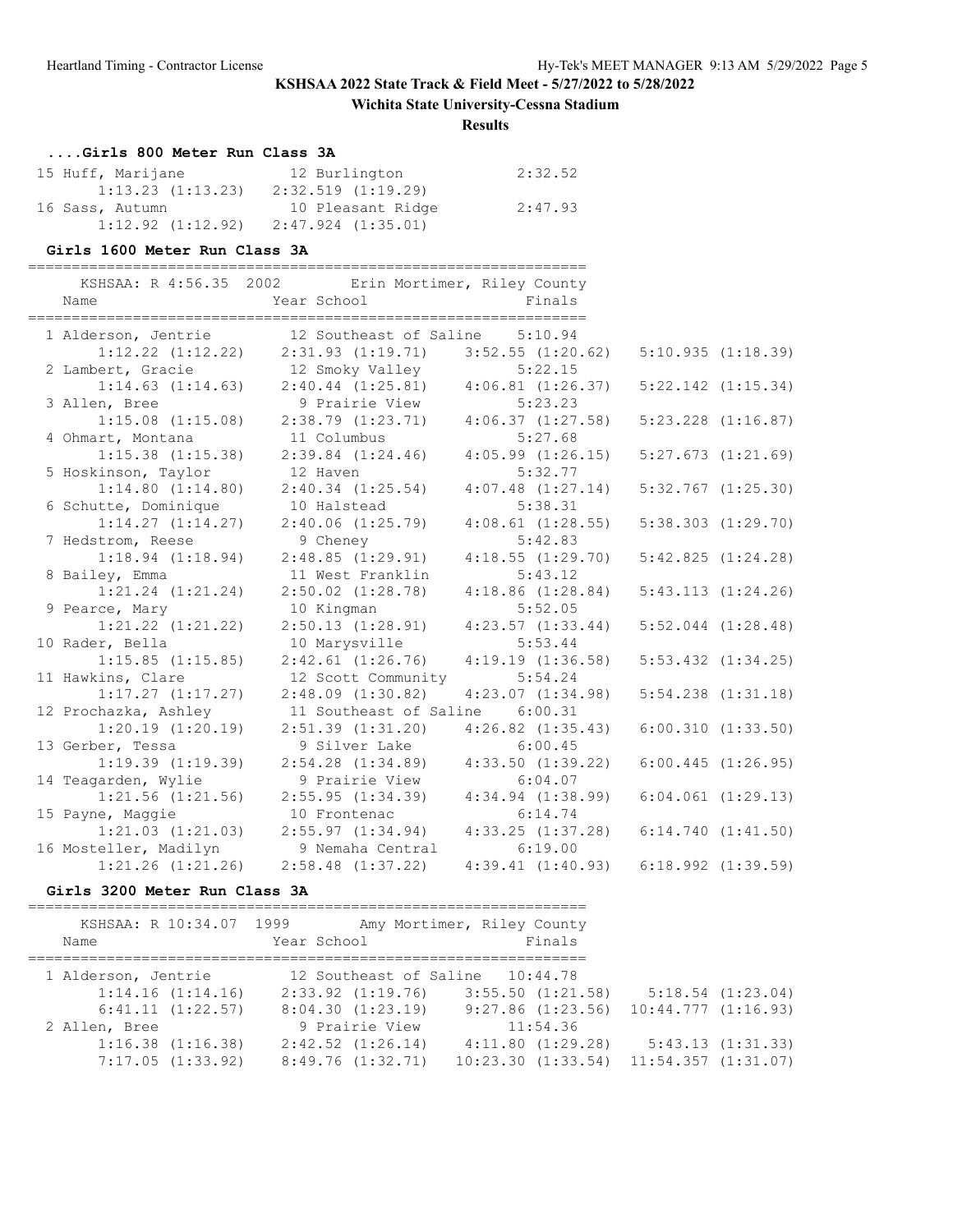**Wichita State University-Cessna Stadium**

**Results**

# **....Girls 3200 Meter Run Class 3A**

| 3 Hawkins, Clare        | 12 Scott Community                                                                 | 12:06.77                                  |                       |                         |
|-------------------------|------------------------------------------------------------------------------------|-------------------------------------------|-----------------------|-------------------------|
| $1:16.57$ $(1:16.57)$   | 2:44.70(1:28.13)                                                                   | $4:17.55$ $(1:32.85)$                     | $5:53.29$ $(1:35.74)$ |                         |
| $7:28.88$ $(1:35.59)$   | $9:03.69$ $(1:34.81)$                                                              | $10:38.01$ $(1:34.32)$                    |                       | $12:06.767$ $(1:28.77)$ |
| 4 Schutte, Dominique    | 10 Halstead                                                                        | 12:10.93                                  |                       |                         |
| $1:17.07$ $(1:17.07)$   | $2:45.44$ $(1:28.37)$                                                              | $4:17.39$ $(1:31.95)$                     |                       | $5:52.99$ $(1:35.60)$   |
| $7:29.61$ $(1:36.62)$   | 9:06.79(1:37.18)                                                                   | $10:43.48$ $(1:36.69)$                    |                       | $12:10.921$ $(1:27.45)$ |
| 5 Pearce, Mary          | 10 Kingman                                                                         | 12:18.68                                  |                       |                         |
| $1:17.43$ $(1:17.43)$   | $2:45.08$ $(1:27.65)$                                                              | $4:18.14$ $(1:33.06)$                     |                       | 5:53.20(1:35.06)        |
| $7:30.69$ $(1:37.49)$   | 9:10.17(1:39.48)                                                                   | 10:47.17(1:37.00)                         |                       | $12:18.674$ $(1:31.51)$ |
| 6 Bailey, Emma          | 11 West Franklin                                                                   | 12:22.26                                  |                       |                         |
| $1:21.69$ $(1:21.69)$   | $2:53.94$ $(1:32.25)$                                                              | 4:28.79(1:34.85)                          | $6:05.48$ $(1:36.69)$ |                         |
| $7:42.91$ $(1:37.43)$   | $9:22.40$ $(1:39.49)$                                                              | $11:03.46$ $(1:41.06)$                    |                       | $12:22.253$ $(1:18.80)$ |
| 7 Hudson, Abbye         | 11 Cheney                                                                          | 12:23.39                                  |                       |                         |
| $1:17.65$ $(1:17.65)$   | $2:46.46$ $(1:28.81)$                                                              | $4:21.53$ $(1:35.07)$                     |                       | $5:56.45$ $(1:34.92)$   |
| $7:34.05$ $(1:37.60)$   | $9:13.22$ $(1:39.17)$                                                              | $10:52.59$ $(1:39.37)$                    |                       | $12:23.388$ $(1:30.81)$ |
| 8 Gerber, Tessa         | 9 Silver Lake                                                                      | 12:34.87                                  |                       |                         |
| $1:17.62$ $(1:17.62)$   | $2:46.44$ $(1:28.82)$                                                              | $4:21.53$ $(1:35.09)$                     | $6:02.65$ $(1:41.12)$ |                         |
| 7:43.06(1:40.41)        | 9:24.74(1:41.68)                                                                   | $11:06.44$ $(1:41.70)$                    |                       | $12:34.868$ $(1:28.44)$ |
| 9 Commerford, Abby      | 9 Southeast of Saline 12:44.19                                                     |                                           |                       |                         |
| $1:21.85$ $(1:21.85)$   | $2:53.70$ $(1:31.85)$                                                              | $4:30.06$ $(1:36.36)$                     | 6:10.53(1:40.47)      |                         |
| $7:51.79$ $(1:41.26)$   | $9:35.55$ $(1:43.76)$                                                              | 11:15.77(1:40.22)                         |                       | $12:44.189$ $(1:28.43)$ |
| 10 Metzger, Laura       | 9 Sabetha                                                                          | 12:54.08                                  |                       |                         |
| $1:23.33$ $(1:23.33)$   | $2:57.72$ $(1:34.39)$                                                              | $4:34.96$ $(1:37.24)$ 6:14.66 $(1:39.70)$ |                       |                         |
| $7:57.10$ $(1:42.44)$   | 9:37.57(1:40.47)                                                                   | 11:18.47(1:40.90)                         |                       | $12:54.078$ $(1:35.62)$ |
| 11 Gerow, Lillyan       | 11 Burlington                                                                      | 13:02.47                                  |                       |                         |
| $1:21.45$ $(1:21.45)$   | $2:53.69$ $(1:32.24)$                                                              | $4:30.42$ $(1:36.73)$                     | 6:10.35(1:39.93)      |                         |
| $7:52.83$ $(1:42.48)$   | $9:39.02$ $(1:46.19)$                                                              | $11:22.74$ $(1:43.72)$                    |                       | $13:02.466$ $(1:39.74)$ |
| 12 Picolet, Jordyn      | 11 Council Grove                                                                   | 13:08.05                                  |                       |                         |
| $1:20.77$ $(1:20.77)$   | $2:53.20$ $(1:32.43)$                                                              | $4:29.72$ $(1:36.52)$                     | $6:09.92$ $(1:40.20)$ |                         |
| $7:52.45$ $(1:42.53)$   | 9:40.17(1:47.72)                                                                   | $11:28.74$ $(1:48.57)$                    |                       | $13:08.041$ $(1:39.31)$ |
| 13 Prochazka, Ashley    | 11 Southeast of Saline 13:14.65                                                    |                                           |                       |                         |
| $1:21.14$ $(1:21.14)$   | $2:53.22$ $(1:32.08)$                                                              | 4:29.70(1:36.48)                          | 6:09.73(1:40.03)      |                         |
| 7:51.20(1:41.47)        | $9:35.19$ $(1:43.99)$                                                              | 11:19.75(1:44.56)                         |                       | $13:14.641$ $(1:54.90)$ |
| 14 Mosteller, Madilyn   | 9 Nemaha Central                                                                   | 13:28.23                                  |                       |                         |
| $1:22.86$ $(1:22.86)$   | $2:57.81$ $(1:34.95)$                                                              | $4:37.79$ $(1:39.98)$                     |                       | $6:22.75$ $(1:44.96)$   |
| $8:10.24$ $(1:47.49)$   | $10:01.10$ $(1:50.86)$                                                             | $11:51.30$ $(1:50.20)$                    |                       | $13:28.224$ $(1:36.93)$ |
| 15 Teagarden, Wylie     | 9 Prairie View                                                                     | 13:29.84                                  |                       |                         |
| $1:22.28$ $(1:22.28)$   | 2:56.95(1:34.67)                                                                   | $4:34.00$ $(1:37.05)$ 6:16.41 $(1:42.41)$ |                       |                         |
| 8:06.37(1:49.96)        | 9:56.78(1:50.41)                                                                   | 11:45.95(1:49.17)                         |                       | $13:29.838$ $(1:43.90)$ |
| 16 O'Dell, Campbell     | 10 Fredonia                                                                        | 14:10.01                                  |                       |                         |
| $1:22.361$ $(1:22.361)$ | 3:08.933 (1:46.573) 4:55.936 (1:47.003) 6:42.636 (1:46.701)                        |                                           |                       |                         |
|                         | 8:32.996 (1:50.360) 10:25.763 (1:52.768) 12:19.027 (1:53.265) 14:10.008 (1:50.981) |                                           |                       |                         |

### **Girls 100 Meter Hurdles Class 3A**

| KSHSAA: R 14.27 2007<br>Name                           | Katie Guevel, Burlington<br>Year School | Prelims Wind H# |                  |
|--------------------------------------------------------|-----------------------------------------|-----------------|------------------|
| Preliminaries<br>1 Singhateh, Ashley<br>15.175(15.175) | 10 Eureka                               |                 | $15.180 - 0.1$ 2 |
| 2 Edgington, Alyssa<br>15.210 (15.210)                 | 9 Lakin                                 |                 | 15.210 2.4 1     |
| 3 Gottschalk, Shalee<br>15.719 (15.719)                | 9 Tmp-Marian                            |                 | 15.720 2.4 1     |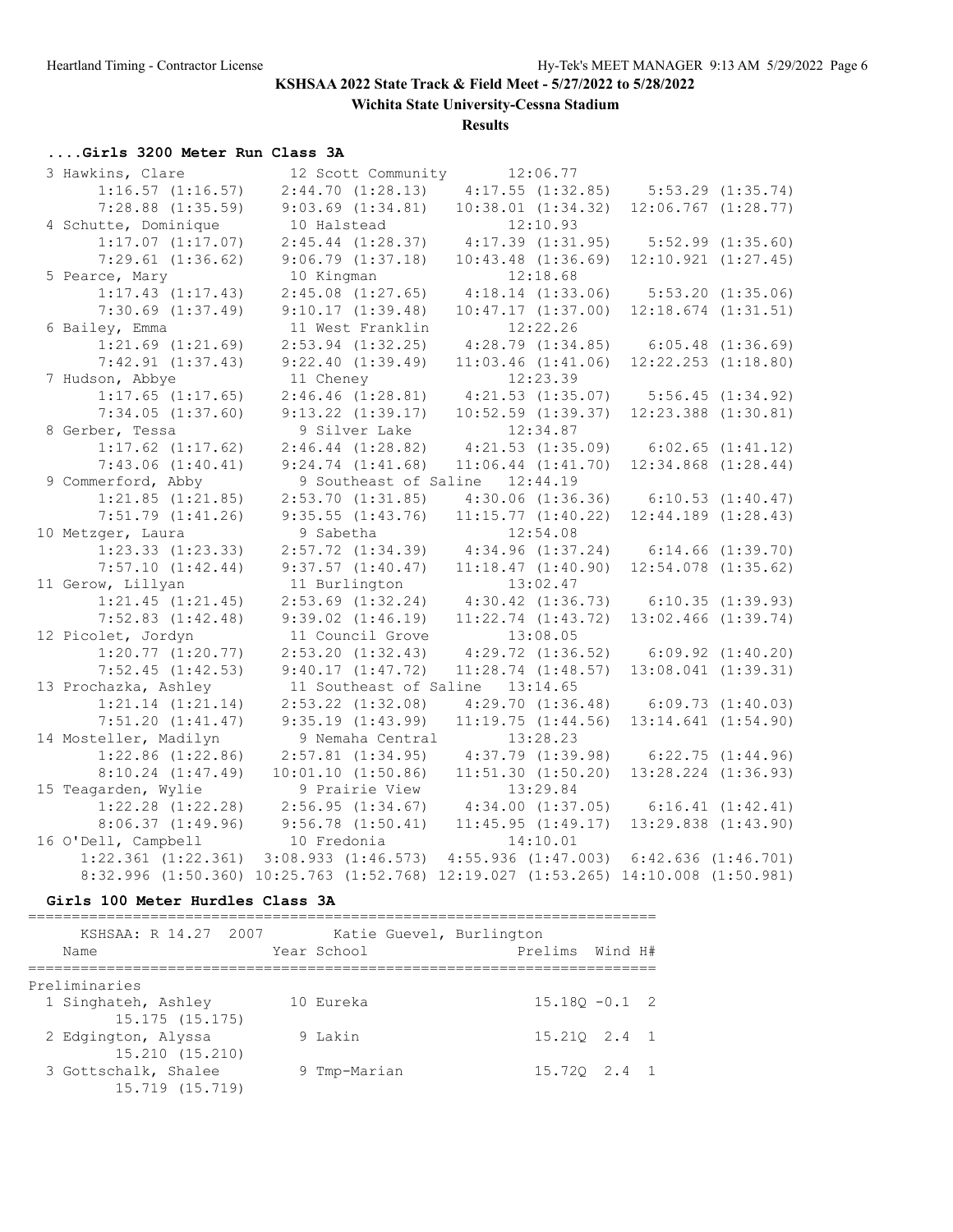## **Wichita State University-Cessna Stadium**

### **Results**

| Girls 100 Meter Hurdles Class 3A         |                    |                  |  |
|------------------------------------------|--------------------|------------------|--|
| 4 Whitworth, Karlie<br>16.069 (16.069)   | 12 Burlington      | $16.07Q - 0.1$ 2 |  |
| 5 Baker, Maddie<br>15.982 (15.982)       | 11 Prairie View    | $15.99q$ 2.4 1   |  |
| 6 Cure, Lindsey<br>16.193 (16.193)       | 11 Goodland        | $16.20q - 0.1$ 2 |  |
| 7 Honeyman, Cali<br>16.233 (16.233)      | 9 Nemaha Central   | $16.24q$ 2.4 1   |  |
| 8 Hoback, Keely<br>16.440 (16.440)       | 9 Burlington       | $16.44q - 0.1$ 2 |  |
| 9 Peregrino, Priscilla<br>16.555(16.555) | 11 Scott Community | $16.56 - 0.1$ 2  |  |
| 10 Whitaker, Sydnee<br>16.971 (16.971)   | 11 Santa Fe Trail  | 16.98 2.4 1      |  |
| 11 Crabtree, Hope<br>17.142 (17.142)     | 10 West Franklin   | $17.15$ $2.4$ 1  |  |
| 12 McElroy, Clara<br>17.229 (17.229)     | 10 Smoky Valley    | $17.23 - 0.1$ 2  |  |
| 13 Frye, Dahlia<br>17.397 (17.397)       | 9 Marysville       | $17.40 - 0.1$ 2  |  |
| 14 Simons, Kloie<br>17.607 (17.607)      | 12 Douglass        | $17.61$ $2.4$ 1  |  |
| 15 Francis, Tipton<br>17.777 (17.777)    | 11 Chaparral       | $17.78$ $2.4$ 1  |  |
| 16 Campbell, Kelsey<br>18.762 (18.762)   | 11 Kingman         | $18.77 - 0.1$ 2  |  |

## **Girls 100 Meter Hurdles Class 3A**

|        | KSHSAA: R 14.27 2007                    | Katie Guevel, Burlington |             |     |
|--------|-----------------------------------------|--------------------------|-------------|-----|
|        | Name                                    | Year School              | Finals Wind |     |
| Finals |                                         |                          |             |     |
|        | 1 Singhateh, Ashley<br>14.860 (14.860)  | 10 Eureka                | 14.86       | 5.5 |
|        | 2 Edgington, Alyssa<br>15.431 (15.431)  | 9 Lakin                  | 15.44       | 5.5 |
|        | 3 Gottschalk, Shalee<br>15.503 (15.503) | 9 Tmp-Marian             | 15.51       | 5.5 |
|        | 4 Baker, Maddie<br>15.787 (15.787)      | 11 Prairie View          | 15.79       | 5.5 |
|        | 5 Cure, Lindsey<br>15.870 (15.870)      | 11 Goodland              | 15.87       | 5.5 |
|        | 6 Whitworth, Karlie<br>15.895 (15.895)  | 12 Burlington            | 15.90       | 5.5 |
|        | 7 Honeyman, Cali<br>16.224 (16.224)     | 9 Nemaha Central         | 16.23       | 5.5 |
| 8      | Hoback, Keely<br>16.397 (16.397)        | 9 Burlington             | 16.40       | 5.5 |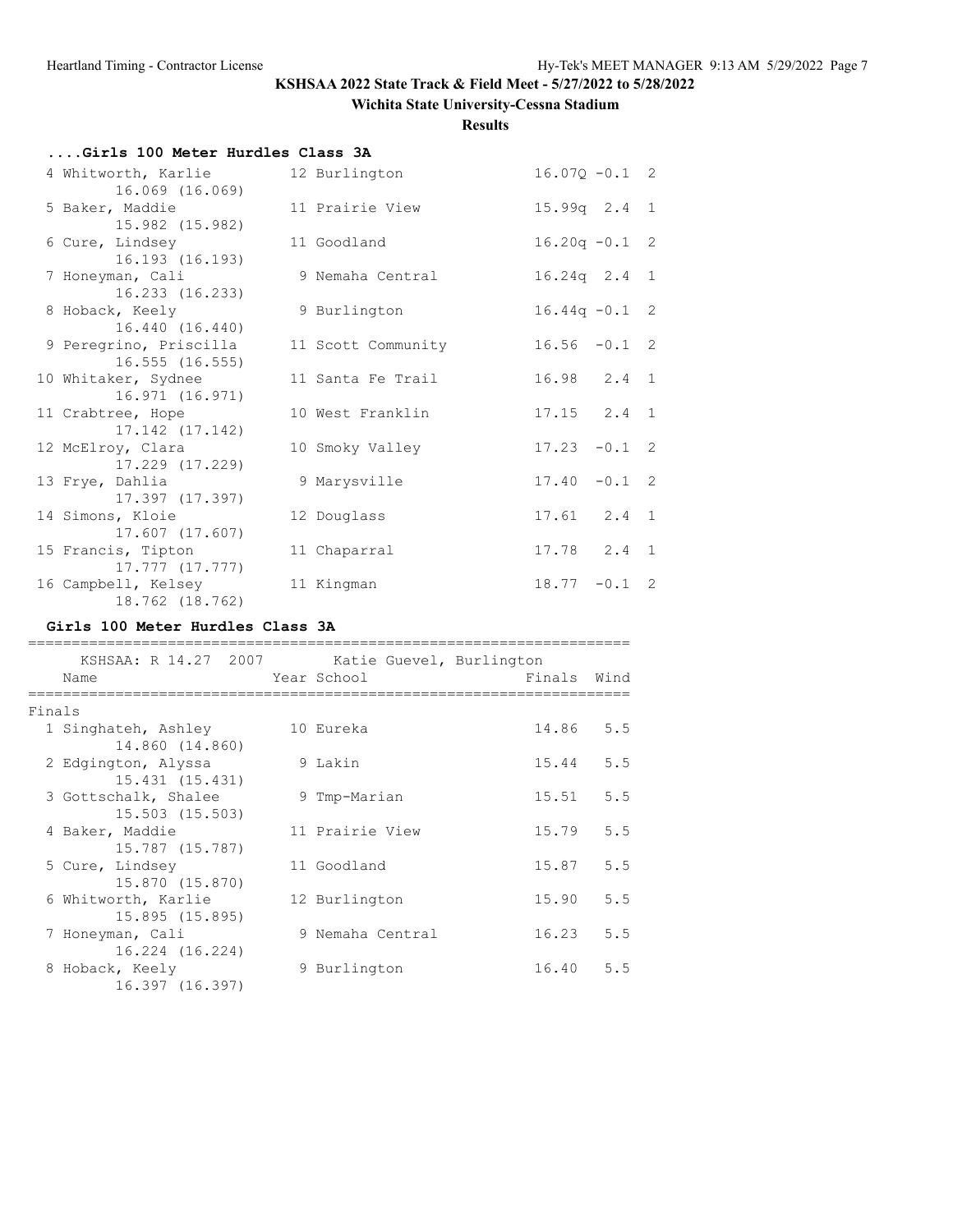### **Wichita State University-Cessna Stadium**

**Results**

**Girls 300 Meter Hurdles Class 3A**

| Name                                                    | KSHSAA: R 43.76 2007 Katie Guevel, Burlington<br>Year School | Prelims  | H#             |
|---------------------------------------------------------|--------------------------------------------------------------|----------|----------------|
| -------------------                                     | ===========================                                  |          |                |
| Preliminaries                                           |                                                              |          |                |
| 1 Singhateh, Ashley                                     | 10 Eureka                                                    | 47.00Q 1 |                |
| 46.994 (46.994)<br>2 Rumback, Jaelyn<br>47.308 (47.308) | 11 Norton Community                                          | 47.31Q   | 2              |
| 3 Honeyman, Cali<br>48.111 (48.111)                     | 9 Nemaha Central                                             | 48.120   | 2              |
| 4 Whitworth, Karlie<br>48.240 (48.240)                  | 12 Burlington                                                | 48.240   | $\mathbf{1}$   |
| 5 Cure, Lindsey<br>48.141 (48.141)                      | 11 Goodland                                                  | 48.15q   | 2              |
| 6 Parker, Chloe<br>48.301 (48.301)                      | 10 Riverton                                                  | 48.31q   | 2              |
| 7 McCormick, Brynn<br>48.339 (48.339)                   | 12 Cheney                                                    | 48.34q   | 1              |
| 8 Crabtree, Hope<br>48.629 (48.629)                     | 10 West Franklin                                             | 48.63q   | $\mathbf{1}$   |
| 9 Jaeger, Amanda<br>48.858 (48.858)                     | 10 Colby                                                     | 48.86    | 2              |
| 10 Barton, Alisabeth<br>48.900 (48.900)                 | 9 Colby                                                      | 48.90    | $\mathbf{1}$   |
| 11 Roenne, Mellany<br>49.113 (49.113)                   | 12 Jefferson West                                            | 49.12    | $\overline{2}$ |
| 12 Lierz, Darcy<br>49.566 (49.566)                      | 11 Hiawatha                                                  | 49.57    | $\mathbf{1}$   |
| 13 Bittner, Alex<br>49.935 (49.935)                     | 10 Cheney                                                    | 49.94    | $\overline{2}$ |
| 14 VanDerKnaap, Anne Sophie<br>$50.564$ (50.564)        | 11 Lakin                                                     | 50.57    | $\mathbf{1}$   |
| 15 Schnieders, Jada<br>55.592 (55.592)                  | 9 Baxter Springs                                             | 55.60    | 2              |

### **Girls 300 Meter Hurdles Class 3A**

|        | KSHSAA: R 43.76 2007<br>Name           | Katie Guevel, Burlington<br>Year School | Finals |
|--------|----------------------------------------|-----------------------------------------|--------|
| Finals |                                        |                                         |        |
|        | 1 Singhateh, Ashley<br>44.879 (44.879) | 10 Eureka                               | 44.88  |
|        | 2 Rumback, Jaelyn<br>46.988 (46.988)   | 11 Norton Community                     | 46.99  |
|        | 3 Whitworth, Karlie<br>47.515 (47.515) | 12 Burlington                           | 47.52  |
|        | 4 Crabtree, Hope<br>47.621 (47.621)    | 10 West Franklin                        | 47.63  |
|        | 5 Honeyman, Cali<br>48.303 (48.303)    | 9 Nemaha Central                        | 48.31  |
|        | 6 McCormick, Brynn<br>48.617 (48.617)  | 12 Cheney                               | 48.62  |
|        | 7 Parker, Chloe<br>49.129 (49.129)     | 10 Riverton                             | 49.13  |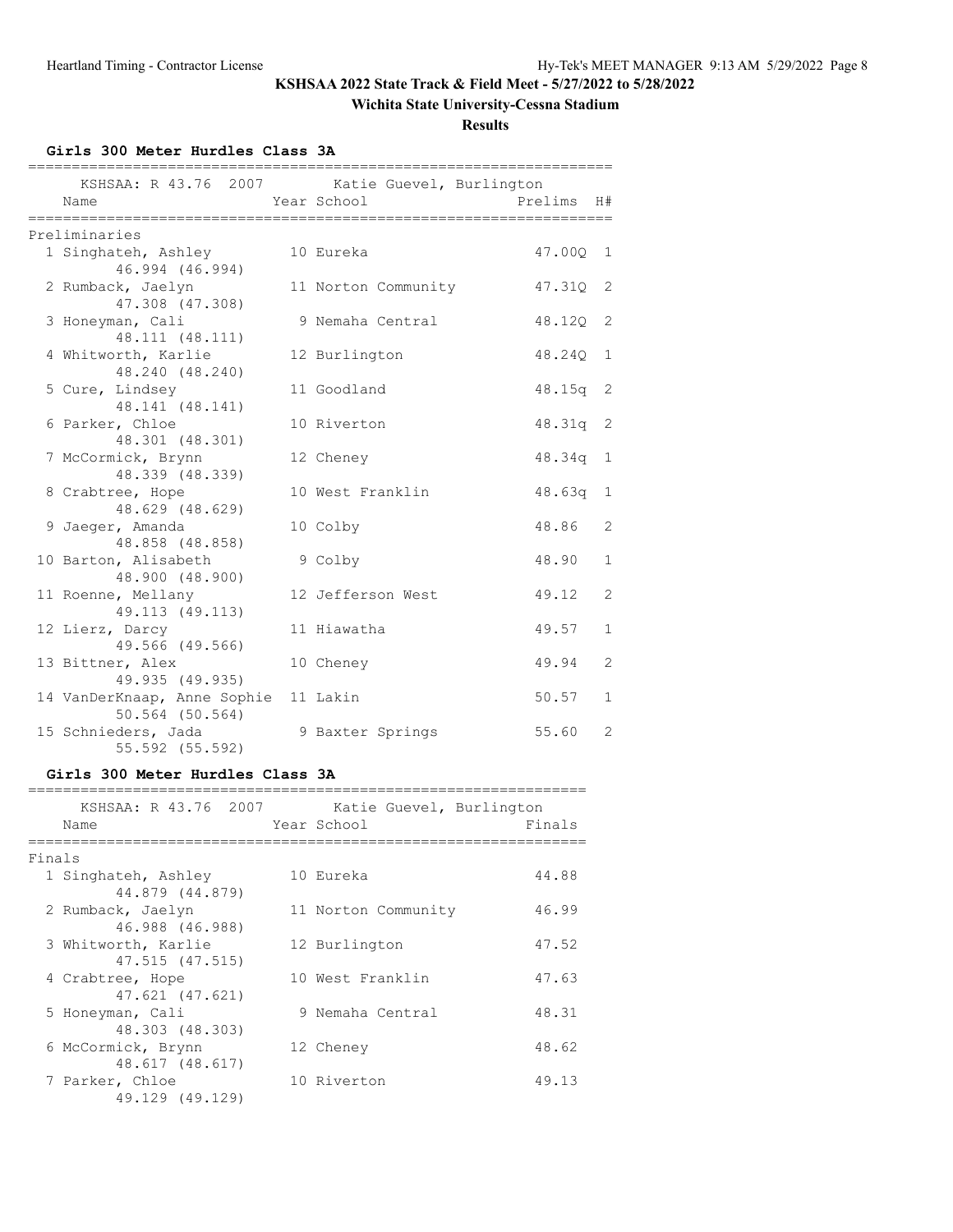51.189 (51.189)

### **KSHSAA 2022 State Track & Field Meet - 5/27/2022 to 5/28/2022**

#### **Wichita State University-Cessna Stadium**

**Results**

### **....Girls 300 Meter Hurdles Class 3A** 8 Cure, Lindsey 11 Goodland 49.76 49.751 (49.751) **Girls 4x100 Meter Relay Class 3A** =================================================================== KSHSAA: R 49.15 2006 , Wichita-Independent Pierpoint, Gant, Dixon, Nichols School and the set of the set of the set of the set of the set of the set of the set of the set of the set of the set of the set of the set of the set of the set of the set of the set of the set of the set of the set of th =================================================================== Preliminaries 1 Cheney 49.56Q 2 1) Wright, Amy 10 2) McCormick, Brynn 12 3) Ayres, Reagan 10 4) Luehrs, Lacy 12 49.553 (49.553) 2 Marysville 50.09Q 1 1) Peschel, Eva 12 2) Meyer, Taylor 12 3) Sedlacek, Emma 11 (4) O'Neil, Brynn 11 50.084 (50.084) 3 Hesston 50.03Q 2 1) Ronan, Sydney 12 2) Yoder, Caryn 12 3) Brueggen, Kendal 9  $\hskip 1.5 cm 4$ ) Friesen, Emily 12 50.025 (50.025) 4 Riverton 50.21Q 1 1) Compton, Morgan 11 2) Thomasson, Jacy 11 3) Parker, Chloe 10 (4) Parker, Alivia 10 50.208 (50.208) 5 Phillipsburg 50.22q 1 1) Sides, Taryn 11 120 2) Babcock, Abby 12 3) Gross, Trinitti 11 (4) Schemper, Heather 11 50.220 (50.220) 6 Lindsborg-Smoky Valley 50.56q 1 2) Behanna, Gabby 11<br>4) Rose, Abby 12 1) Peters, Noelle 11<br>3) McElroy, Clara 10 50.560 (50.560) 7 Hugoton 50.58q 1 1) Adigun, Summya 11 2) Bogan, Hedi 12 3) Slocum, Abigail 10 (4) Hamlin, Mikyn 11 50.573 (50.573) 8 Seneca-Nemaha Central 50.65q 2 1) Henry, Mckynsey 12 2) Suther, Heather 12 3) Gudenkauf, Ashlyn 10 4) Rottinghaus, Julie 11 50.648 (50.648) 9 Eureka 51.13 1 51.122 1) Miller, Maggie 11 2) Ptacek, Brooklyn 12 3) Valentine, Olivia 9 4) Singhateh, Ashley 10 51.122 (51.122) 10 Burlington 51.13 1 51.126 1) Doebele, Caydence 12 2) Price, Layla 10 3) Potter, Haylei 9 12 4) Whitworth, Karlie 12 51.126 (51.126) 11 Kingman 51.19 2 1) Mertens, Avery 9 2) Belt, Kayla 12 3) Sanchez, Reina 12 4) Deweese, Marissa 11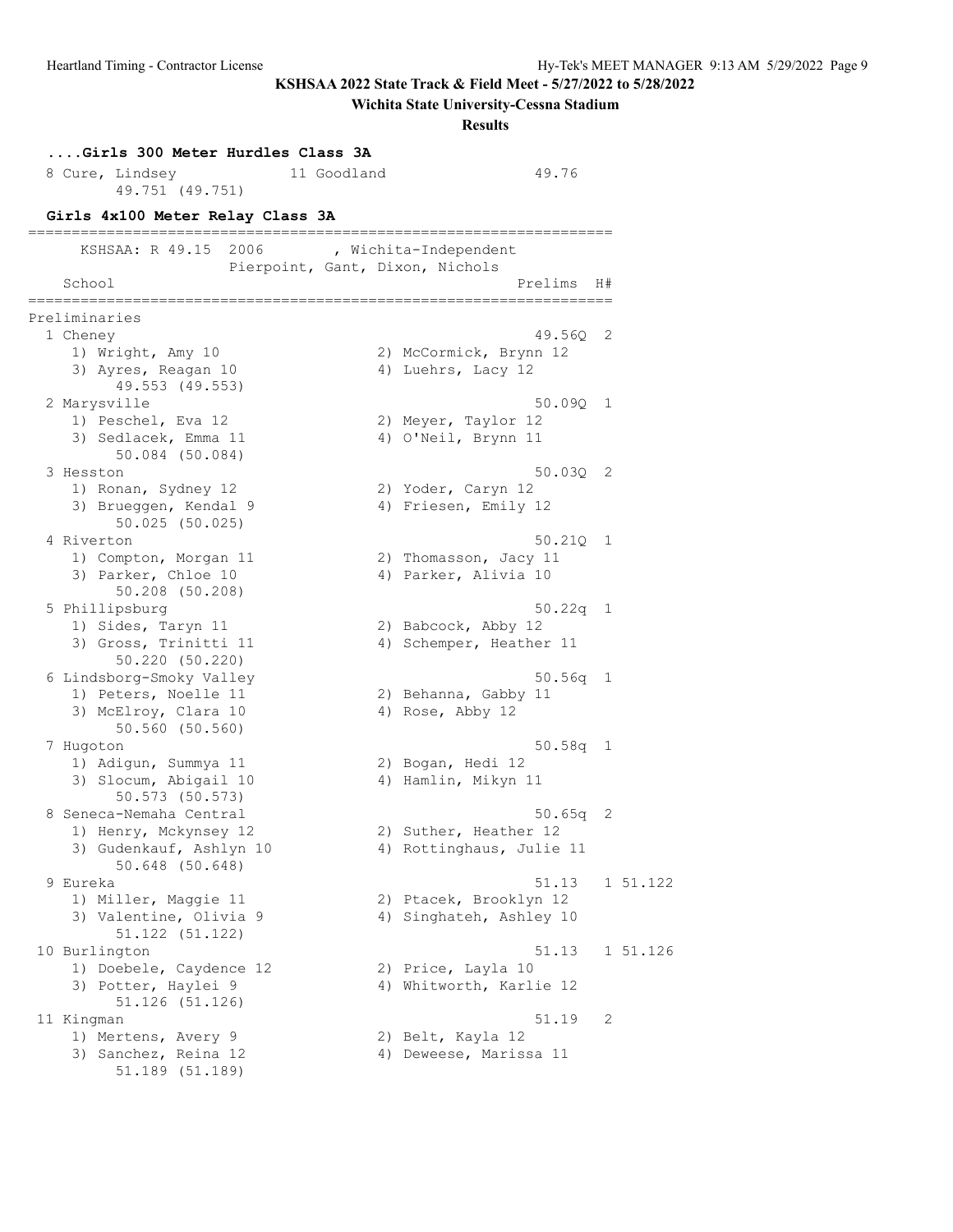#### **Wichita State University-Cessna Stadium**

#### **Results**

#### **....Girls 4x100 Meter Relay Class 3A**

| 12 Hoisington           | $\mathcal{L}$<br>51.34  |
|-------------------------|-------------------------|
| 1) Gocela, Sheena 10    | 2) Lovett, Emily 12     |
| 3) Merlau, Reese 9      | 4) Hanzlick, Macy 12    |
| 51.338 (51.338)         |                         |
| 13 LaCygne-Prairie View | $51.59$ 2               |
| 1) Konitzer, Kelsey 10  | 2) Baker, Maddie 11     |
| 3) Baker, Kinley 12     | 4) Petric, Jessica 12   |
| 51.586 (51.586)         |                         |
| 14 West Franklin        | 51.72 1                 |
| 1) Leach, Emma 9        | 2) Voth, Sarah 9        |
| 3) Walters, Haydan 9    | 4) Jordan, Nevaeh 11    |
| 51.717 (51.717)         |                         |
| 15 Tmp-Marian           | 51.79 2                 |
| 1) Gottschalk, Shalee 9 | 2) Yost, Shyanne 9      |
| 3) Yost, Kassidi 12     | 4) Basgall, Emma 10     |
| 51.790 (51.790)         |                         |
| 16 Hoyt-Royal Valley    | 52.72<br>$\overline{2}$ |
| 1) Lowe, Emily 12       | 2) Johnson, Wasai 9     |
| 3) Hittle, Cheyenne 11  | 4) Klotz, Samantha 9    |
| 52.720 (52.720)         |                         |
|                         |                         |

#### **Girls 4x100 Meter Relay Class 3A**

================================================================ KSHSAA: R 49.15 2006 , Wichita-Independent Pierpoint, Gant, Dixon, Nichols School Finals ================================================================ Finals 1 Cheney 49.99 1) Wright, Amy 10 2) McCormick, Brynn 12 3) Ayres, Reagan 10 4) Luehrs, Lacy 12 49.982 (49.982) 2 Marysville 50.51 1) Peschel, Eva 12 2) Meyer, Taylor 12 3) Sedlacek, Emma 11 (4) O'Neil, Brynn 11 50.505 (50.505) 3 Hesston 50.76 1) Ronan, Sydney 12 2) Yoder, Caryn 12 3) Brueggen, Kendal 9  $\hskip 1.5 cm 4$ ) Friesen, Emily 12 50.752 (50.752) 4 Riverton 50.92 1) Compton, Morgan 11 2) Thomasson, Jacy 11 3) Parker, Chloe 10 (4) Parker, Alivia 10 50.919 (50.919)<br>5 Phillipsburg 5 Phillipsburg 51.09 1) Sides, Taryn 11 120 2) Babcock, Abby 12 3) Gross, Trinitti 11 (4) Schemper, Heather 11 51.082 (51.082)<br>6 Lindsborg-Smoky Valley 51.27<br>2) Behanna, Gabby 11<br>4) Rose, Abby 12 1) Peters, Noelle 11 2) Behanna, Gabby 11 3) McElroy, Clara 10 4) Rose, Abby 12 51.269 (51.269) 7 Hugoton 52.07 1) Adigun, Summya 11 2) Bogan, Hedi 12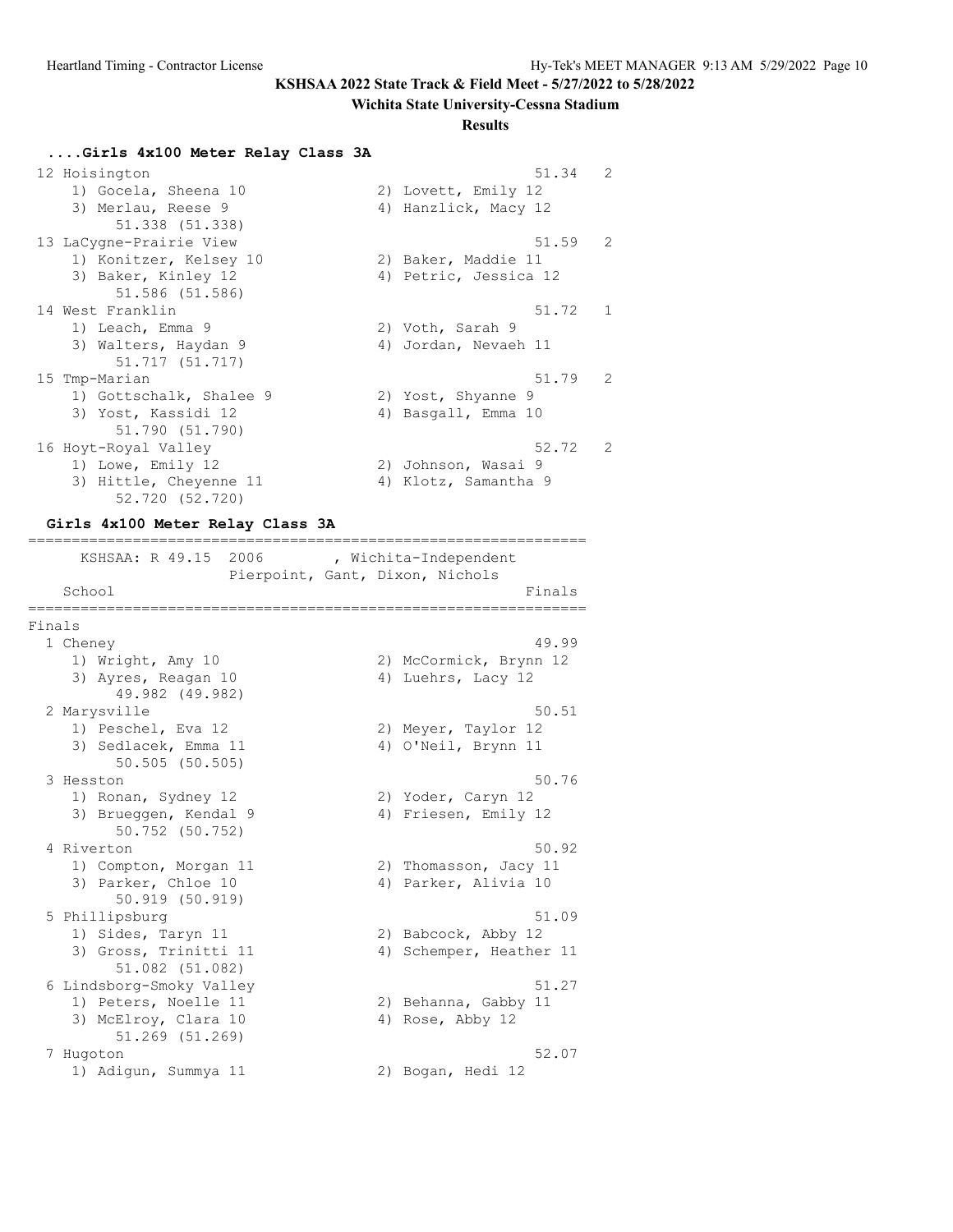#### **Wichita State University-Cessna Stadium**

#### **Results**

#### **....Girls 4x100 Meter Relay Class 3A**

| 3) Slocum, Abigail 10   | 4) Hamlin, Mikyn 11      |
|-------------------------|--------------------------|
| 52.066 (52.066)         |                          |
| 8 Seneca-Nemaha Central | 53.68                    |
| 1) Henry, Mckynsey 12   | 2) Suther, Heather 12    |
| 3) Gudenkauf, Ashlyn 10 | 4) Rottinghaus, Julie 11 |
| 53.680 (53.680)         |                          |

#### **Girls 4x400 Meter Relay Class 3A**

=================================================================== KSHSAA: R 4:00.63 2007 , Beloit File, Shamburg, Porter, Eck School and the contract of the contract of the contract of the contract of the contract of the contract of the contract of the contract of the contract of the contract of the contract of the contract of the contract of the =================================================================== Preliminaries 1 Lindsborg-Smoky Valley 4:05.59Q 1 1) Peters, Noelle 11 2) Rose, Abby 12 3) Mullen, Keira 10 4) Lambert, Gracie 12 2:03.297 (2:03.297) 3:07.013 (1:03.716) 4:05.581 (58.569) 2 Phillipsburg 4:05.68Q 2 1) Babcock, Abby 12 2) Gross, Trinitti 11 3) Sides, Taryn 11 4) Schemper, Heather 11 2:05.432 (2:05.432) 3:06.862 (1:01.431) 4:05.673 (58.812) 3 LaCygne-Prairie View 4:12.95Q 2 1) Konitzer, Kelsey 10 2) Baker, Maddie 11 3) Baker, Kinley 12 31 4) Petric, Jessica 12 2:08.448 (2:08.448) 3:11.171 (1:02.723) 4:12.942 (1:01.771) 4 Burlington 4:15.29Q 1 4:15.281<br>1) Potter, Haylei 9 2) Lyons, Gabby 11 1) Potter, Haylei 9 2) Lyons, Gabby 11 3) Whitworth, Karlie 12 4) Doebele, Caydence 12 2:09.370 (2:09.370) 3:13.951 (1:04.581) 4:15.281 (1:01.331) 5 Cheney 4:14.52q 2 1) Wells, Breanna 9 2) Bittner, Alex 10 3) Ayres, Reagan 10 4) McCormick, Brynn 12 2:07.681 (2:07.681) 3:12.312 (1:04.631) 4:14.519 (1:02.208) 6 Marysville 4:15.29q 1 4:15.289 1) Meyer, Taylor 12 2) Peschel, Eva 12 3) Sedlacek, Emma 11 (4) O'Neil, Brynn 11 2:10.556 (2:10.556) 3:15.029 (1:04.474) 4:15.289 (1:00.260) 7 Seneca-Nemaha Central 4:15.38q 2 1) Suther, Heather 12 (2) Honeyman, Cali 9 3) Larkin, Ella 11 4) Nordhus, Hailey 10 2:09.828 (2:09.828) 3:14.434 (1:04.606) 4:15.375 (1:00.942) 8 Colby 4:16.58q 1 1) Barton, Alisabeth 9 2) Cates, Laurel 12 3) Brown, Cydney 11 4) Chavez, Kathie 10 2:07.385 (2:07.385) 3:13.227 (1:05.843) 4:16.580 (1:03.353) 9 Hiawatha 4:16.59 2 1) Morton, Dani 9 2) Faulenbach, Amelie 11 3) Hageman, Maizie 11 (4) Bigham, Emma 12 2:07.033 (2:07.033) 3:13.018 (1:05.985) 4:16.586 (1:03.569) 10 Hugoton 4:17.14 2 1) Vos, Gianna 11 2) Schultz, Lakota 11 3) Hamlin, Mikyn 11 1988 (4) Adigun, Summya 11 2:11.854 (2:11.854) 3:15.024 (1:03.170) 4:17.131 (1:02.108) 11 Wichita-Trinity 4:18.08 1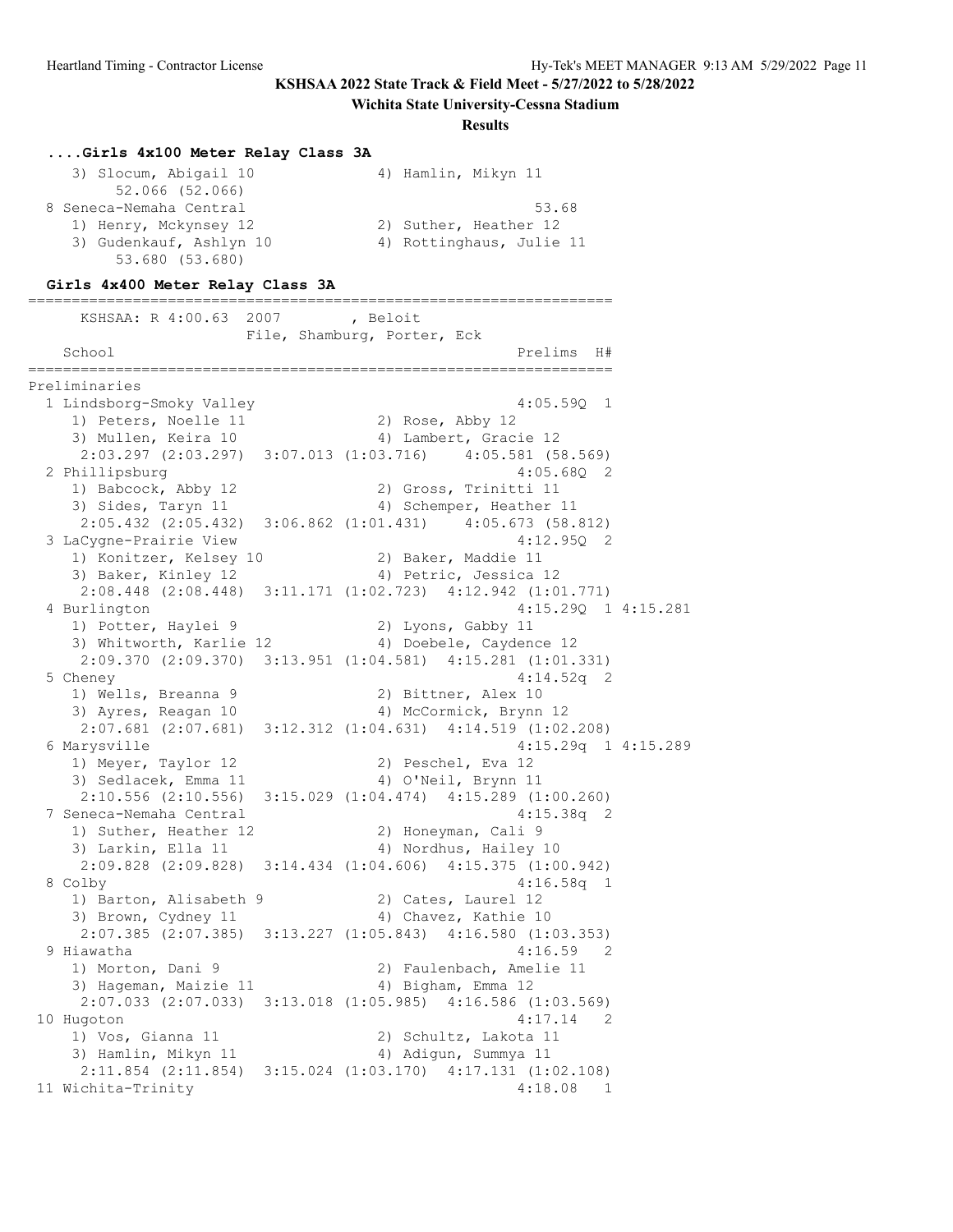#### **Wichita State University-Cessna Stadium**

#### **Results**

### **....Girls 4x400 Meter Relay Class 3A**

 1) Glennen, Lucy 9 2) Scheufler, Lexi 12 3) Melgren, Isabella 12 (4) Lee, Breckynn 9 2:11.386 (2:11.386) 3:14.825 (1:03.439) 4:18.071 (1:03.246) 12 Holcomb 4:18.68 1 1) Soukup, Lynissa 10 2) Kruleski, Jera 10 3) Santana, Jaylee 10 4) Schreibvogel, Madyson 9 2:12.988 (2:12.988) 3:14.785 (1:01.797) 4:18.671 (1:03.887) 13 Girard 4:21.27 1 1) Paulin, Rainie 11 2) Norton, Ainsley 10 3) Stevens, Claire 10 (4) Short, Serenia 12 2:11.988 (2:11.988) 3:16.760 (1:04.773) 4:21.270 (1:04.510) 14 Norton Community 4:21.96 2 1) Brooks, Hallie 9 2) Bailey, Payton 9 3) Cox, Cara 11 4) Rumback, Jaelyn 11 2:12.897 (2:12.897) 3:22.053 (1:09.156) 4:21.960 (59.907) 15 West Franklin 4:24.90 1 1) Criqui, Ciara 9 2) Crabtree, Hope 10 3) Walter, Mackenzie 9 4) Judd, Lily 12 2:13.443 (2:13.443) 3:21.632 (1:08.189) 4:24.892 (1:03.260) 16 Riverton 4:24.99 2 1) Wammack, Matilyn 9 2) Parker, Alivia 10 3) Bocovich, Cali 12 4) Parker, Chloe 10 2:09.716 (2:09.716) 3:16.145 (1:06.430) 4:24.987 (1:08.843)

================================================================

### **Girls 4x400 Meter Relay Class 3A**

 KSHSAA: R 4:00.63 2007 , Beloit File, Shamburg, Porter, Eck School Finals ================================================================ Finals 1 Phillipsburg 4:05.13 1) Babcock, Abby 12 2) Gross, Trinitti 11 3) Sides, Taryn 11 and 4) Schemper, Heather 11 2:04.777 (2:04.777) 3:05.497 (1:00.721) 4:05.127 (59.630) 2 Lindsborg-Smoky Valley 4:08.95 1) Peters, Noelle 11 2) Rose, Abby 12 3) Mullen, Keira 10 4) Lambert, Gracie 12 2:02.561 (2:02.561) 3:07.591 (1:05.030) 4:08.944 (1:01.354) 3 Seneca-Nemaha Central 4:13.74 1) Suther, Heather 12 (2) Honeyman, Cali 9 3) Larkin, Ella 11 4) Nordhus, Hailey 10 2:07.232 (2:07.232) 3:12.017 (1:04.786) 4:13.739 (1:01.722) 4 Cheney 4:16.79 1) Wells, Breanna 9 2) Bittner, Alex 10 3) Ayres, Reagan 10 4) McCormick, Brynn 12 2:07.333 (2:07.333) 3:12.994 (1:05.661) 4:16.787 (1:03.794) 5 LaCygne-Prairie View 4:16.93 1) Konitzer, Kelsey 10 2) Baker, Maddie 11 3) Baker, Kinley 12 31 4) Petric, Jessica 12 2:09.622 (2:09.622) 3:14.671 (1:05.049) 4:16.922 (1:02.251) 6 Colby 4:18.19 1) Barton, Alisabeth 9 2) Cates, Laurel 12 3) Wederski, Natalie 9 4) Chavez, Kathie 10 2:07.594 (2:07.594) 3:13.537 (1:05.944) 4:18.190 (1:04.653)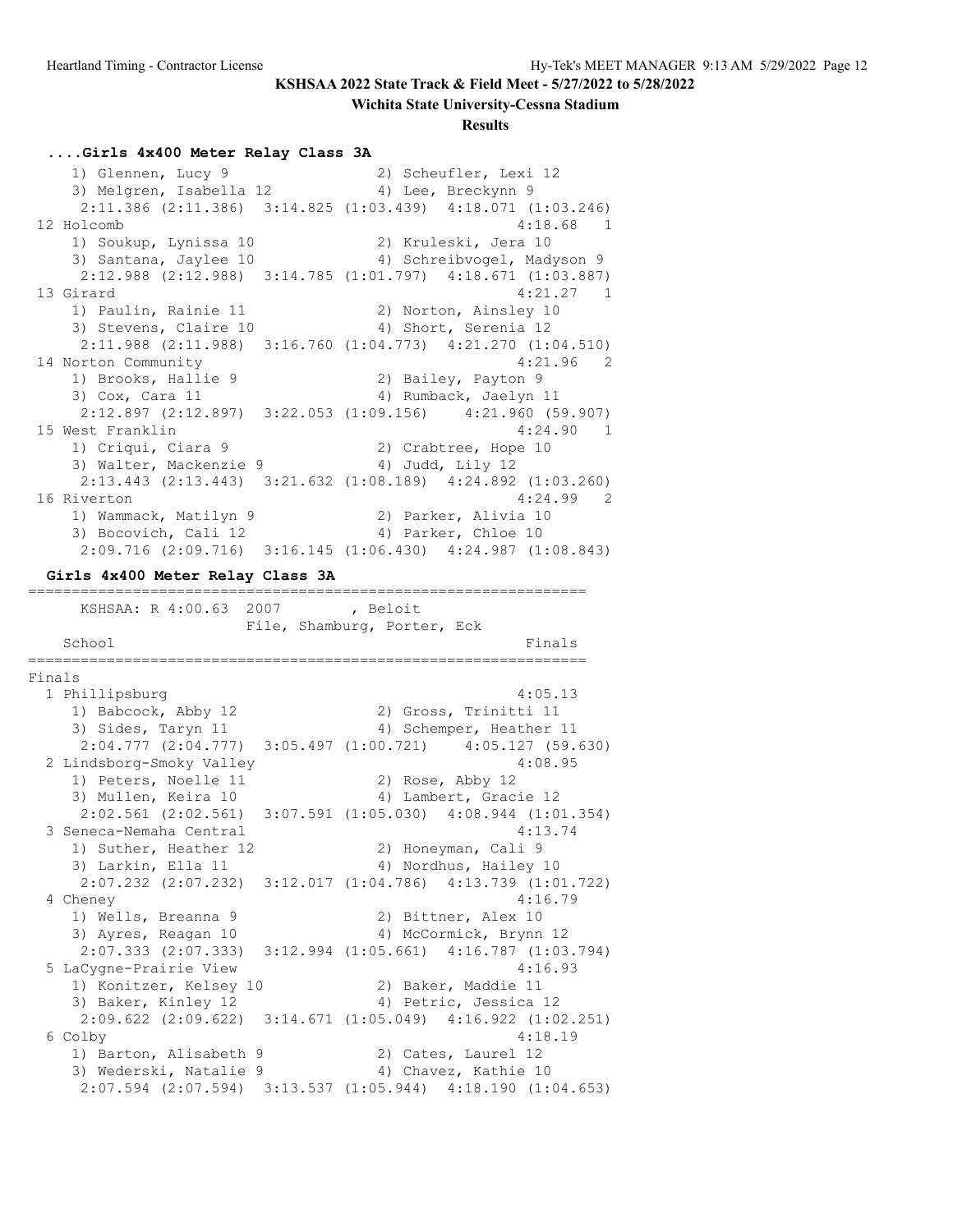**Wichita State University-Cessna Stadium**

**Results**

#### **....Girls 4x400 Meter Relay Class 3A**

 7 Burlington 4:20.05 1) Potter, Haylei 9 2) Lyons, Gabby 11 3) Whitworth, Karlie 12 4) Doebele, Caydence 12 2:09.603 (2:09.603) 3:16.392 (1:06.789) 4:20.044 (1:03.653) 8 Marysville 4:21.92 1) Meyer, Taylor 12 2) Peschel, Eva 12 3) Sedlacek, Emma 11 4) O'Neil, Brynn 11 2:12.645 (2:12.645) 3:19.648 (1:07.003) 4:21.920 (1:02.273)

#### **Girls 4x800 Meter Relay Class 3A**

================================================================ KSHSAA: R 9:32.61 2010 , Rossville Mi. Wilson, Ma. Wilson, Steele, Jensen School Finals ================================================================ 1 Lindsborg-Smoky Valley 10:03.48 1) Mullen, Keira 10 2) Fruits, Sophia 9 3) Rose, Abby 12 4) Lambert, Gracie 12 1:11.763 (1:11.763) 2:30.708 (1:18.946) 3:47.205 (1:16.497) 5:12.365 (1:25.160) 6:22.077 (1:09.713) 7:40.098 (1:18.021) 8:46.695 (1:06.597) 10:03.479 (1:16.785) 2 Kingman 10:19.99 1) Belt, Kayla 12 2) Pearce, Mary 10 3) Deweese, Marissa 11 4) Albright, Erin 11 1:12.824 (1:12.824) 2:34.245 (1:21.422) 3:46.863 (1:12.619) 5:10.634 (1:23.771) 6:21.901 (1:11.268) 7:50.576 (1:28.675) 8:58.875 (1:08.299) 10:19.984 (1:21.110) 3 Scott Community 10:23.97 1) Hawkins, Clare 12 2) Stevens, Brinlie 10 3) Patton, Alli 12 4) Holstein, Kennedy 12 1:12.362 (1:12.362) 2:33.327 (1:20.965) 3:45.427 (1:12.101) 5:13.253 (1:27.827) 6:30.118 (1:16.865) 7:54.856 (1:24.739) 9:06.376 (1:11.521) 10:23.965 (1:17.589) 4 Cheney 10:24.78 1) Hudson, Abbye 11 2) Hedstrom, Reese 9 3) Ingram, Tatum 10 4) Ingram, Kinslee 10 1:12.955 (1:12.955) 2:35.932 (1:22.978) 3:50.329 (1:14.397) 5:11.036 (1:20.708) 6:26.509 (1:15.473) 7:50.914 (1:24.405) 9:04.593 (1:13.680) 10:24.778 (1:20.185) 5 Sabetha 10:26.79 1) Lukert, Leah 10 2) Schmelzle, Aubrey 9 3) Metzger, Laura 9 (4) Lukert, Mary 11 1:12.584 (1:12.584) 2:38.319 (1:25.735) 3:51.088 (1:12.769) 5:14.177 (1:23.089) 6:31.581 (1:17.405) 7:56.335 (1:24.755) 9:08.194 (1:11.859) 10:26.787 (1:18.594) 6 Wichita-Trinity 10:35.67 1) Lee, Breckynn 9 2) Schlabsz, Allie 9 3) Melgren, Isabella 12 4) Scheufler, Lexi 12 1:13.028 (1:13.028) 2:35.378 (1:22.350) 3:50.357 (1:14.979) 5:19.760 (1:29.403) 6:35.067 (1:15.307) 8:01.481 (1:26.415) 9:12.724 (1:11.244) 10:35.662 (1:22.938) 7 Hiawatha 10:43.13 1) Faulenbach, Amelie 11 2) Hageman, Maizie 11 3) Lierz, Darcy 11 4) Bigham, Emma 12 1:12.712 (1:12.712) 2:35.414 (1:22.702) 3:48.169 (1:12.755) 5:17.778 (1:29.610) 6:34.713 (1:16.935) 8:08.269 (1:33.556) 9:23.660 (1:15.392) 10:43.126 (1:19.466) 8 Hesston 10:43.43 1) Brueggen, Kendal 9 2) Humphreys, Anna 11 3) Werner, Meg 10 4) Funk, Kierra 11 1:12.080 (1:12.080) 2:32.592 (1:20.513) 3:48.071 (1:15.479) 5:14.824 (1:26.753) 6:33.898 (1:19.075) 8:02.708 (1:28.811) 9:19.034 (1:16.326) 10:43.421 (1:24.387)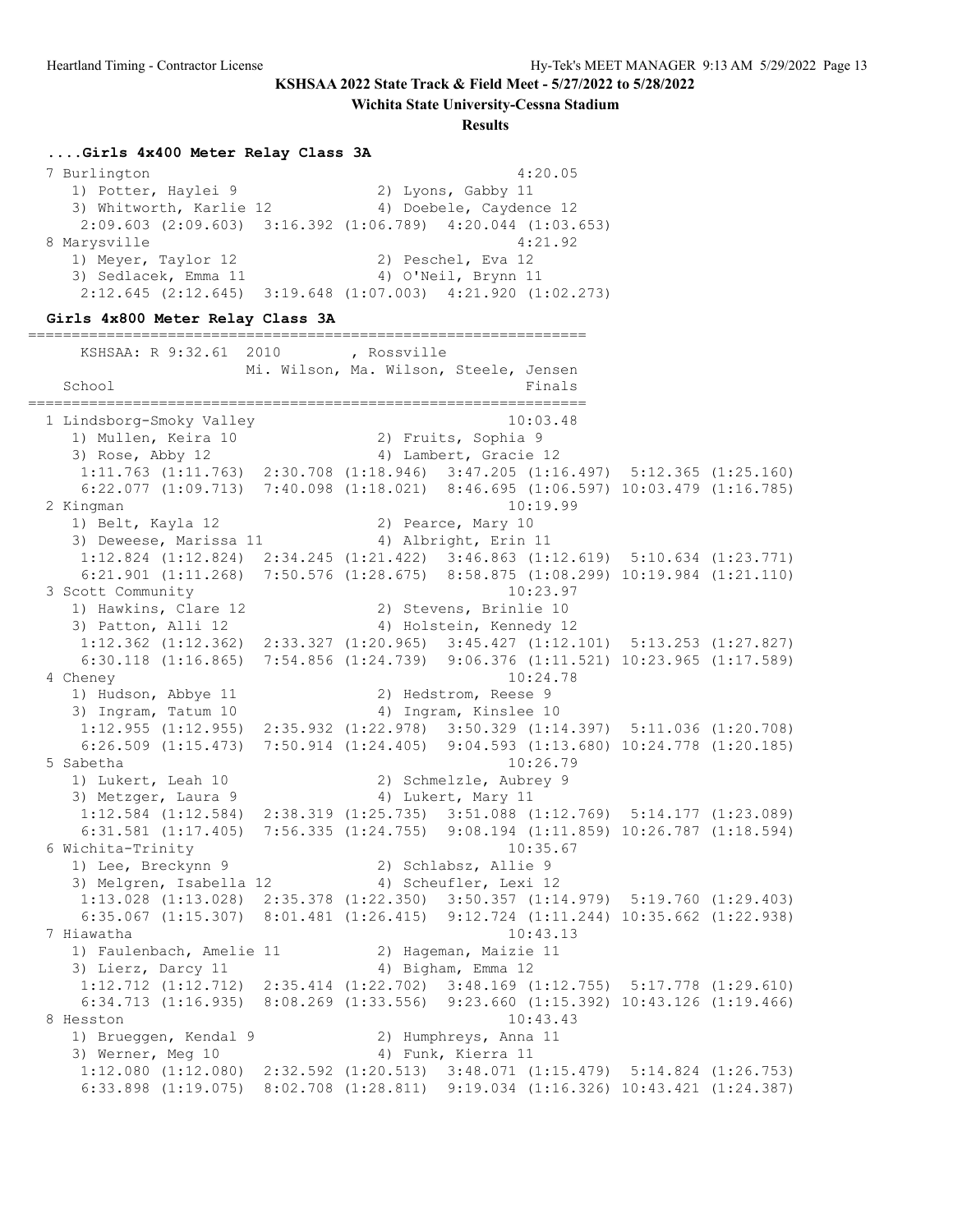**Wichita State University-Cessna Stadium**

#### **Results**

#### **....Girls 4x800 Meter Relay Class 3A**

 9 Colby 10:43.72 1) Cates, Laurel 12 2) Stramel, Emilie 9 3) Brown, Cydney 11 4) Chavez, Kathie 10 1:13.479 (1:13.479) 2:37.911 (1:24.433) 3:55.565 (1:17.654) 5:26.868 (1:31.304) 6:45.802 (1:18.934) 8:13.767 (1:27.965) 9:25.160 (1:11.394) 10:43.719 (1:18.560) 10 West Franklin 10:47.88 1) Cameron, Kathryn 10 2) Crabtree, Hope 10 3) Walter, Mackenzie 9 (4) Bailey, Emma 11 1:16.577 (1:16.577) 2:40.541 (1:23.964) 4:00.465 (1:19.925) 5:29.894 (1:29.429) 6:50.502 (1:20.608) 8:15.533 (1:25.031) 9:25.000 (1:09.468) 10:47.874 (1:22.875) 11 Southeast of Saline 10:53.50 1) Hawbaker, Brynn 11 2) Schroeder, Joni 12 3) Pearson, Mallorie 12 (4) Augustine, Cali 9 1:16.977 (1:16.977) 2:43.944 (1:26.967) 3:59.842 (1:15.899) 5:28.651 (1:28.809) 6:47.195 (1:18.544) 8:19.292 (1:32.098) 9:32.464 (1:13.173) 10:53.497 (1:21.033) 12 Burlington 11:01.62 1) Gerow, Lillyan 11 2) Codney, Lyra 9 3) Potter, Haylei 9 19 10 4) Huff, Marijane 12 1:16.994 (1:16.994) 2:45.417 (1:28.424) 4:04.856 (1:19.439) 5:32.644 (1:27.788) 6:44.742 (1:12.099) 8:20.373 (1:35.631) 9:32.426 (1:12.053) 11:01.615 (1:29.190) 13 Frontenac 11:06.92 1) Jones, Grace 11 2) Reddick, Alexa 9 3) Pyle, Lydia 12 (4) Payne, Maggie 10 1:15.486 (1:15.486) 2:43.517 (1:28.031) 4:03.148 (1:19.632) 5:29.450 (1:26.302) 6:51.135 (1:21.686) 8:16.276 (1:25.141) 9:34.148 (1:17.873) 11:06.916 (1:32.769) 14 Silver Lake 1) Bolan, Ella 9 2) Gerber, Tessa 9 3) Doty, Ellen 9 30 4) Farmer, Mariah 11 1:15.035 (1:15.035) 2:41.486 (1:26.451) 4:05.892 (1:24.407) 5:38.373 (1:32.481) 6:57.367 (1:18.994) 8:25.137 (1:27.771) 9:41.533 (1:16.396) 11:13.217 (1:31.685) 15 Girard 11:16.25 1) Orender, Haley 12 2) Stevens, Claire 10 3) MacAtee, Kaylen 9 4) Walker, Johanna 11 1:16.587 (1:16.587) 2:44.526 (1:27.940) 4:05.852 (1:21.327) 5:39.169 (1:33.317) 6:59.894 (1:20.726) 8:37.179 (1:37.285) 9:53.430 (1:16.251) 11:16.247 (1:22.818) 16 Fredonia 11:38.82 1) Brooks, Kylie 12 2) O'Dell, Campbell 10 3) Smith, Audrey 10 (4) Tindle, Layla 10 1:15.502 (1:15.502) 2:52.916 (1:37.415) 4:10.672 (1:17.756) 5:40.016 (1:29.344) 7:00.169 (1:20.154) 8:45.957 (1:45.789) 10:02.442 (1:16.485) 11:38.815 (1:36.373)

#### **Girls High Jump Class 3A**

================================================================

|                    |          |         | KSHSAA: R 5-10 2012                              |         |             |                                                         |     | Shannon Parr, Rossville |
|--------------------|----------|---------|--------------------------------------------------|---------|-------------|---------------------------------------------------------|-----|-------------------------|
| Name               |          |         |                                                  |         | Year School |                                                         |     | Finals                  |
|                    |          |         |                                                  |         |             |                                                         |     |                         |
| 1 Swartz, Matte    |          |         |                                                  |         |             | 12 Chaparral                                            |     | $5 - 06.00$             |
|                    |          |         |                                                  |         |             | $4-06$ $4-08$ $4-10$ $5-00$ $5-02$ $5-04$ $5-06$ $5-08$ |     |                         |
| PPP                |          | PPP PPP | $\circ$                                          | $\circ$ | ∩           | ∩                                                       | XXX |                         |
| 2 Jones, Ava       |          |         |                                                  |         |             | 11 Nickerson                                            |     | $5 - 04.00$             |
|                    |          |         | $4-06$ $4-08$ $4-10$ $5-00$ $5-02$ $5-04$ $5-06$ |         |             |                                                         |     |                         |
| PPP                | $\Omega$ | ∩       | $\Omega$                                         | $\circ$ | XO          | XXX                                                     |     |                         |
| 3 Ptacek, Brooklyn |          |         |                                                  |         | 12 Eureka   |                                                         |     | $J5 - 04.00$            |
|                    |          |         | $4-06$ $4-08$ $4-10$ $5-00$ $5-02$ $5-04$ $5-06$ |         |             |                                                         |     |                         |
| PPP                | PPP      | ∩       |                                                  | XXO     | XO          | XXX                                                     |     |                         |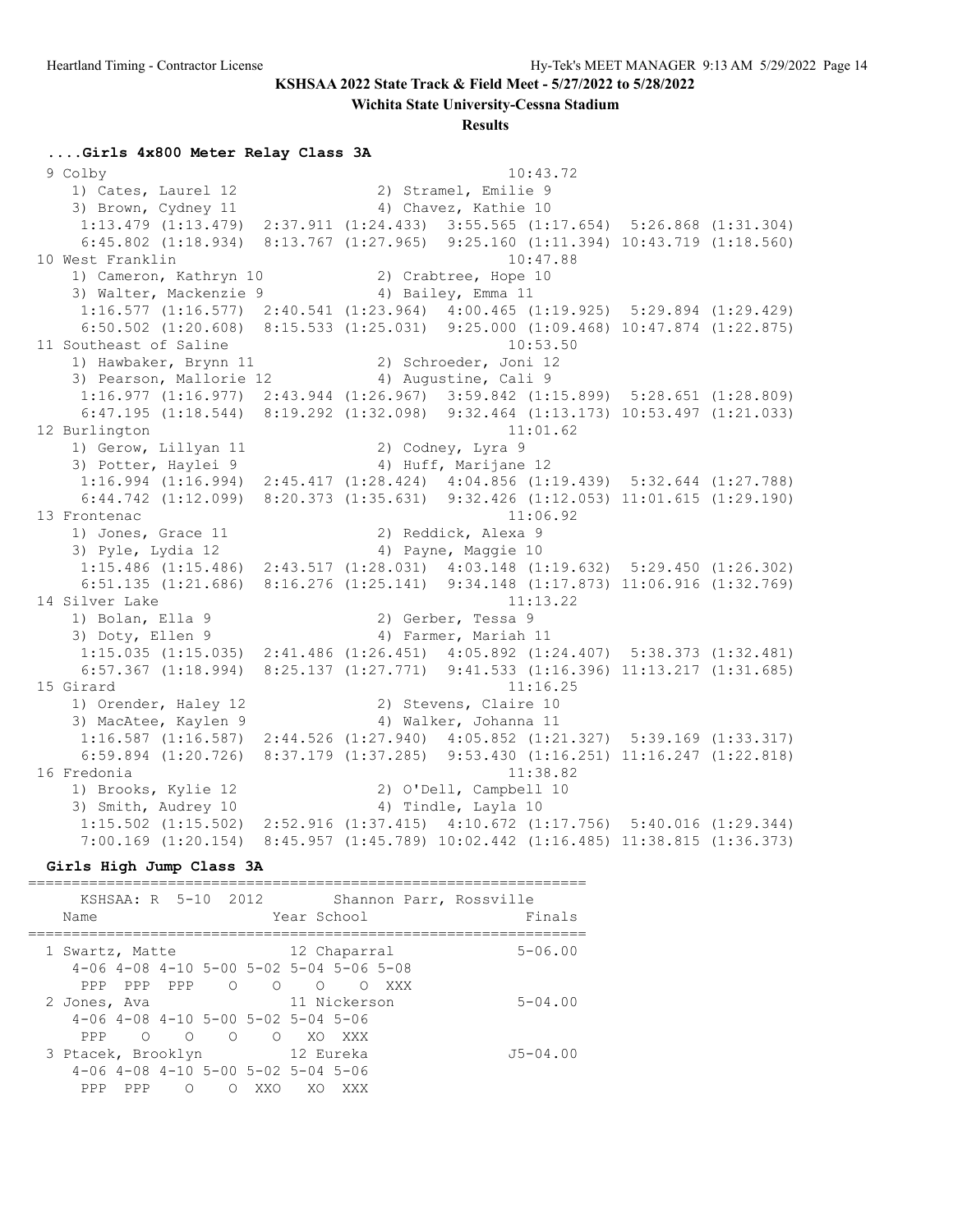## **Wichita State University-Cessna Stadium**

**Results**

| Girls High Jump Class 3A                         |                       |              |  |  |  |  |  |  |  |  |
|--------------------------------------------------|-----------------------|--------------|--|--|--|--|--|--|--|--|
| 4 Yost, Kassidi 12 Tmp-Marian 55-04.00           |                       |              |  |  |  |  |  |  |  |  |
| $4-06$ $4-08$ $4-10$ $5-00$ $5-02$ $5-04$ $5-06$ |                       |              |  |  |  |  |  |  |  |  |
| PPP 0 0 XO XO XXO XXX                            |                       |              |  |  |  |  |  |  |  |  |
| 5 Zeigler, Lily 11 Council Grove 5-00.00         |                       |              |  |  |  |  |  |  |  |  |
| $4-06$ $4-08$ $4-10$ $5-00$ $5-02$               |                       |              |  |  |  |  |  |  |  |  |
| 0 0 0 0 XXX                                      |                       |              |  |  |  |  |  |  |  |  |
| 6 Whitaker, Sydnee 11 Santa Fe Trail 55-00.00    |                       |              |  |  |  |  |  |  |  |  |
| $4-06$ $4-08$ $4-10$ $5-00$ $5-02$               |                       |              |  |  |  |  |  |  |  |  |
| XO O O O XXX                                     |                       |              |  |  |  |  |  |  |  |  |
| 7 VanDerKnaap, Anne Sophie 11 Lakin              |                       | $J5 - 00.00$ |  |  |  |  |  |  |  |  |
| $4-06$ $4-08$ $4-10$ $5-00$ $5-02$               |                       |              |  |  |  |  |  |  |  |  |
| O O O XO XXX                                     |                       |              |  |  |  |  |  |  |  |  |
| 7 Wederski, Natalie 9 Colby                      |                       | $J5 - 00.00$ |  |  |  |  |  |  |  |  |
| $4-06$ $4-08$ $4-10$ $5-00$ $5-02$               |                       |              |  |  |  |  |  |  |  |  |
| O O O XO XXX                                     |                       |              |  |  |  |  |  |  |  |  |
| 9 Rosson, Johnna                                 | 12 Caney Valley       | $J5 - 00.00$ |  |  |  |  |  |  |  |  |
| $4-06$ $4-08$ $4-10$ $5-00$ $5-02$               |                       |              |  |  |  |  |  |  |  |  |
| O O XO XO XXX                                    |                       |              |  |  |  |  |  |  |  |  |
| 9 Sloop, Makenna (10 Nemaha Central 5-00.00      |                       |              |  |  |  |  |  |  |  |  |
| $4-06$ $4-08$ $4-10$ $5-00$ $5-02$               |                       |              |  |  |  |  |  |  |  |  |
| PPP XO O XO XXX                                  |                       |              |  |  |  |  |  |  |  |  |
| 11 Gillman, Lilly                                | 12 Cherryvale 4-10.00 |              |  |  |  |  |  |  |  |  |
| $4-06$ $4-08$ $4-10$ $5-00$                      |                       |              |  |  |  |  |  |  |  |  |
| O O O XXX                                        |                       |              |  |  |  |  |  |  |  |  |
| 12 Brown, Cydney                                 | 11 Colby              | $J4 - 10.00$ |  |  |  |  |  |  |  |  |
| $4 - 06$ $4 - 08$ $4 - 10$ $5 - 00$              |                       |              |  |  |  |  |  |  |  |  |
| O O XO XXX                                       |                       |              |  |  |  |  |  |  |  |  |
| 12 Ingalls, Hailey                               | 10 Marysville         | $J4 - 10.00$ |  |  |  |  |  |  |  |  |
| $4-06$ $4-08$ $4-10$ $5-00$                      |                       |              |  |  |  |  |  |  |  |  |
| O O XO XXX                                       |                       |              |  |  |  |  |  |  |  |  |
| 12 Umbarger, Bethany                             | 10 Cherryvale         | $J4 - 10.00$ |  |  |  |  |  |  |  |  |
| $4-06$ $4-08$ $4-10$ $5-00$                      |                       |              |  |  |  |  |  |  |  |  |
| O O XO XXX                                       |                       |              |  |  |  |  |  |  |  |  |
| 15 Wentling, Tessa                               | 9 Tmp-Marian          | $4 - 08.00$  |  |  |  |  |  |  |  |  |
| $4 - 06$ $4 - 08$ $4 - 10$                       |                       |              |  |  |  |  |  |  |  |  |
| XO O XXX                                         |                       |              |  |  |  |  |  |  |  |  |
| 15 Hurla, Kendra                                 | 10 Rossville          | $4 - 08.00$  |  |  |  |  |  |  |  |  |
| $4 - 06$ $4 - 08$ $4 - 10$                       |                       |              |  |  |  |  |  |  |  |  |
| XO OXXX                                          |                       |              |  |  |  |  |  |  |  |  |

## **Girls Pole Vault Class 3A**

|  | Name                              |     |         | KSHSAA: R 12-08 2019 |          | Year School |                                                                   |   |            | Isabelle Peters, Smoky Valley                                                     | Finals       |
|--|-----------------------------------|-----|---------|----------------------|----------|-------------|-------------------------------------------------------------------|---|------------|-----------------------------------------------------------------------------------|--------------|
|  | 1 Farmer, Shellamae 10 Hoisington |     |         |                      |          |             |                                                                   |   |            |                                                                                   | $11 - 06.00$ |
|  |                                   |     |         |                      |          |             |                                                                   |   |            | $7-00$ $7-06$ $8-00$ $8-06$ $9-00$ $9-06$ $10-00$ $10-06$ $11-00$ $11-06$ $11-07$ |              |
|  | PPP.                              |     |         | PPP PPP PPP PPP      |          | $\circ$     | $\Omega$                                                          | ∩ | $\bigcirc$ | XXO                                                                               | XXX X        |
|  | 2 Peters, Breanne                 |     |         |                      |          |             | 10 Smoky Valley                                                   |   |            | $10 - 06.00$                                                                      |              |
|  |                                   |     |         |                      |          |             | $7-00$ $7-06$ $8-00$ $8-06$ $9-00$ $9-06$ $10-00$ $10-06$ $11-00$ |   |            |                                                                                   |              |
|  | PPP                               |     | PPP PPP | $\bigcirc$           | $\circ$  | $\Omega$    | ∩                                                                 | ∩ | XXX        |                                                                                   |              |
|  | 3 Jones, Ava                      |     |         |                      |          |             | 11 Nickerson                                                      |   |            | $J10 - 06.00$                                                                     |              |
|  |                                   |     |         |                      |          |             | $7-00$ $7-06$ $8-00$ $8-06$ $9-00$ $9-06$ $10-00$ $10-06$ $11-00$ |   |            |                                                                                   |              |
|  | PPP.                              | PPP | XO.     | XO.                  | $\Omega$ | $\bigcirc$  | XO.                                                               |   | XXX        |                                                                                   |              |
|  |                                   |     |         |                      |          |             |                                                                   |   |            |                                                                                   |              |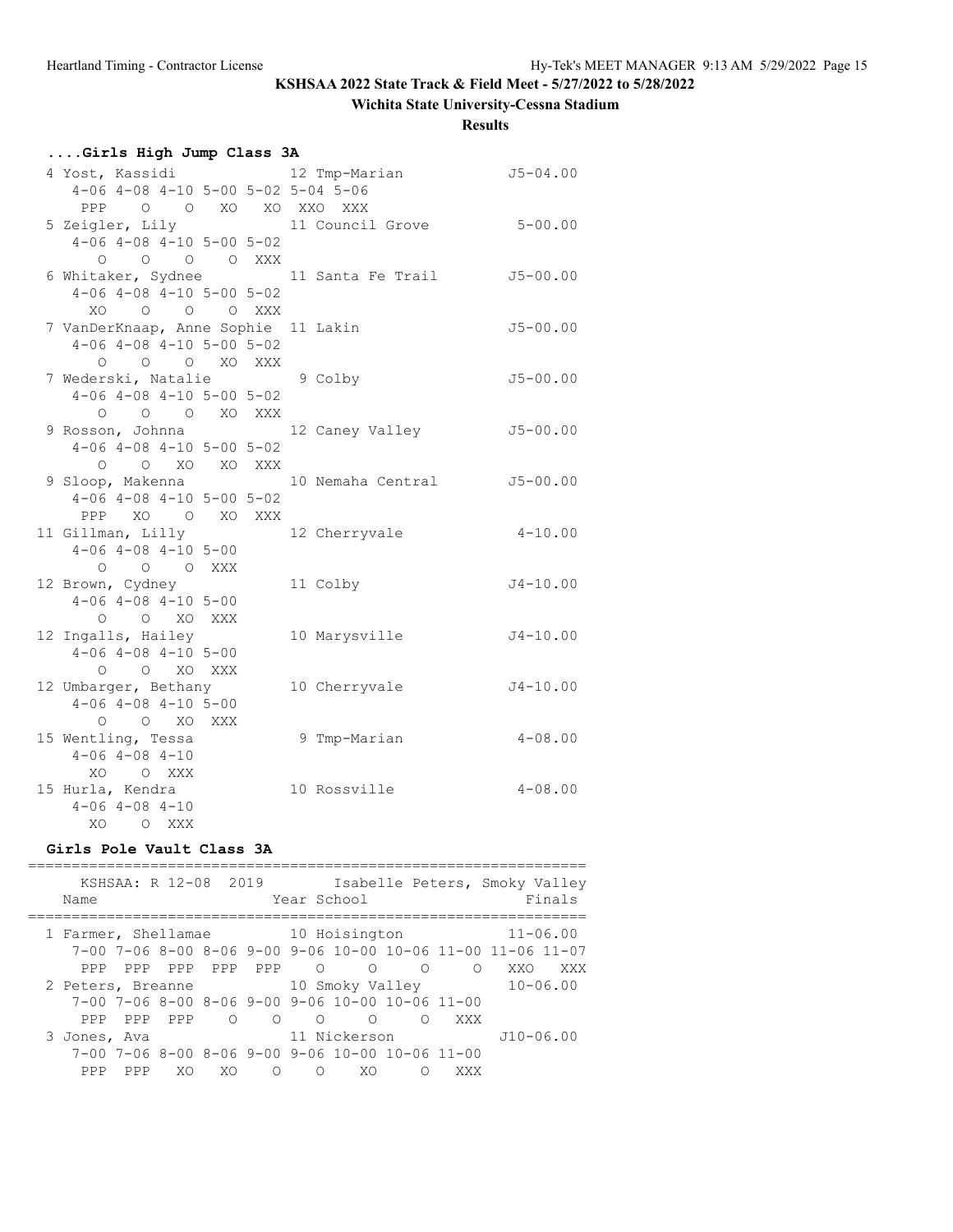#### **Wichita State University-Cessna Stadium**

**Results**

### **....Girls Pole Vault Class 3A**

|                                                   |  | 4 Noll, Alivia 12 Scott Community 10-00.00                |              |
|---------------------------------------------------|--|-----------------------------------------------------------|--------------|
|                                                   |  | 7-00 7-06 8-00 8-06 9-00 9-06 10-00 10-06                 |              |
|                                                   |  | PPP PPP PPP 0 0 0 0 XXX                                   |              |
|                                                   |  | 4 Peters, Noelle 11 Smoky Valley                          | $10 - 00.00$ |
|                                                   |  | $7-00$ $7-06$ $8-00$ $8-06$ $9-00$ $9-06$ $10-00$ $10-06$ |              |
|                                                   |  | PPP PPP 0 0 0 0 0 XXX                                     |              |
|                                                   |  | 6 Jarnagin, Kennedy 11 Cimarron                           | $J10-00.00$  |
|                                                   |  | 7-00 7-06 8-00 8-06 9-00 9-06 10-00 10-06                 |              |
|                                                   |  | PPP PPP PPP PPP 0 XO XO XXX                               |              |
| 7 Edgington, Alyssa 9 Lakin                       |  |                                                           | $9 - 06.00$  |
| 7-00 7-06 8-00 8-06 9-00 9-06 10-00               |  |                                                           |              |
| PPP PPP 0 0 0 0 XXX                               |  |                                                           |              |
| 8 Saner, Olivia 12 Sabetha                        |  |                                                           | $J9 - 06.00$ |
| $7-00$ $7-06$ $8-00$ $8-06$ $9-00$ $9-06$ $10-00$ |  |                                                           |              |
| PPP PPP PPP 0 XO 0 XXX                            |  |                                                           |              |
| 9 Norton, Ainsley 10 Girard                       |  |                                                           | $J9 - 06.00$ |
| $7-00$ $7-06$ $8-00$ $8-06$ $9-00$ $9-06$ $10-00$ |  |                                                           |              |
| PPP PPP PPP 0 0 XXO XXX                           |  |                                                           |              |
|                                                   |  | 9 Hough, Jane 12 Prairie View J9-06.00                    |              |
| $7-00$ $7-06$ $8-00$ $8-06$ $9-00$ $9-06$ $10-00$ |  |                                                           |              |
| PPP PPP PPP 0 0 XXO XXX                           |  |                                                           |              |
|                                                   |  | 11 Washburn, Anna 10 Caney Valley 9-00.00                 |              |
| $7-00$ $7-06$ $8-00$ $8-06$ $9-00$ $9-06$         |  |                                                           |              |
| PPP PPP PPP 0 0 XXX                               |  |                                                           |              |
| 12 Conner, Josie                                  |  | 10 Cherryvale                                             | $J9 - 00.00$ |
| $7-00$ $7-06$ $8-00$ $8-06$ $9-00$ $9-06$         |  |                                                           |              |
| PPP PPP PPP 0 XO XXX                              |  |                                                           |              |
| 13 Simons, Kloie                                  |  | 12 Douglass                                               | $J9 - 00.00$ |
| 7-00 7-06 8-00 8-06 9-00 9-06                     |  |                                                           |              |
| PPP PPP XO XO XO XXX                              |  |                                                           |              |
|                                                   |  | 14 Bailey, Emma 11 West Franklin 8-06.00                  |              |
| $7 - 00$ $7 - 06$ $8 - 00$ $8 - 06$ $9 - 00$      |  |                                                           |              |
| PPP 0 0 0 XXX                                     |  |                                                           |              |
|                                                   |  |                                                           |              |
| $7 - 00$ $7 - 06$ $8 - 00$ $8 - 06$ $9 - 00$      |  |                                                           |              |
| PPP PPP 0 XXO XXX                                 |  |                                                           |              |
| 16 Doty, Ellen                                    |  | 9 Silver Lake                                             | $8 - 00.00$  |
| 7-00 7-06 8-00 8-06                               |  |                                                           |              |
| PPP 0 0 XXX                                       |  |                                                           |              |

#### **Girls Long Jump Class 3A**

======================================================================== KSHSAA: R 19-03 1991 Rene' Zimmerman, Sterling Name  $Year School$  Finals Wind H# ======================================================================== 1 Van Gorp, Rachel 10 Heritage Christ 18-08.25 -5.1 2 17-09(-1.1) 17-01.50(-0.8) 18-02(-2.1) 17-08.50(-1.9) 18-08.25(-5.1) 17-09.25(-1.8) 2 Peschel, Eva 12 Marysville 17-04.00 -1.9 2 15-09.75(-2.2) 16-02(-0.3) 17-04(-1.9) FOUL FOUL FOUL 3 Ferguson, Caelyn 10 Heritage Christ 16-11.00 -2.4 2 16-01.25(-0.6) 16-04(-1.6) 16-11(-2.4) 16-03.25(-1.2) FOUL 16-04.25(-1.6) 4 Klotz, Samantha 9 Hoyt-Royal Valley 16-10.00 -1.3 2 FOUL 16-01.50(-2.2) FOUL 16-04.75(-1.1) 16-10(-1.3) FOUL 5 Hagerman, Jayme 11 Larned 16-07.50 -2.2 1 FOUL 16-05(-0.8) FOUL 16-05(-0.2) 16-07.50(-2.2) FOUL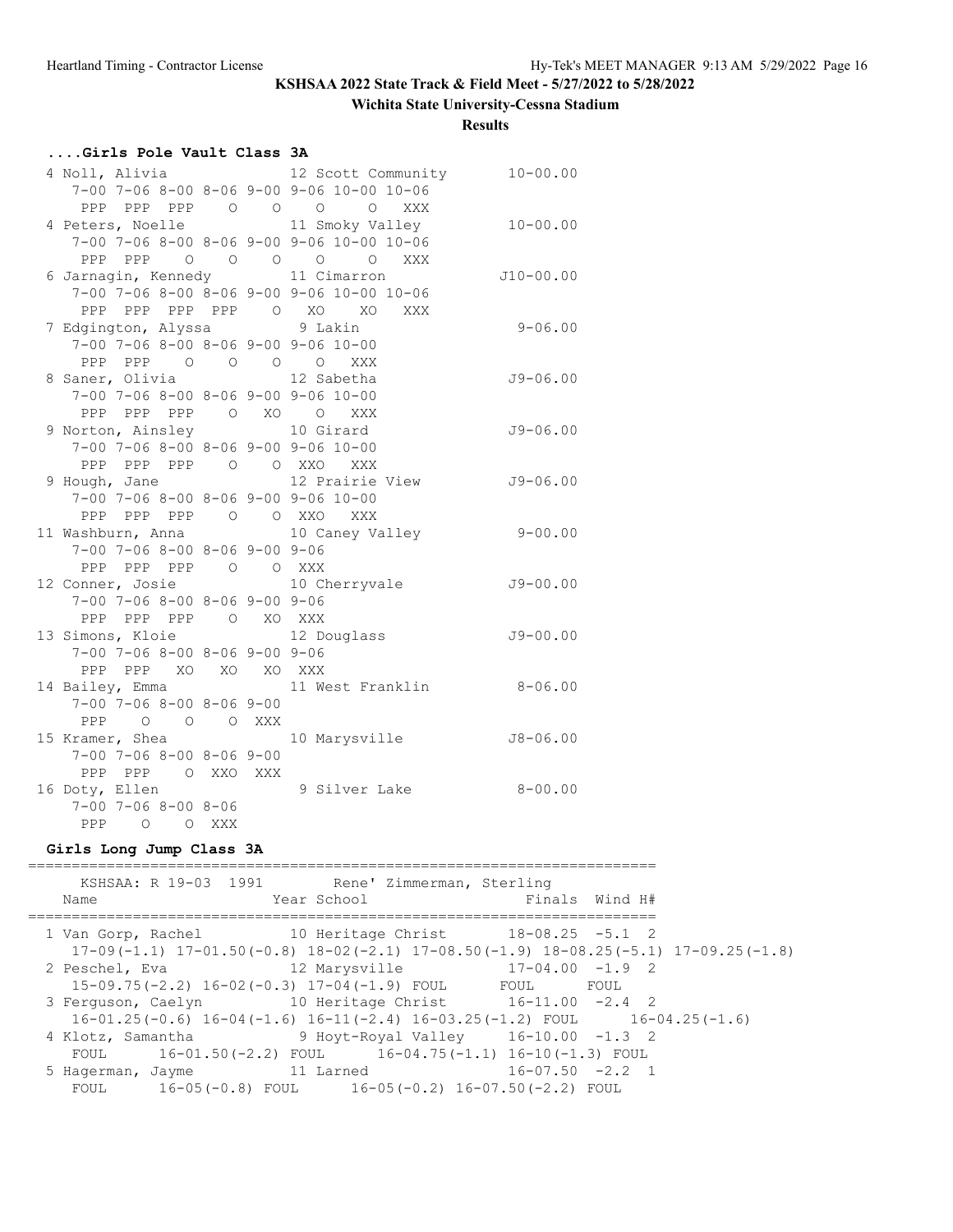**Wichita State University-Cessna Stadium**

### **Results**

## **....Girls Long Jump Class 3A**

| KSHSAA: R 39-01.75 1991 Rene' Zimmerman, Sterling<br>Name                                          | Year School <a> Finals Wind H#</a>                                                                 |  |  |
|----------------------------------------------------------------------------------------------------|----------------------------------------------------------------------------------------------------|--|--|
| Girls Triple Jump Class 3A                                                                         |                                                                                                    |  |  |
| $13-00(-2.0)$ FOUL $14-00(-2.5)$                                                                   |                                                                                                    |  |  |
| 16 Umbarger, Bethany 10 Cherryvale 14-00.00 -2.5 1                                                 |                                                                                                    |  |  |
| 14 Friesen, Emily 12 Hesston 14-10.25 -1.0 1<br>$14-10.25(-1.0)$ $14-05.75(0.4)$ FOUL              |                                                                                                    |  |  |
| $14-10.25(-0.3)$ FOUL FOUL                                                                         |                                                                                                    |  |  |
| 14 Daniel, Jenna 12 Riverton 14-10.25 -0.3 1                                                       |                                                                                                    |  |  |
|                                                                                                    |                                                                                                    |  |  |
| 13 Ponds, Destiny 10 Nickerson 15-00.25 -1.5 2<br>FOUL FOUL 15-00.25 (-1.5)                        |                                                                                                    |  |  |
|                                                                                                    | $12-08.25(-2.5)$ $15-00.75(0.9)$ $14-09(-3.7)$                                                     |  |  |
| 12 Simons, Kloie 12 Douglass 15-00.75 0.9 1                                                        |                                                                                                    |  |  |
| $14-06(-1.7)$ $15-01(-1.7)$ FOUL                                                                   |                                                                                                    |  |  |
| 11 Miller, Maggie 11 Eureka 15-01.00 -1.7 2                                                        |                                                                                                    |  |  |
| FOUL FOUL $15-05.25(-3.0)$                                                                         |                                                                                                    |  |  |
| 10 Cervantes, Aleah $10$ Cimarron $15-05.25$ -3.0 1                                                |                                                                                                    |  |  |
| 9 Smith, Kinley 12 Girard 15-09.00 -3.7 2<br>FOUL FOUL 15-09(-3.7) 15-06.25(-1.4) FOUL 15-03(-3.5) |                                                                                                    |  |  |
|                                                                                                    | 15-03.75(-1.1) 15-10.25(-2.0) 15-10(-1.7) 15-01.25(-2.7) FOUL FOUL                                 |  |  |
| 8 Basgall, Emma 10 Tmp-Marian 15-10.25 -2.0 1                                                      |                                                                                                    |  |  |
|                                                                                                    | $14-04.75(0.1)$ $15-10.75(-1.9)$ $16-00.25(-2.5)$ $14-06(-3.5)$ $15-07.75(-2.2)$ $16-04(+0.0)$     |  |  |
| 7 Babcock, Abby 12 Phillipsburg 16-04.00 +0.0 1                                                    |                                                                                                    |  |  |
|                                                                                                    | $15-05(-2.8)$ $15-09.75(-1.1)$ $15-04.50(-3.1)$ $15-07.75(-2.0)$ $15-00.25(-1.6)$ $16-06.25(-2.7)$ |  |  |
| 6 Peters, Breanne 10 Smoky Valley 16-06.25 -2.7 2                                                  |                                                                                                    |  |  |

| 1 Judd, Lily 12 West Franklin 36-06.25 NWI 2                                                               |  |
|------------------------------------------------------------------------------------------------------------|--|
| $32-08.25(-0.0)$ $34-11(-0.0)$ FOUL $35-00.25(-0.0)$ $35-11.25(-0.0)$ $36-06.25(-0.0)$                     |  |
| 2 Hague, Campbell 11 Cheney 35-09.75 NWI 2                                                                 |  |
| $34-06.50(-0.0)$ $34-05(-0.0)$ $35-00.25(-0.0)$ $35-03(-0.0)$ $35-09.75(-0.0)$ $33-10.25(-0.0)$            |  |
| 3 Wilson, Jacee 12 Cimarron 35-08.75 NWI 2<br>FOUL FOUL $34-06.75(-0.0) 35-08.75(-0.0)$ FOUL $34-03(-0.0)$ |  |
|                                                                                                            |  |
| $33-08(-0.0)$ $35-07(-0.0)$ $35-05(-0.0)$ $35-04.25(-0.0)$ $35-06.25(-0.0)$ FOUL                           |  |
| 5 Adigun, Summya               11 Hugoton                       35-05.50   NWI   2                         |  |
| FOUL 34-07.25(-0.0) FOUL 35-05.50(-0.0) 34-11.75(-0.0) FOUL                                                |  |
| 6 Hagerman, Jayme 11 Larned 35-00.00 NWI 2                                                                 |  |
| FOUL $34-07.75(-0.0)$ $34-00.25(-0.0)$ $30-08.50(-0.0)$ $35-00(-0.0)$ FOUL                                 |  |
| 7 Washburn, Anna $10$ Caney Valley $34-10.50$ NWI 1                                                        |  |
| $31-05(-0.0)$ $34-05(-0.0)$ $34-10.50(-0.0)$ FOUL $34-02.75(-0.0)$ $33-05.50(-0.0)$                        |  |
| 8 Kruger, Kaibryn 10 Silver Lake 34-06.50 NWI 1                                                            |  |
| 33-04.50(-0.0) 34-01.25(-0.0) 34-06.50(-0.0) 32-02(-0.0) 33-06(-0.0) FOUL                                  |  |
| 9 Hanlon, Dahn               11 Norton Community       34-06.25   NWI 1                                    |  |
| 33-01.50(-0.0) 33-04.75(-0.0) 34-06.25(-0.0) FOUL FOUL 33-10(-0.0)                                         |  |
| 10 Hagerman, Kaylee 34-04.00 NWI 1                                                                         |  |
| $34-00(-0.0)$ $33-10.50(-0.0)$ $34-04(-0.0)$                                                               |  |
| 11 Roenne, Mellany 12 Jefferson West 33-08.75 NWI 2                                                        |  |
| $33-08.75(-0.0)$ $33-08(-0.0)$ $33-06.50(-0.0)$                                                            |  |
| 12 Hamilton, Mia and 12 Colby 33-08.00<br>NWI 2                                                            |  |
| $32-04.75(-0.0)$ $33-08(-0.0)$ $33-05.50(-0.0)$                                                            |  |
| 13 Peschel, Eva                        12 Marysville                 33-04.00   NWI 1                      |  |
| $33-00.25(-0.0)$ $33-04(-0.0)$ FOUL                                                                        |  |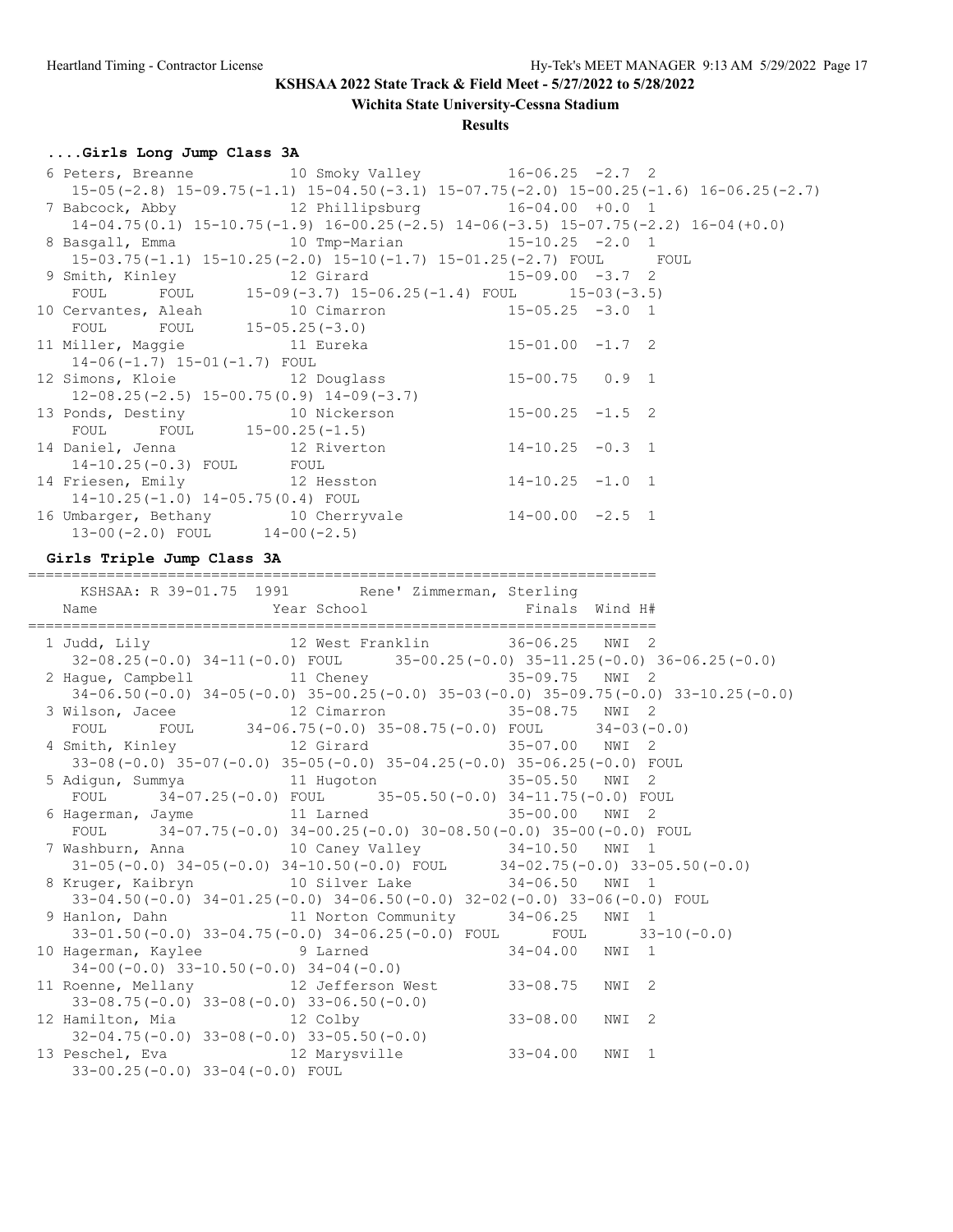**Wichita State University-Cessna Stadium**

#### **Results**

## **....Girls Triple Jump Class 3A**

| 14 Parker, Alivia                 | 10 Riverton                                        | 31-08.50 NWI 1 |  |
|-----------------------------------|----------------------------------------------------|----------------|--|
|                                   | $30-01(-0.0)$ $31-08.50(-0.0)$ $31-06.25(-0.0)$    |                |  |
| 15 Friesen, Emily 12 Hesston      |                                                    | 30-08.00 NWI 1 |  |
| $30-08(-0.0)$ 29-06.25(-0.0) FOUL |                                                    |                |  |
| 16 Miller, Maggie                 | 11 Eureka                                          | 30-01.75 NWI 1 |  |
|                                   | $28-09.75(-0.0)$ $29-03.25(-0.0)$ $30-01.75(-0.0)$ |                |  |

### **Girls Shot Put Class 3A**

===================================================================

| KSHSAA: R 45-10.25 2015 Gabrielle Lavington, Cheney                                                  |              |
|------------------------------------------------------------------------------------------------------|--------------|
|                                                                                                      |              |
|                                                                                                      |              |
| 1 Singhateh, Abby 12 Eureka 12 41-10.50 2                                                            |              |
| 35-05 37-09 38-05.50 41-10.50 38-11.25 37-03                                                         |              |
| 2 Gillum, Briar 12 Rossville 41-06.00 2                                                              |              |
| 35-11 39-06.50 41-06 40-00.25 FOUL 41-03.50                                                          |              |
|                                                                                                      |              |
| 3 Dalinghaus, Cami 9 Nemaha Central 39-03.50 1<br>37-06.25 35-04 35-03.75 39-03.50 36-11.50 36-04.75 |              |
|                                                                                                      | $\mathbf{1}$ |
| 4 Sonday, Caitlyn 11 Cimarron 38-02.00<br>32-03.25 35-11 38-02 37-07 37-02.50 38-00.25               |              |
| 5 Herren, Whitney 10 Santa Fe Trail 38-00.75                                                         | 2            |
| 34-11 34-06.75 38-00.75 34-01.50 FOUL 33-04.25                                                       |              |
|                                                                                                      | 2            |
| 6 Seyfert, Tatum 9 Beloit 37-08.50<br>34-04.25 36-01 FOUL 35-09.75 36-00.50 37-08.50                 |              |
| 7 Cullen, Olivia 12 Girard<br>$36 - 08.75$                                                           | 2            |
| 35-11.75 34-01.25 35-07.25 36-08.75 FOUL 35-03.50                                                    |              |
|                                                                                                      | $\mathbf{1}$ |
| 8 Hamlin, Mikyn 11 Hugoton 35-06.00<br>35-00.50 32-09.50 32-08.50 34-00.25 35-06 34-11.25            |              |
| 9 Jones, Brooklynn 12 Colby 35-05.00 2                                                               |              |
| $35-05$ $34-08.75$ $33-01.75$ $33-04$ $34-11.25$ $34-00.75$                                          |              |
| 10 Droessler, Mackenzie 12 Girard 34-02.50                                                           | $\mathbf{1}$ |
| 32-05.25 34-02.50 33-03.75                                                                           |              |
| 11 Dubois, Madi 12 Norton Community 34-00.00                                                         | 2            |
| 34-00 33-07.25 33-04.25                                                                              |              |
| $33 - 01.75$<br>12 Carter, Jaci and 12 Beloit                                                        | 2            |
| 33-01.75 32-11.75 FOUL                                                                               |              |
| $32 - 08.25$<br>13 Pipkin, Hadley 11 Cheney                                                          | $\mathbf{1}$ |
| $30-10.75$ $32-08.25$ $32-00$                                                                        |              |
| $32 - 04.00$<br>14 Stover, Kristen 11 Neodesha                                                       | $\mathbf{1}$ |
| $32-04$ $31-03.75$ $31-02.75$                                                                        |              |
| $31 - 06.00$                                                                                         | $\mathbf{1}$ |
| 15 Mason, Kaycee 9 Hesston<br>31-05.50 FOUL 31-06                                                    |              |
| 16 Neuner, Samantha<br>FOUL 30-00.75 30-02.75                                                        |              |
|                                                                                                      |              |

### **Girls Discus Throw Class 3A**

| Name             | KSHSAA: R 157-07 2008                                 | Year School  |  | Jacquelyn Leffler, Northern Hei<br>Finals H# |  |
|------------------|-------------------------------------------------------|--------------|--|----------------------------------------------|--|
| 1 Gillum, Briar  |                                                       | 12 Rossville |  | $135 - 11$ 2                                 |  |
|                  | $128-09$ $132-02$ $135-01$ $111-08$ $121-02$ $135-11$ |              |  |                                              |  |
| 2 Seyfert, Tatum |                                                       | 9 Beloit     |  | $127 - 05$ 2                                 |  |
|                  | 124-08 117-05 112-01 113-01 127-05 FOUL               |              |  |                                              |  |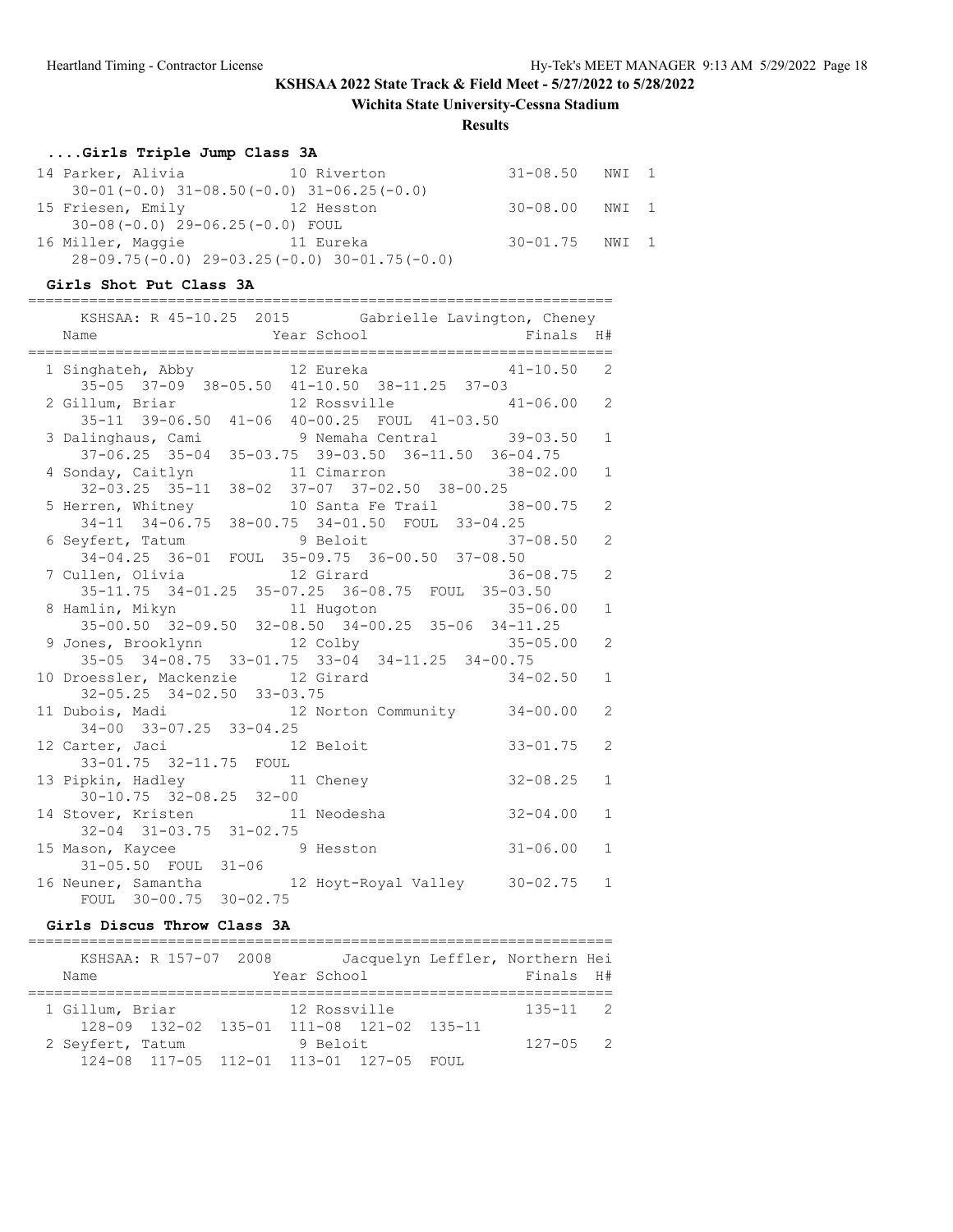### **Wichita State University-Cessna Stadium**

**Results**

# **....Girls Discus Throw Class 3A**

| 3 Boss, Lexi                             | 9 Osage City                              | $118 - 04$ | 2              |
|------------------------------------------|-------------------------------------------|------------|----------------|
| FOUL 92-08 108-03 FOUL 118-04 104-08     |                                           |            |                |
| 4 Cullen, Olivia 12 Girard               |                                           | $116 - 05$ | 2              |
| 111-11 115-03 112-03 96-01 116-05 FOUL   |                                           |            |                |
| 5 Stover, Kristen 11 Neodesha            |                                           | $116 - 01$ | $\overline{2}$ |
| 113-01 99-07 116-01 FOUL 98-10 FOUL      |                                           |            |                |
|                                          | 6 Westergard, Madison 12 Scott Community  | $115 - 10$ | $\mathbf{1}$   |
|                                          | 101-07 103-06 107-11 115-10 112-03 106-10 |            |                |
| 7 Bartell, Carley 11 Hesston             |                                           | $112 - 06$ | $\overline{2}$ |
| 109-04 103-07 108-00 100-04 112-06 99-11 |                                           |            |                |
| 8 Scoby, Halle 11 Sabetha                |                                           | $111 - 00$ | $\overline{2}$ |
| 109-11 108-06 83-05 111-00 99-08 100-01  |                                           |            |                |
| 9 Wehrman, Jayleigh 12 Cheney            |                                           | $106 - 06$ | $\mathbf{1}$   |
| 106-06 88-07 101-07 102-00 102-06 95-09  |                                           |            |                |
| 10 Goddard, Kylie                        | 10 Beloit                                 | $105 - 05$ | $\mathbf{1}$   |
| FOUL 105-05 82-00                        |                                           |            |                |
| 11 Stover, Cameron                       | 12 Neodesha                               | $102 - 04$ | $\overline{2}$ |
| 99-08 102-04 FOUL                        |                                           |            |                |
| 12 Sonday, Caitlyn                       | 11 Cimarron                               | $99 - 06$  | $\mathbf{1}$   |
| $93 - 11$ $92 - 07$ $99 - 06$            |                                           |            |                |
| 13 Nisly, Rachel                         | 9 Nickerson                               | $96 - 04$  | $\mathbf{1}$   |
| $91 - 04$ $96 - 04$ $75 - 00$            |                                           |            |                |
| 14 Larkin, Ella                          | 11 Nemaha Central                         | $93 - 00$  | $\mathbf{1}$   |
| FOUL 79-07 93-00                         |                                           |            |                |
| 15 Singhateh, Abby                       | 12 Eureka                                 | $88 - 04$  | $\mathbf{1}$   |
| 88-04 FOUL 77-10                         |                                           |            |                |
| -- Dierking, Austin                      | 11 Phillipsburg                           | FOUL       | $\mathbf{1}$   |
| FOUL FOUL FOUL                           |                                           |            |                |

#### **Girls Javelin Throw Class 3A**

|                                       |           | KSHSAA: R 148-01 2012 Elizabeth Herrs, Rock Creek                                                              |            |               |
|---------------------------------------|-----------|----------------------------------------------------------------------------------------------------------------|------------|---------------|
| Name                                  |           | rear School and the Mean School and the School and the School and the School and the School and the School and | Finals     | H#            |
|                                       |           |                                                                                                                |            |               |
|                                       |           | 1 Ruder, Jenessa 10 Norton Community                                                                           | $141 - 10$ | $\mathcal{L}$ |
|                                       |           | 131-00 128-00 123-11 132-05 131-02 141-10                                                                      |            |               |
| 2 Cure, Lindsey                       |           | 11 Goodland                                                                                                    | $136 - 00$ | $\mathcal{L}$ |
|                                       |           | 120-04 113-05 127-04 126-04 136-00 133-04                                                                      |            |               |
| 3 Damme, Taylor                       |           | 10 Perry-Lecompton                                                                                             | $132 - 05$ | $\mathbf{1}$  |
|                                       |           | 110-05 114-00 122-00 121-05 FOUL 132-05                                                                        |            |               |
| 4 Jones, Brooklynn                    | 12 Colby  |                                                                                                                | $131 - 01$ | $\mathcal{L}$ |
|                                       |           | 108-01 115-02 FOUL 131-01 117-10 124-01                                                                        |            |               |
| 5 Bittner, Alex                       | 10 Cheney |                                                                                                                | $126 - 06$ | $\mathcal{L}$ |
|                                       |           | FOUL 118-02 126-06 111-10 117-05 113-10                                                                        |            |               |
| 6 Turnipseed, Kylan 10 Ellsworth      |           |                                                                                                                | $123 - 10$ | $\mathcal{L}$ |
|                                       |           | 119-00 123-02 123-10 FOUL FOUL 92-10                                                                           |            |               |
| 7 Jones, Ava                          |           | 11 Nickerson                                                                                                   | $122 - 06$ | $\mathcal{L}$ |
| 122-02 122-06 FOUL 114-05 103-05      |           | FOUL                                                                                                           |            |               |
| 8 Goforth, Anna                       |           | 12 Humboldt                                                                                                    | $111 - 00$ | $\mathbf{1}$  |
| $105 - 05$ $111 - 00$                 |           | 104-09 99-04 110-03 104-09                                                                                     |            |               |
| 9 Sperfslage, Kylee 10 Nemaha Central |           |                                                                                                                | $110 - 07$ | $\mathbf{1}$  |
|                                       |           | 110-07 103-11 104-10 105-03 107-06 101-05                                                                      |            |               |
| 10 Murrow, Kirstyn 12 Humboldt        |           |                                                                                                                | $110 - 03$ | $\mathbf{1}$  |
| 110-03 109-07 85-00                   |           |                                                                                                                |            |               |
|                                       |           |                                                                                                                |            |               |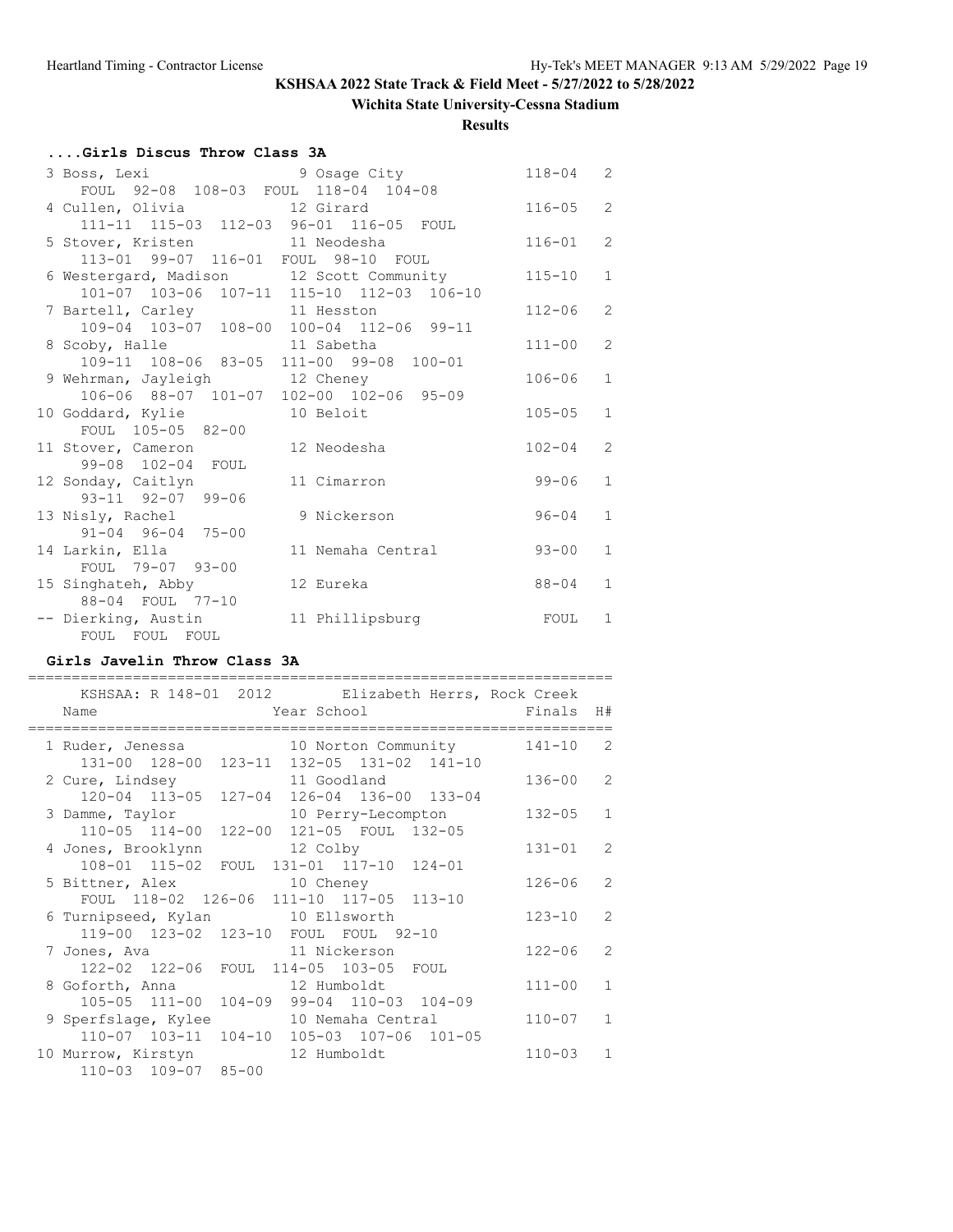**Wichita State University-Cessna Stadium**

**Results**

## **....Girls Javelin Throw Class 3A**

| 11 Rottinghaus, Ava             | 10 Silver Lake       | $109 - 04$ | 1            |
|---------------------------------|----------------------|------------|--------------|
| 105-02 93-10 109-04             |                      |            |              |
| 12 Carter, Melody               | 12 Cimarron          | $107 - 10$ | -2           |
| 107-10 107-01 FOUL              |                      |            |              |
| 13 Frieden, Carsyn              | 12 Cheney            | $107 - 05$ | 2            |
| $99 - 02$ $107 - 05$ $106 - 11$ |                      |            |              |
| 14 Charles, Kaylynn             | 11 Baxter Springs    | $104 - 02$ | 1            |
| 98-04 104-02 102-08             |                      |            |              |
| 15 Dempsey, Avery               | 12 Osawatomie        | $100 - 08$ | $\mathbf{1}$ |
| $100 - 08$ 93-08 89-05          |                      |            |              |
| 16 Neuner, Samantha             | 12 Hoyt-Royal Valley | $99 - 05$  | -1           |
| $99 - 05$<br>$93 - 01$<br>96-06 |                      |            |              |

### **Boys 100 Meter Dash Class 3A**

| ====== | Name                                        | KSHSAA: R 10.63 2003 Jordy Nelson, Riley County<br>Year School | Prelims Wind H#  |               |              |
|--------|---------------------------------------------|----------------------------------------------------------------|------------------|---------------|--------------|
|        | Preliminaries                               |                                                                |                  |               |              |
|        | 1 Murray, Michael<br>10.976 (10.976)        | 11 Southeast of Saline                                         | 10.98Q 3.2 1     |               |              |
|        | 2 Burton, Ethan<br>11.058 (11.058)          | 11 Council Grove                                               | 11.060 2.1 2     |               |              |
|        | 3 Mitchell, Jaden<br>11.030 (11.030)        | 11 Wichita-Collegiate                                          | 11.03Q 3.2 1     |               |              |
|        | 4 Renfro, Brogen<br>11.218 (11.218)         | 12 Silver Lake                                                 | $11.220$ $2.1$ 2 |               |              |
|        | 5 Poague, Chase<br>11.198 (11.198)          | 12 Southeast of Saline                                         | 11.20q 3.2 1     |               |              |
|        | 6 Albright, Avrey<br>11.262 (11.262)        | 11 Kingman                                                     | $11.27q$ 2.1     |               | 2            |
|        | 7 Arantes, Pedro<br>$11.312$ $(11.312)$     | 11 Rossville                                                   | $11.32q$ 2.1 2   |               |              |
|        | 8 Hoback, Zane<br>11.412 (11.412)           | 10 Burlington                                                  | $11.42q$ $3.2$   |               | 1            |
|        | 9 Harris, Kade<br>11.435 (11.435)           | 11 Tmp-Marian                                                  | $11.44$ $3.2$ 1  |               |              |
|        | 10 Crowder, Lake<br>11.523 (11.523)         | 10 Riverton                                                    | 11.53            | $2.1 \quad 2$ |              |
|        | 11 Billingsley, Jack<br>$11.537$ $(11.537)$ | 12 Caney Valley                                                | 11.54            | $2.1 \quad 2$ |              |
|        | 12 Roach, Javon<br>11.700 (11.700)          | 12 Kc-Bishop Ward                                              | 11.70            | 3.2           | 1            |
|        | 13 Thompson, Bralen<br>11.764 (11.764)      | 12 Hoisington                                                  | 11.77            | 3.2           | $\mathbf{1}$ |
|        | 14 Boss, Landon<br>11.833 (11.833)          | 11 Osage City                                                  | 11.84            | 2.1           | 2            |
|        | 15 Holt, Jacob<br>11.842 (11.842)           | 10 Frontenac                                                   | 11.85            | 3.2           | 1            |
|        | 16 Hendrix, Brady<br>11.951 (11.951)        | 12 Lakin                                                       | 11.96            | 2.1           | 2            |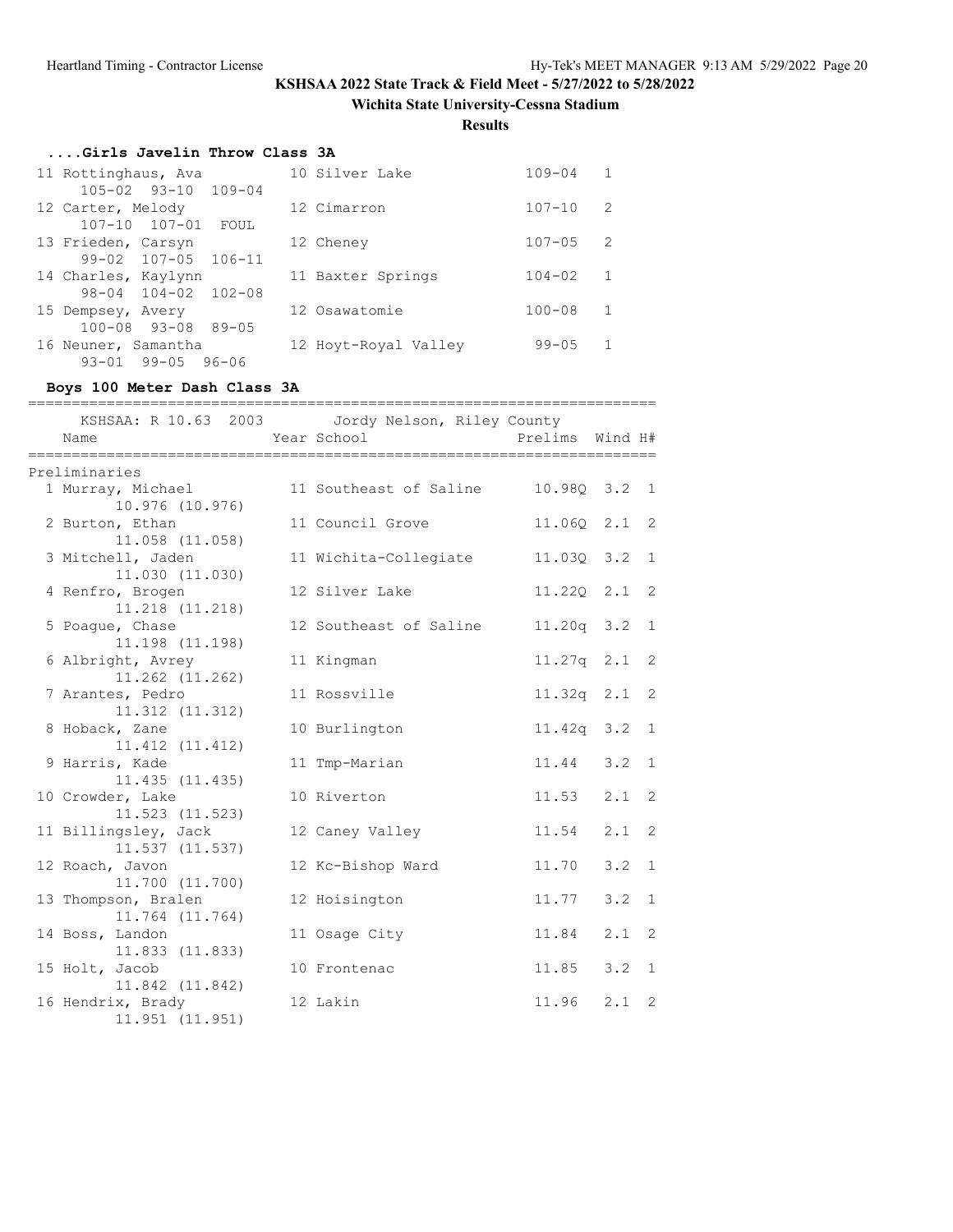### **Wichita State University-Cessna Stadium**

**Results**

**Boys 100 Meter Dash Class 3A**

|        | Name                | KSHSAA: R 10.63 2003 Jordy Nelson, Riley County<br>Year School | Finals       | Wind |
|--------|---------------------|----------------------------------------------------------------|--------------|------|
| Finals |                     |                                                                |              |      |
|        | 1 Mitchell, Jaden   | 11 Wichita-Collegiate                                          | $10.63R$ 4.3 |      |
|        | $10.625$ $(10.625)$ |                                                                |              |      |
|        | 2 Murray, Michael   | 11 Southeast of Saline                                         | 10.67        | 4.3  |
|        | 10.666 (10.666)     |                                                                |              |      |
|        | 3 Poaque, Chase     | 12 Southeast of Saline                                         | 10.77        | 4.3  |
|        | 10.766 (10.766)     |                                                                |              |      |
|        | 4 Burton, Ethan     | 11 Council Grove                                               | 10.85        | 4.3  |
|        | 10.845 (10.845)     |                                                                |              |      |
|        | 5 Arantes, Pedro    | 11 Rossville                                                   | 10.87        | 4.3  |
|        | 10.869 (10.869)     |                                                                |              |      |
|        | 6 Renfro, Brogen    | 12 Silver Lake                                                 | 10.92        | 4.3  |
|        | 10.914 (10.914)     |                                                                |              |      |
|        | 7 Albright, Avrey   | 11 Kingman                                                     | 10.99        | 4.3  |
|        | 10.984 (10.984)     |                                                                |              |      |
|        | 8 Hoback, Zane      | 10 Burlington                                                  | 11.18        | 4.3  |
|        | 11.177 (11.177)     |                                                                |              |      |

### **Boys 200 Meter Dash Class 3A**

| Name                      | KSHSAA: R 21.64 2003 Jordy Nelson, Riley County<br>Year School | Prelims Wind H#  |  |
|---------------------------|----------------------------------------------------------------|------------------|--|
|                           |                                                                |                  |  |
| Preliminaries             |                                                                |                  |  |
| 1 Anderson, Ty            | 12 Burlington                                                  | $22.380 - 2.2$ 2 |  |
| 22.376 (22.376)           |                                                                |                  |  |
| 2 Hendrix, Brady          | 12 Lakin                                                       | $22.520 - 1.1$ 1 |  |
| 22.515 (22.515)           |                                                                |                  |  |
| 3 Murray, Michael         | 11 Southeast of Saline                                         | $22.630 -1.1$ 1  |  |
| 22.624 (22.624)           |                                                                |                  |  |
| 4 Renfro, Brogen          | 12 Silver Lake                                                 | $22.66Q - 2.2$ 2 |  |
| 22.659 (22.659)           |                                                                |                  |  |
| 5 Burton, Ethan           | 11 Council Grove                                               | $22.68q -1.1$ 1  |  |
| 22.680 (22.680)           |                                                                |                  |  |
| 6 Morrical-Palmer, Nakari | 11 Southeast of Saline                                         | $23.17q - 2.2$ 2 |  |
| 23.166 (23.166)           |                                                                |                  |  |
| 7 Harris, Kade            | 11 Tmp-Marian                                                  | $23.32q -2.2$ 2  |  |
| 23.311 (23.311)           |                                                                |                  |  |
| 8 Shireman, Adam          | 11 Girard                                                      | $23.43q -1.1$ 1  |  |
| 23.422 (23.422)           |                                                                |                  |  |
| 9 Fuqua, Cavan            | 11 Hesston                                                     | $23.47 -2.2$ 2   |  |
| 23.463 (23.463)           |                                                                |                  |  |
| 10 Hardy, Devontay        | 11 Goodland                                                    | $23.56 -2.2$ 2   |  |
| 23.551 (23.551)           |                                                                |                  |  |
| 11 Mansaray, Ahmed        | 11 Council Grove                                               | $23.63 -1.1 1$   |  |
| 23.628 (23.628)           |                                                                |                  |  |
| 12 Devening, Tristan      | 11 Burlington                                                  | $23.80 -1.1 1$   |  |
| 23.797 (23.797)           |                                                                |                  |  |
| 13 Keller, Cole           | 12 Pleasant Ridge                                              | $23.96 -1.1 1$   |  |
| 23.954 (23.954)           |                                                                |                  |  |
| 14 Heiman, Troy           | 11 Silver Lake                                                 | $24.07 -1.1 1$   |  |
| 24.068 (24.068)           |                                                                |                  |  |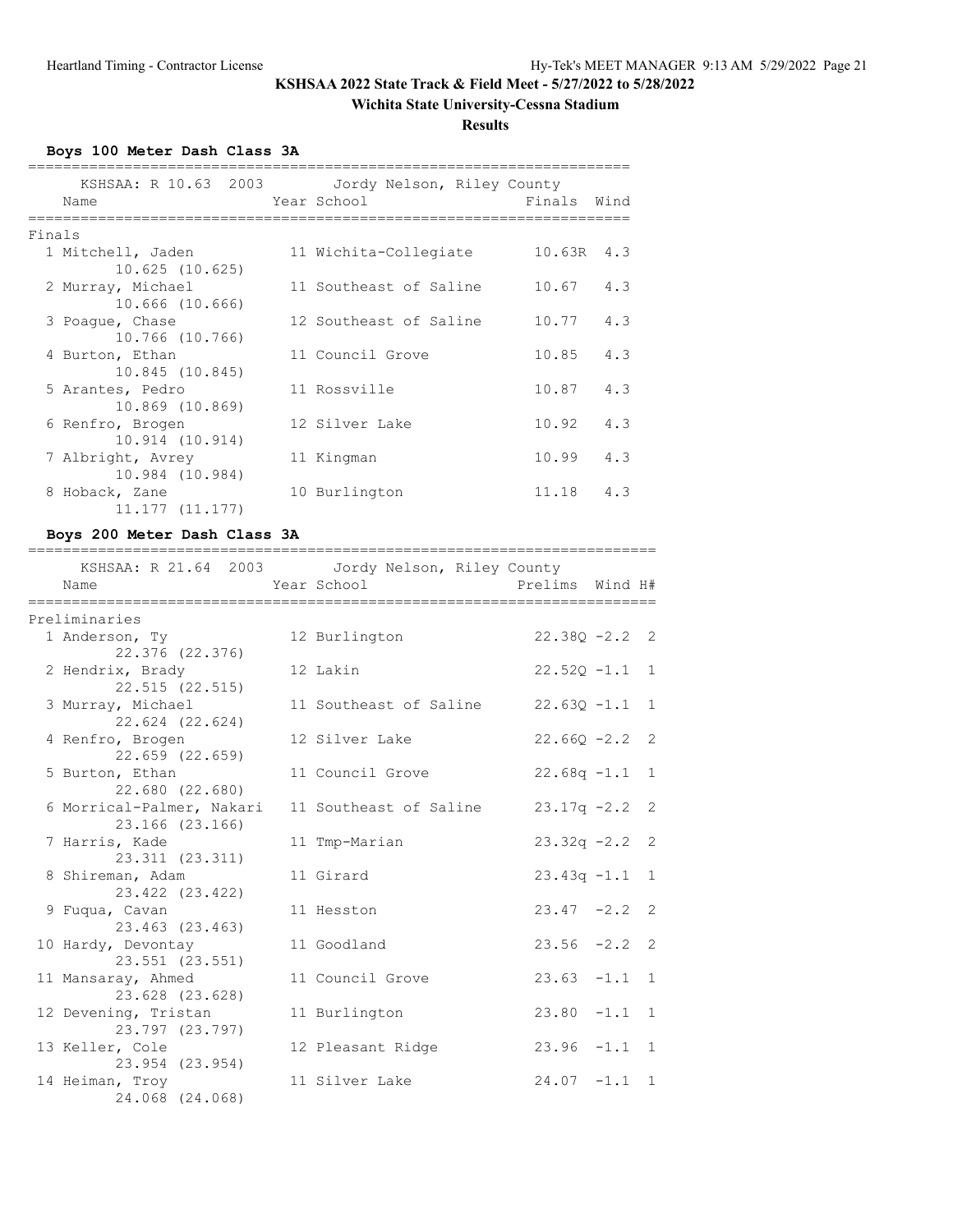### **Wichita State University-Cessna Stadium**

### **Results**

| Boys 200 Meter Dash Class 3A        |               |                 |  |
|-------------------------------------|---------------|-----------------|--|
| 15 Miller, Isaiah                   | 12 Marysville | $24.42 -2.2$ 2  |  |
| 24.418 (24.418)<br>16 Crowder, Lake | 10 Riverton   | $24.43 - 2.2$ 2 |  |
| 24.428 (24.428)                     |               |                 |  |

#### **Boys 200 Meter Dash Class 3A**

|        | KSHSAA: R 21.64 2003<br>Name | Jordy Nelson, Riley County<br>Year School | Finals Wind   |        |
|--------|------------------------------|-------------------------------------------|---------------|--------|
|        |                              |                                           |               |        |
| Finals |                              |                                           |               |        |
|        | 1 Anderson, Ty               | 12 Burlington                             | $23.71 - 8.2$ |        |
|        | 23.705 (23.705)              |                                           |               |        |
|        | 2 Burton, Ethan              | 11 Council Grove                          | $23.91 - 8.2$ |        |
|        | 23.902 (23.902)              |                                           |               |        |
|        | 3 Murray, Michael            | 11 Southeast of Saline                    | $24.21 - 8.2$ |        |
|        | 24.206 (24.206)              |                                           |               |        |
|        | 4 Renfro, Brogen             | 12 Silver Lake                            | $24.24 - 8.2$ |        |
|        | 24.234 (24.234)              |                                           |               |        |
|        | 5 Hendrix, Brady             | 12 Lakin                                  | $24.26 - 8.2$ |        |
|        | 24.257 (24.257)              |                                           |               |        |
|        | 6 Shireman, Adam             | 11 Girard                                 | $24.68 - 8.2$ |        |
|        | 24.673 (24.673)              |                                           |               |        |
|        | 7 Morrical-Palmer, Nakari    | 11 Southeast of Saline                    | 24.69         | $-8.2$ |
|        | 24.689 (24.689)              |                                           |               |        |
|        | 8 Harris, Kade               | 11 Tmp-Marian                             | $24.76 - 8.2$ |        |
|        | 24.759 (24.759)              |                                           |               |        |

## **Boys 400 Meter Dash Class 3A**

| KSHSAA: R 48.32 2009 Kurt Pauly, Garden Plain                           |                       |            |               |
|-------------------------------------------------------------------------|-----------------------|------------|---------------|
| Name<br>:========                                                       | Year School           | Prelims H# |               |
| Preliminaries                                                           |                       |            |               |
| 1 Albright, Avrey<br>49.164 (49.164)                                    | 11 Kingman            | 49.170 2   |               |
| 2 Morrical-Palmer, Nakari 11 Southeast of Saline<br>$50.651$ $(50.651)$ |                       | 50.660 1   |               |
| 3 Phelps, Carson<br>50.185(50.185)                                      | 11 Wichita-Collegiate | 50.190 2   |               |
| 4 Rogers, Trey<br>51.046 (51.046)                                       | 11 West Franklin      | 51.050 1   |               |
| 5 Swartz, Jackson<br>51.407 (51.407)                                    | 11 Chaparral          | $51.41q$ 2 |               |
| 6 Thomas, Jace<br>51.589 (51.589)                                       | 11 Scott Community    | $51.59q$ 1 |               |
| 7 Apel, Lukas<br>51.829 (51.829)                                        | 12 Smoky Valley       | $51.83q$ 1 |               |
| 8 Wilhite, Drew<br>52.253 (52.253)                                      | 12 Humboldt           | $52.26q$ 2 |               |
| 9 Tarango, Efren<br>52.672 (52.672)                                     | 12 Scott Community    | 52.68      | $\mathbf{1}$  |
| 10 Wuesten, Thilo<br>52.770 (52.770)                                    | 11 Perry-Lecompton    | 52.77      | $\mathcal{L}$ |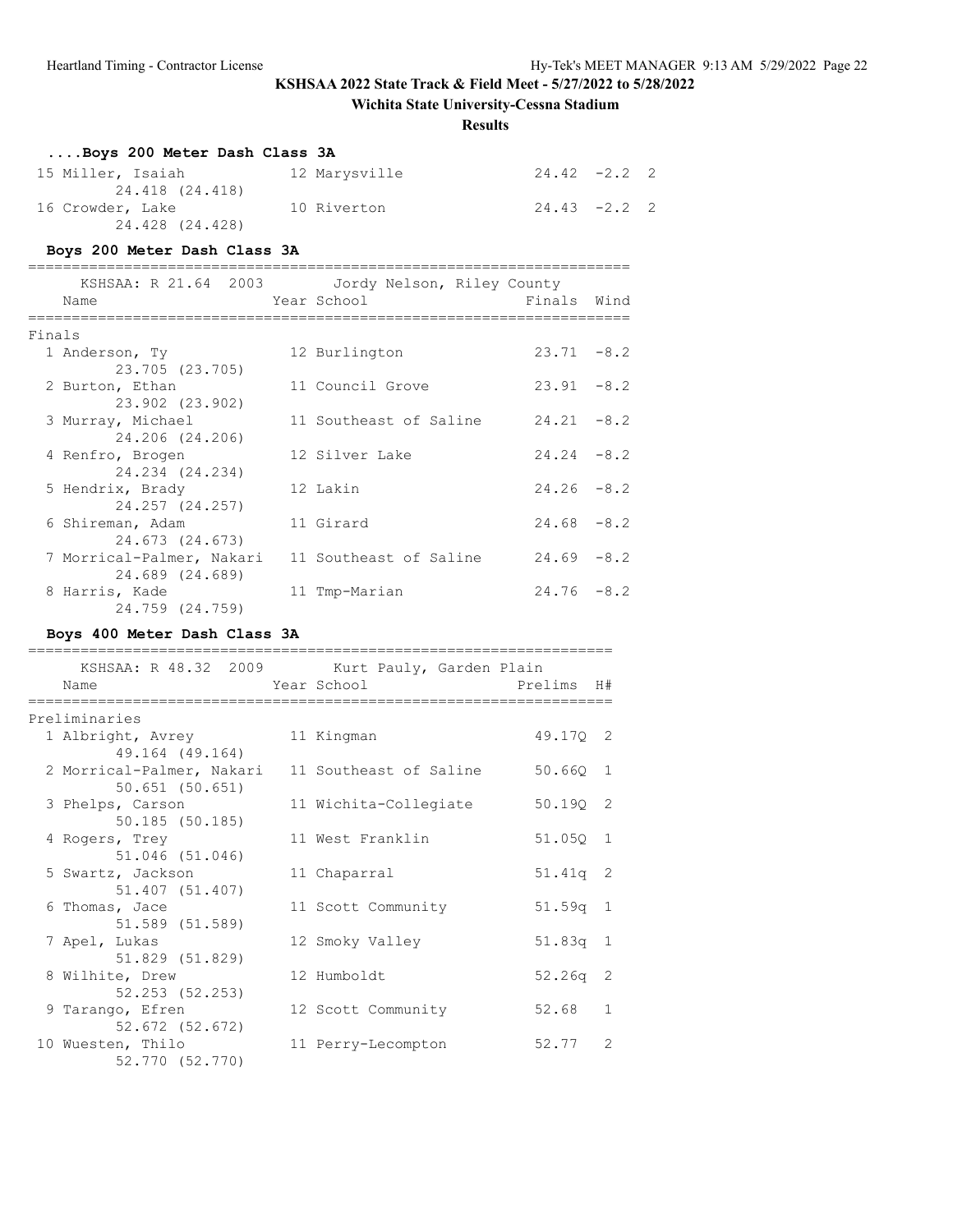### **Wichita State University-Cessna Stadium**

**Results**

| Boys 400 Meter Dash Class 3A          |                    |       |                |
|---------------------------------------|--------------------|-------|----------------|
| 11 Bigley, Breeson<br>53.152 (53.152) | 9 Halstead         | 53.16 | $\overline{2}$ |
| 12 Sollars, Boyd<br>54.127 (54.127)   | 11 Perry-Lecompton | 54.13 | 1              |
| 13 Pabon, Eric<br>54.319 (54.319)     | 12 Burlington      | 54.32 | $\mathbf{1}$   |
| 14 Miller, Isaiah<br>55.100 (55.100)  | 12 Marysville      | 55.10 | 1              |
| 15 Qualls, Hayden<br>55.220 (55.220)  | 9 Galena           | 55.22 | -2             |
| 16 May, Nic<br>57.161 (57.161)        | 10 Neodesha        | 57.17 | 2              |

### **Boys 400 Meter Dash Class 3A**

|        | KSHSAA: R 48.32 2009 Kurt Pauly, Garden Plain<br>Name | Year School            | Finals |
|--------|-------------------------------------------------------|------------------------|--------|
| Finals |                                                       |                        |        |
|        | 1 Albright, Avrey<br>49.429 (49.429)                  | 11 Kingman             | 49.43  |
|        | 2 Morrical-Palmer, Nakari<br>50.116 (50.116)          | 11 Southeast of Saline | 50.12  |
|        | 3 Phelps, Carson<br>50.348 (50.348)                   | 11 Wichita-Collegiate  | 50.35  |
|        | 4 Rogers, Trey<br>51.204 (51.204)                     | 11 West Franklin       | 51.21  |
|        | 5 Thomas, Jace<br>51.534 (51.534)                     | 11 Scott Community     | 51.54  |
|        | 6 Wilhite, Drew<br>51.578 (51.578)                    | 12 Humboldt            | 51.58  |
|        | 7 Apel, Lukas<br>51.604 (51.604)                      | 12 Smoky Valley        | 51.61  |
|        | 8 Swartz, Jackson<br>52.602 (52.602)                  | 11 Chaparral           | 52.61  |

### **Boys 800 Meter Run Class 3A**

| KSHSAA: R 1:54.20 2000<br>Name                                  | Justin Rempel, Hesston<br>Year School                                    | Finals  |
|-----------------------------------------------------------------|--------------------------------------------------------------------------|---------|
| 1 Sprecker, Dylan<br>$1:01.94$ $(1:01.94)$                      | 12 Southeast of Saline<br>1:58.365(56.43)                                | 1:58.37 |
| 2 Shively, Clay<br>$1:02.433$ $(1:02.433)$                      | 10 Wichita-Trinity<br>$2:00.772$ (58.340)                                | 2:00.78 |
| 3 Miller, Silas<br>$1:02.10$ $(1:02.10)$                        | 10 Marysville<br>$2:02.423$ $(1:00.33)$                                  | 2:02.43 |
| 4 Dubrava, Gavin                                                | 11 Girard                                                                | 2:03.35 |
| $1:02.385$ $(1:02.385)$<br>5 Beymer, Lawson                     | $2:03.345$ $(1:00.961)$<br>11 Lakin                                      | 2:03.67 |
| $1:01.81$ $(1:01.81)$<br>6 Bishop, Tyrese                       | $2:03.668$ $(1:01.86)$<br>12 Sabetha                                     | 2:04.13 |
| 1:03.017(1:03.017)<br>7 Carroll, Ian<br>$1:02.376$ $(1:02.376)$ | $2:04.129$ $(1:01.112)$<br>11 Wichita-Trinity<br>$2:04.267$ $(1:01.892)$ | 2:04.27 |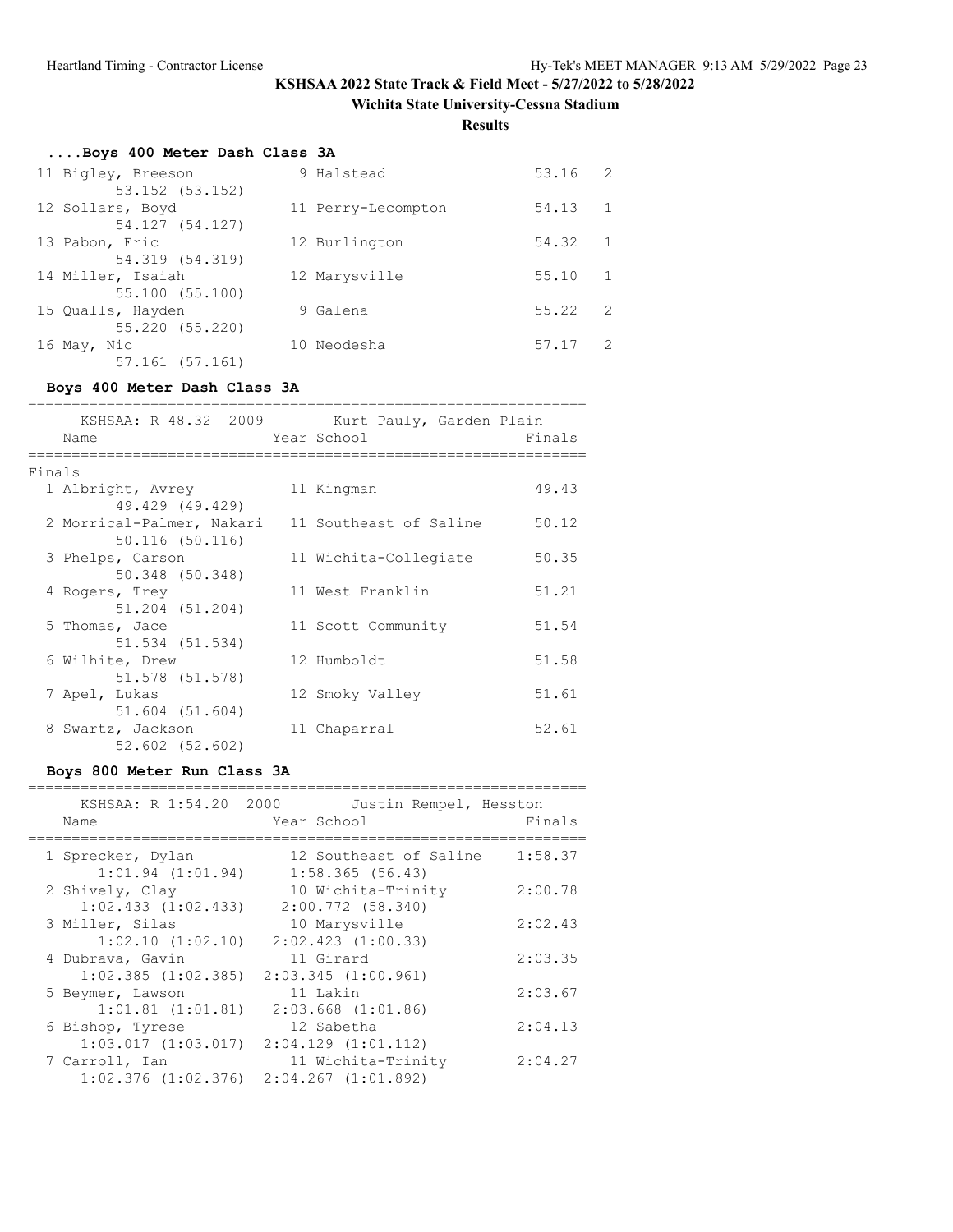### **Wichita State University-Cessna Stadium**

**Results**

## **....Boys 800 Meter Run Class 3A**

| 8 Reed, Tytus           | 11 Smoky Valley                              | 2:04.43 |
|-------------------------|----------------------------------------------|---------|
| $1:02.44$ $(1:02.44)$   | $2:04.423$ $(1:01.99)$                       |         |
| 9 Brenner, Jayce        | 12 Osage City                                | 2:04.74 |
| $1:01.90$ $(1:01.90)$   | $2:04.732$ $(1:02.84)$                       |         |
| 10 Doss, Ian            | 12 Hoisington                                | 2:06.05 |
| $1:03.147$ $(1:03.147)$ | $2:06.042$ $(1:02.895)$                      |         |
| 11 Vulgamore, Camden    | 9 Scott Community                            | 2:06.19 |
| $1:03.008$ $(1:03.008)$ | 2:06.190(1:03.182)                           |         |
| 12 Ogden, Calvin        | 12 Hoyt-Royal Valley                         | 2:08.27 |
| $1:02.850$ $(1:02.850)$ | $2:08.264$ $(1:05.414)$                      |         |
| 13 Clark, Jacob         | 11 Chaparral                                 | 2:09.16 |
| $1:03.448$ $(1:03.448)$ | $2:09.159$ $(1:05.711)$                      |         |
| 14 Leggett, Dillon      | 10 Riverton                                  | 2:10.24 |
| $1:02.768$ $(1:02.768)$ | $2:10.240$ $(1:07.472)$                      |         |
| 15 Laurance, Trey       | 12 Columbus                                  | 2:12.11 |
| $1:02.93$ $(1:02.93)$   | $2:12.109$ $(1:09.18)$                       |         |
| 16 Hebert, Luke         | 10 Osawatomie                                | 2:18.49 |
|                         | $1:04.33$ $(1:04.33)$ $2:18.486$ $(1:14.16)$ |         |

### **Boys 1600 Meter Run Class 3A**

| Name                    | KSHSAA: R 4:16.10 2000 Justin Rempel, Hesston<br>Year School                                                      | ====================<br>Finals |                        |
|-------------------------|-------------------------------------------------------------------------------------------------------------------|--------------------------------|------------------------|
| 1 Sprecker, Dylan       | 12 Southeast of Saline 4:14.88R<br>$1:06.67$ (1:06.67) $2:12.19$ (1:05.52) $3:17.35$ (1:05.16) $4:14.878$ (57.54) |                                |                        |
| 2 Shively, Clay         |                                                                                                                   |                                |                        |
| $1:06.79$ $(1:06.79)$   | 10 Wichita-Trinity 4:16.90<br>2:12.08 (1:05.29) 3:17.18 (1:05.10)                                                 |                                | 4:16.892(59.72)        |
| 3 Miller, Silas         | 10 Marysville 4:28.95                                                                                             |                                |                        |
| $1:07.57$ $(1:07.57)$   | $2:16.78$ $(1:09.21)$ $3:23.84$ $(1:07.06)$                                                                       |                                | 4:28.943(1:05.11)      |
| 4 Hobson, Jacob         | 10 Wichita-Trinity 4:32.37                                                                                        |                                |                        |
| $1:08.06$ $(1:08.06)$   | $2:15.38$ $(1:07.32)$ $3:23.50$ $(1:08.12)$                                                                       |                                | $4:32.367$ $(1:08.88)$ |
| 5 Beymer, Lawson        | 11 Lakin                                                                                                          | 4:37.77                        |                        |
| $1:08.57$ $(1:08.57)$   | $2:16.31$ $(1:07.74)$ $3:25.63$ $(1:09.32)$                                                                       |                                | 4:41.097(1:15.48)      |
| 6 Allen, Levi           | 10 Southeast of Saline 4:41.05                                                                                    |                                |                        |
| $1:08.44$ $(1:08.44)$   | $2:18.47$ $(1:10.03)$ $3:31.43$ $(1:12.96)$                                                                       |                                | $4:41.044$ $(1:09.62)$ |
| 7 Meyer, Cj             | 11 Wichita-Collegiate 4:41.10                                                                                     |                                |                        |
| $1:08.10$ $(1:08.10)$   | $2:16.78$ $(1:08.68)$ $3:26.65$ $(1:09.87)$                                                                       |                                | $4:37.767$ $(1:11.13)$ |
| 8 Brenner, Jayce        | 12 Osage City 4:42.39                                                                                             |                                |                        |
| $1:07.14$ $(1:07.14)$   | $2:16.77$ $(1:09.63)$ $3:30.31$ $(1:13.54)$                                                                       |                                | $4:42.389$ $(1:12.09)$ |
| 9 Stade, Ryan           | 12 Marysville 4:44.42                                                                                             |                                |                        |
| $1:07.05$ $(1:07.05)$   | $2:16.64$ $(1:09.59)$ $3:29.27$ $(1:12.63)$                                                                       |                                | 4:44.419(1:15.16)      |
| 10 Jackson, Damion      | 11 Southeast of Saline 4:47.03                                                                                    |                                |                        |
| $1:08.83$ $(1:08.83)$   | $2:18.19$ $(1:09.36)$ $3:32.38$ $(1:14.19)$                                                                       |                                | $4:47.023$ $(1:14.65)$ |
| 11 Laurance, Trey       | 12 Columbus                                                                                                       | 4:48.71                        |                        |
| $1:07.815$ $(1:07.815)$ | $2:17.26$ $(1:09.45)$ $3:32.18$ $(1:14.92)$                                                                       |                                | $4:48.702$ $(1:16.53)$ |
| 12 Langill, John        | 10 Nemaha Central                                                                                                 | 4:56.42                        |                        |
| $1:06.80$ $(1:06.80)$   | $2:17.01$ $(1:10.21)$                                                                                             | $3:29.63$ $(1:12.62)$          | $4:56.418$ $(1:26.80)$ |
| 13 Reed, Tytus          | 11 Smoky Valley                                                                                                   | 5:00.01                        |                        |
| $1:07.75$ $(1:07.75)$   | 2:18.40(1:10.65)                                                                                                  | $3:35.29$ $(1:16.89)$          | $5:00.009$ $(1:24.73)$ |
| 14 Nelson, Tucker       | 11 Anderson County 5:03.85                                                                                        |                                |                        |
|                         | $1:09.54$ $(1:09.54)$ $2:25.36$ $(1:15.82)$                                                                       | $3:43.56$ $(1:18.20)$          | $5:03.846$ $(1:20.30)$ |
| 15 Hebert, Luke         | 10 Osawatomie                                                                                                     | 5:12.33                        |                        |
| $1:09.33$ $(1:09.33)$   | $2:25.81$ $(1:16.48)$ $3:50.35$ $(1:24.54)$                                                                       |                                | $5:12.328$ $(1:21.99)$ |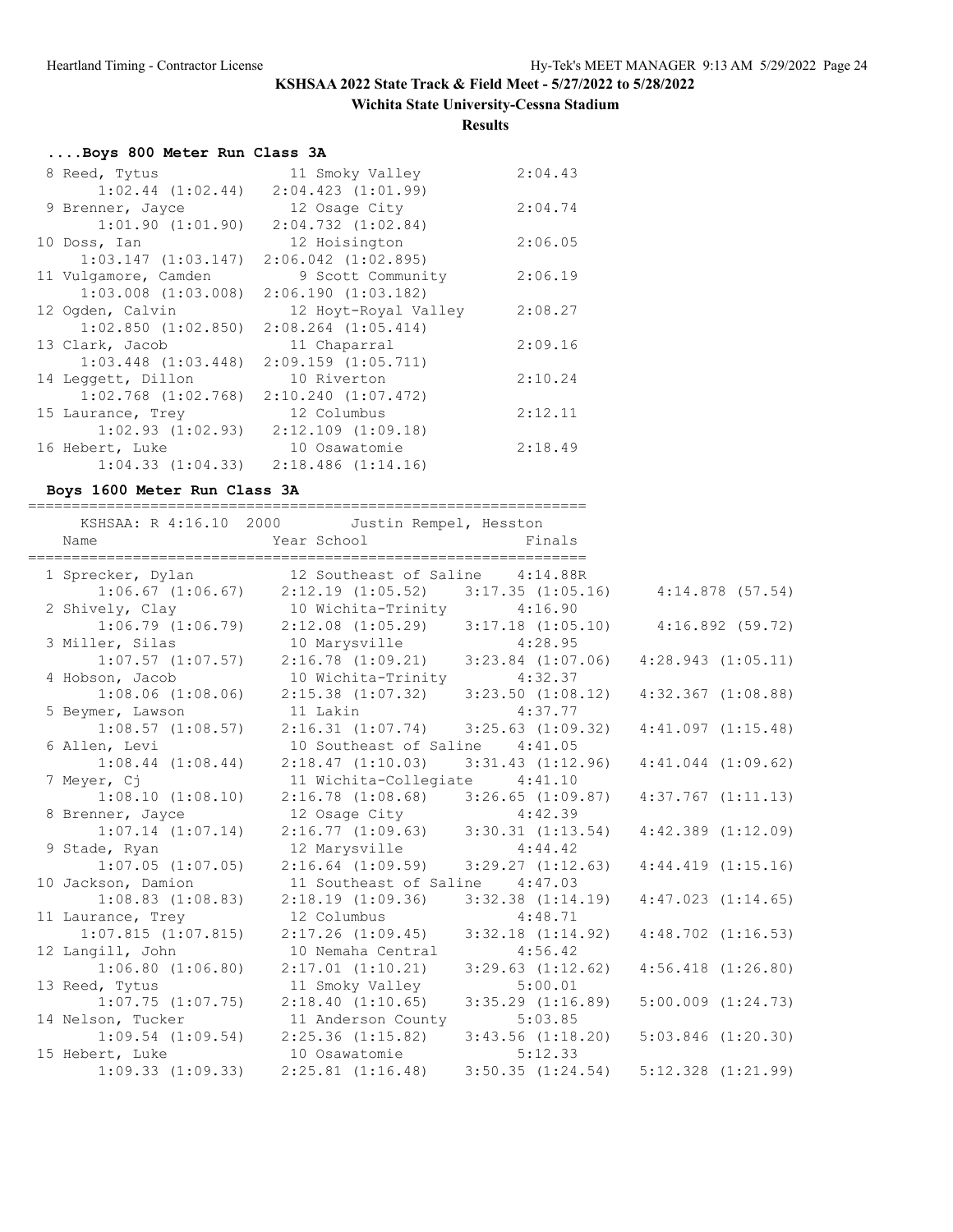**Wichita State University-Cessna Stadium**

#### **Results**

**....Boys 1600 Meter Run Class 3A**

| 16 Hite, Ryan         | 12 Frontenac      | 5:19.68                                      |  |
|-----------------------|-------------------|----------------------------------------------|--|
| $1:08.66$ $(1:08.66)$ | 2:27.41 (1:18.75) | $3:53.63$ $(1:26.22)$ $5:19.674$ $(1:26.05)$ |  |

### **Boys 3200 Meter Run Class 3A**

================================================================

| KSHSAA: R 9:08.68 2007 | Lane Boyer, Fredonia            |                                                                   |                         |                        |
|------------------------|---------------------------------|-------------------------------------------------------------------|-------------------------|------------------------|
| Name                   | Year School                     | Finals                                                            |                         |                        |
| 1 Sprecker, Dylan      | 12 Southeast of Saline          | ____________________________<br>9:39.81                           |                         |                        |
| $1:09.49$ $(1:09.49)$  |                                 | $2:21.19$ $(1:11.70)$ $3:35.03$ $(1:13.84)$                       |                         | 4:49.44(1:14.41)       |
| $6:02.08$ $(1:12.64)$  |                                 | $7:14.72$ $(1:12.64)$ $8:28.71$ $(1:13.99)$                       |                         | $9:39.802$ $(1:11.10)$ |
| 2 Meyer, Cj            | 11 Wichita-Collegiate           | 9:42.61                                                           |                         |                        |
| $1:09.51$ $(1:09.51)$  | $2:21.12$ $(1:11.61)$           | 3:35.11(1:13.99)                                                  | 4:49.28(1:14.17)        |                        |
| $6:01.39$ $(1:12.11)$  | 7:17.29(1:15.90)                | 8:33.10(1:15.81)                                                  |                         | $9:42.609$ $(1:09.52)$ |
| 3 Meyer, Will          | 9 Wichita-Collegiate            | 9:45.59                                                           |                         |                        |
| $1:09.91$ $(1:09.91)$  |                                 | $2:23.99$ $(1:14.08)$ $3:37.46$ $(1:13.47)$                       |                         | 4:51.60(1:14.14)       |
| $6:05.19$ $(1:13.59)$  | $7:21.58$ $(1:16.39)$           | 8:35.07(1:13.49)                                                  |                         | $9:45.588$ $(1:10.53)$ |
| 4 Ferguson, Samuel     | 10 Wichita-Trinity              | 9:53.45                                                           |                         |                        |
| $1:12.39$ $(1:12.39)$  | $2:25.55$ $(1:13.16)$           | $3:39.40$ $(1:13.85)$ $4:53.36$ $(1:13.96)$                       |                         |                        |
| $6:09.68$ $(1:16.32)$  |                                 | $7:29.34$ $(1:19.66)$ $8:48.51$ $(1:19.17)$                       |                         | $9:53.449$ $(1:04.95)$ |
| 5 Stade, Ryan          | 12 Marysville                   | 9:54.73                                                           |                         |                        |
| $1:06.58$ $(1:06.58)$  |                                 | 12 Marysville 9:54.73<br>2:20.93 (1:14.35) 3:34.77 (1:13.84)      | $4:48.84$ $(1:14.07)$   |                        |
| $6:05.07$ $(1:16.23)$  |                                 | 7:22.40 $(1:17.33)$ 8:42.67 $(1:20.27)$                           |                         | $9:54.722$ $(1:12.06)$ |
| 6 Allen, Levi          | 10 Southeast of Saline 9:58.30  |                                                                   |                         |                        |
| $1:09.40$ $(1:09.40)$  | $2:21.63$ $(1:12.23)$           |                                                                   | $4:50.28$ $(1:14.97)$   |                        |
|                        |                                 | 3:35.310 (1:13.69)                                                |                         |                        |
| $6:05.69$ $(1:15.41)$  | $7:24.68$ $(1:18.99)$           | $8:44.48$ $(1:19.80)$                                             |                         | $9:58.298$ $(1:13.83)$ |
| 7 Toftland, Caleb      | 9 Wichita-Trinity               | 9:59.61                                                           |                         |                        |
| $1:10.21$ $(1:10.21)$  |                                 | $2:26.02$ $(1:15.81)$ $3:41.34$ $(1:15.32)$                       |                         | $4:57.34$ $(1:16.00)$  |
| $6:15.21$ $(1:17.87)$  | $7:33.69$ $(1:18.48)$           | 8:51.31(1:17.62)                                                  |                         | $9:59.607$ $(1:08.30)$ |
| 8 Ulbrich, Tanner      | 11 Girard                       | 9:59.94                                                           |                         |                        |
| $1:08.88$ $(1:08.88)$  |                                 | $2:21.55$ $(1:12.67)$ $3:35.51$ $(1:13.96)$ $4:49.81$ $(1:14.30)$ |                         |                        |
| $6:05.97$ $(1:16.16)$  | 7:25.11(1:19.14)                | 8:44.82(1:19.71)                                                  |                         | $9:59.932$ $(1:15.12)$ |
| 9 Bachman, Camden      | 11 Hiawatha                     | 10:23.01                                                          |                         |                        |
| $1:11.80$ $(1:11.80)$  | 2:28.14(1:16.34)                | $3:43.17$ $(1:15.03)$ $5:03.39$ $(1:20.22)$                       |                         |                        |
| $6:26.28$ $(1:22.89)$  | 7:50.50(1:24.22)                | $9:12.24$ $(1:21.74)$                                             | $10:23.003$ $(1:10.77)$ |                        |
| 10 Langill, John       | 10 Nemaha Central               | 10:29.86                                                          |                         |                        |
| $1:09.70$ $(1:09.70)$  | $2:22.28$ $(1:12.58)$           | $3:35.58$ $(1:13.30)$                                             |                         | $4:50.39$ $(1:14.81)$  |
| $6:08.28$ $(1:17.89)$  | 7:32.47(1:24.19)                | $9:03.03$ $(1:30.56)$                                             | $10:29.854$ $(1:26.83)$ |                        |
| 11 Walker, Cayden      | 10 Southeast of Saline 10:48.27 |                                                                   |                         |                        |
| 1:11.11(1:11.11)       | $2:27.52$ $(1:16.41)$           | 3:46.21(1:18.69)                                                  |                         | $5:07.21$ $(1:21.00)$  |
| $6:30.55$ $(1:23.34)$  | $7:55.32$ $(1:24.77)$           | $9:22.22$ $(1:26.90)$                                             | $10:48.267$ $(1:26.05)$ |                        |
| 12 Haner, Kyle         | 11 West Franklin                | 10:56.48                                                          |                         |                        |
| $1:14.23$ $(1:14.23)$  |                                 | $2:33.07$ $(1:18.84)$ $3:53.08$ $(1:20.01)$                       |                         | $5:15.14$ $(1:22.06)$  |
| $6:38.91$ $(1:23.77)$  | 8:05.65(1:26.74)                | 9:34.30(1:28.65)                                                  | $10:56.473$ $(1:22.18)$ |                        |
| 13 Bailey, Bryndan     | 10 Scott Community              | 11:12.38                                                          |                         |                        |
| $1:09.12$ $(1:09.12)$  | 2:26.25(1:17.13)                | $3:46.52$ $(1:20.27)$                                             |                         | $5:09.95$ $(1:23.43)$  |
| 6:38.11(1:28.16)       | 8:08.40(1:30.29)                | $9:39.42$ $(1:31.02)$                                             | $11:12.376$ $(1:32.96)$ |                        |
| 14 Hebert, Luke        | 10 Osawatomie                   | 11:22.34                                                          |                         |                        |
| 1:11.30(1:11.30)       | $2:33.54$ $(1:22.24)$           | $3:56.57$ $(1:23.03)$                                             |                         | 5:29.17(1:32.60)       |
| $6:59.67$ $(1:30.50)$  | $8:32.58$ $(1:32.91)$           | $10:02.90$ $(1:30.32)$                                            | $11:22.338$ $(1:19.45)$ |                        |
| 15 McGown, Houston     | 9 Girard                        | 11:25.24                                                          |                         |                        |
| $1:10.55$ $(1:10.55)$  | 2:33.07 (1:22.52)               | $3:59.58$ $(1:26.51)$                                             |                         | $5:29.53$ $(1:29.95)$  |
| $6:59.49$ $(1:29.96)$  | 8:31.98 (1:32.49)               | $10:01.88$ $(1:29.90)$                                            | 11:25.234 (1:23.36)     |                        |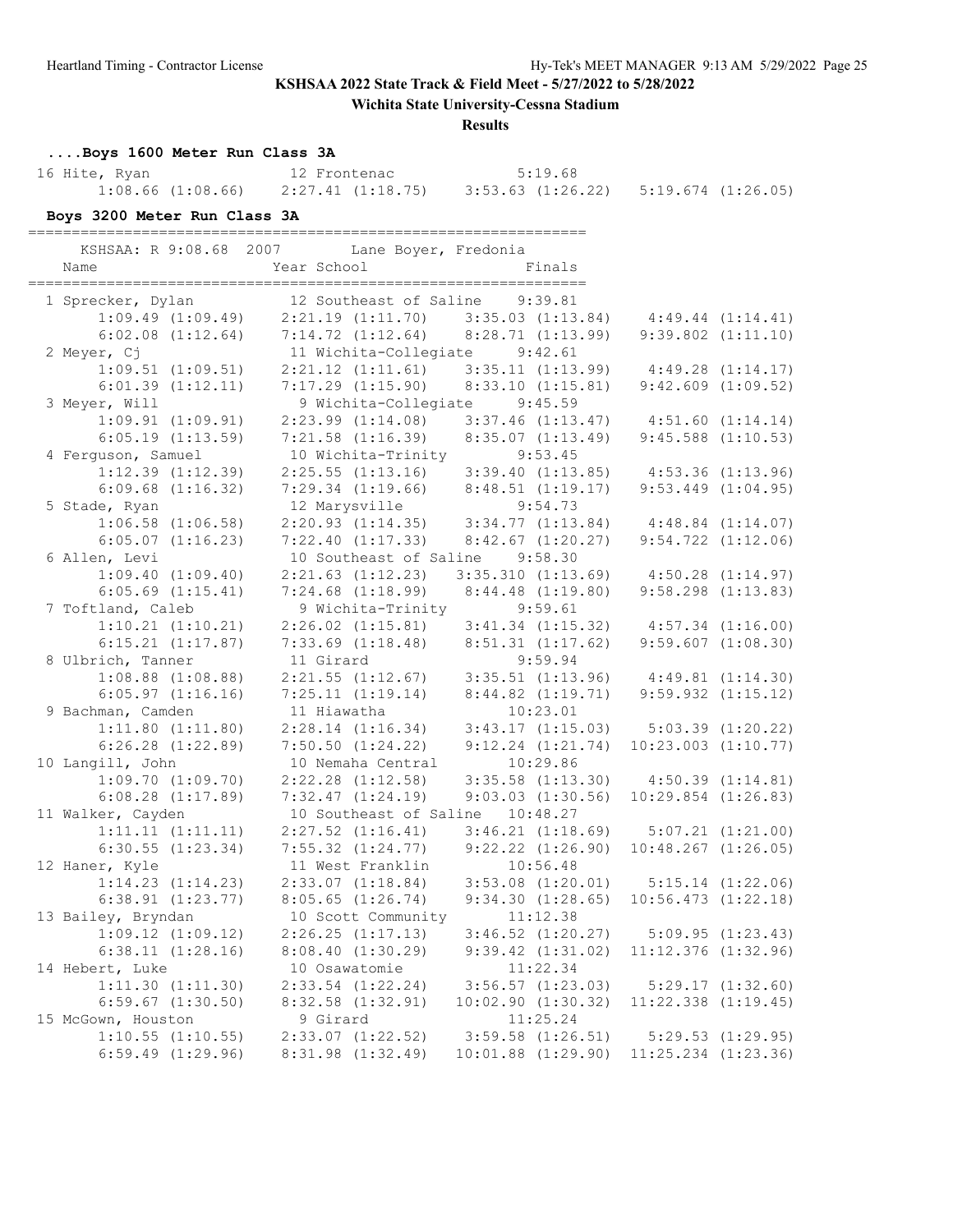**Wichita State University-Cessna Stadium**

|                                                                       | <b>Results</b>                                                                                                                                                                                 |                              |
|-----------------------------------------------------------------------|------------------------------------------------------------------------------------------------------------------------------------------------------------------------------------------------|------------------------------|
| Boys 3200 Meter Run Class 3A                                          |                                                                                                                                                                                                |                              |
|                                                                       | 16 Gantt, Jaxson 10 Riverton 11:26.04<br>1:10.79 (1:10.79) 2:27.94 (1:17.15) 3:46.28 (1:18.34) 5:21.24 (1:34.96)<br>6:53.10 (1:31.86) 8:29.52 (1:36.42) 10:04.12 (1:34.60) 11:26.038 (1:21.93) |                              |
| Boys 110 Meter Hurdles Class 3A                                       |                                                                                                                                                                                                |                              |
| KSHSAA: R 14.40 1983 L Schwalm                                        |                                                                                                                                                                                                |                              |
| CO-HOLDER: R 14.40 1982 Todd Harris, Erie<br>Name                     | Year School <a>&gt; School <a> Prelims Wind H#</a></a>                                                                                                                                         |                              |
| Preliminaries                                                         |                                                                                                                                                                                                |                              |
| 14.838 (14.838)                                                       | 1 Poague, Chase 12 Southeast of Saline 14.840 0.7 2                                                                                                                                            |                              |
| 2 Zutterman, Sander<br>15.283 (15.283)                                | 11 Marysville                                                                                                                                                                                  | 15.290 0.7 1                 |
| 3 Reyes, Manny<br>15.487 (15.487)                                     | 10 Holcomb                                                                                                                                                                                     | 15.490 0.7 2                 |
| 4 Ball, Josiah<br>15.962 (15.962)                                     | 10 Hoisington                                                                                                                                                                                  | 15.970 0.7 1                 |
| 5 Lortscher, Dylan<br>15.978 (15.978)                                 | 12 Nemaha Central                                                                                                                                                                              | 15.98q 0.7 2                 |
| 6 Faurot, Carson<br>15.988 (15.988)                                   | 12 Scott Community                                                                                                                                                                             | 15.99q 0.7 1                 |
| 7 Grace, Luke<br>16.143 (16.143)                                      | 12 Cheney                                                                                                                                                                                      | $16.15q$ 0.7 1               |
| 8 Martinez, Greg<br>16.309 (16.309)                                   | 10 Holcomb                                                                                                                                                                                     | 16.31q 0.7 1                 |
| 9 Cure, Linkon<br>16.453 (16.453)                                     | 9 Goodland                                                                                                                                                                                     | $16.46$ 0.7 1                |
| 10 Johnson, Carson<br>16.524 (16.524)                                 | 12 Silver Lake<br>9 Baxter Springs                                                                                                                                                             | $16.53$ 0.7 2<br>16.56 0.7 2 |
| 11 Grant, Jacob<br>16.560 (16.560)                                    |                                                                                                                                                                                                |                              |
| 12 Hardee, Matthew<br>17.026 (17.026)                                 | 12 Galena                                                                                                                                                                                      | $0.7 \quad 1$<br>17.03       |
| 13 Duncan, Nolan<br>17.095 (17.095)                                   | 10 Baxter Springs                                                                                                                                                                              | $17.10$ 0.7 2                |
| 14 Bailey, Brian<br>17.299 (17.299)                                   | 12 Osage City                                                                                                                                                                                  | $17.30$ 0.7 1                |
| 15 Burk, Elijah<br>21.306 (21.306)<br>Boys 110 Meter Hurdles Class 3A | 10 Caney Valley                                                                                                                                                                                | $21.31$ 0.7 2                |
|                                                                       |                                                                                                                                                                                                |                              |
| KSHSAA: R 14.40 1983<br>CO-HOLDER: R 14.40 1982                       | L Schwalm<br>Todd Harris, Erie                                                                                                                                                                 |                              |
| Name                                                                  | Year School                                                                                                                                                                                    | Finals Wind                  |

=====================================================================

1 Poague, Chase 12 Southeast of Saline 14.71 2.7

2 Zutterman, Sander 11 Marysville 14.98 2.7

12 Cheney 15.60 2.7

Finals

14.703 (14.703)

14.972 (14.972)<br>3 Grace, Luke

15.591 (15.591)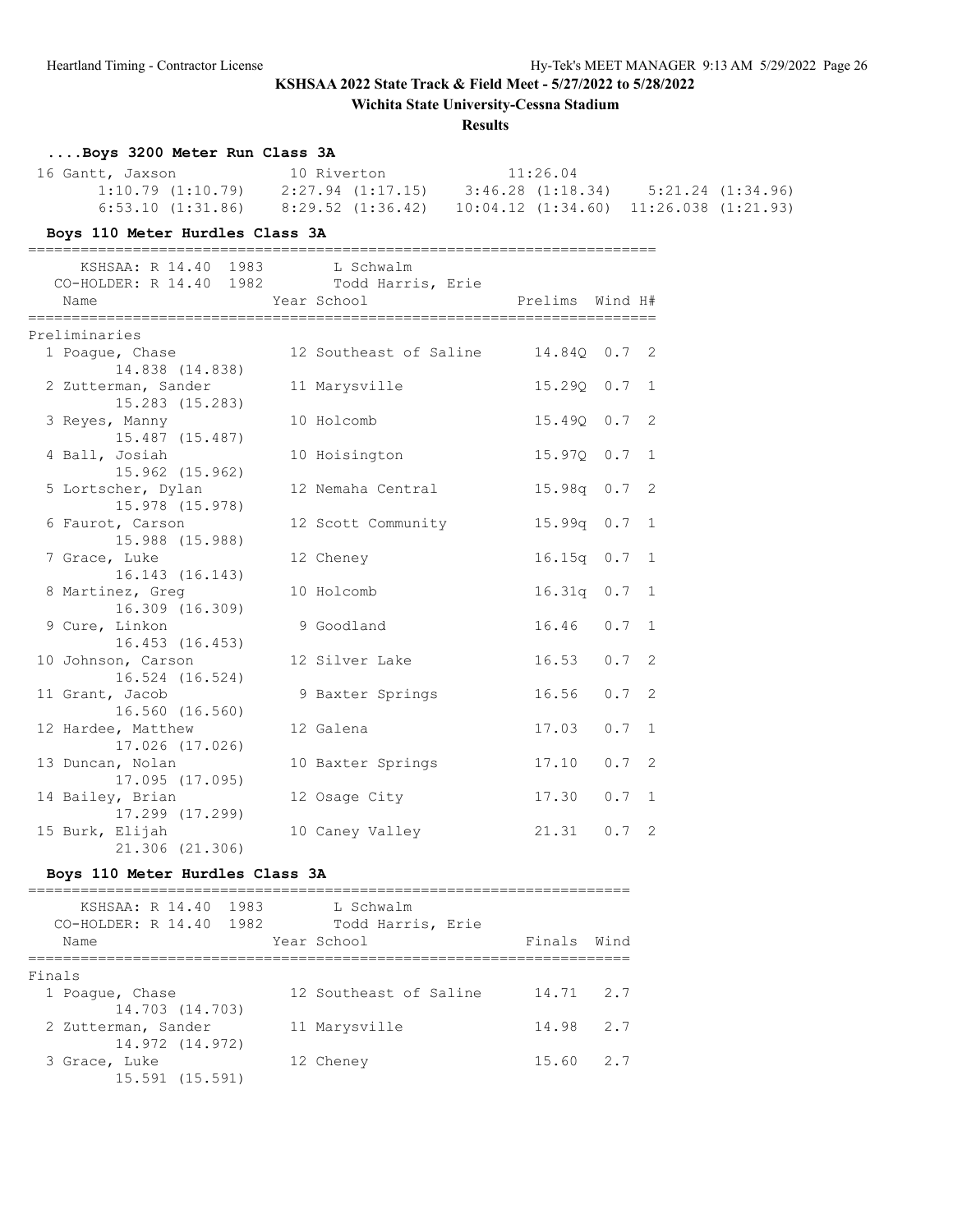**Wichita State University-Cessna Stadium**

**Results**

| Boys 110 Meter Hurdles Class 3A       |                    |           |     |
|---------------------------------------|--------------------|-----------|-----|
| 4 Ball, Josiah                        | 10 Hoisington      | 15.88 2.7 |     |
| 15.874 (15.874)                       |                    |           |     |
| 5 Faurot, Carson                      | 12 Scott Community | 15.90     | 2.7 |
| 15.896 (15.896)                       |                    |           |     |
| 6 Lortscher, Dylan<br>16.057 (16.057) | 12 Nemaha Central  | 16.06     | 2.7 |
| 7 Reyes, Manny                        | 10 Holcomb         | 16.13     | 2.7 |
| 16.122 (16.122)                       |                    |           |     |
| 8 Martinez, Greg                      | 10 Holcomb         | 16.47     | 2.7 |
| 16.470 (16.470)                       |                    |           |     |

## **Boys 300 Meter Hurdles Class 3A**

| Name                                    | KSHSAA: R 37.99 1996 Drew Thalmann, Cheney<br>Year School | Prelims H# |              |
|-----------------------------------------|-----------------------------------------------------------|------------|--------------|
| Preliminaries                           |                                                           |            |              |
| 1 Poague, Chase                         | 12 Southeast of Saline 40.47Q 1                           |            |              |
| 40.467 (40.467)                         |                                                           |            |              |
| 2 Tarpley, Tyler                        | 12 Lakin                                                  | 42.01Q     | 2            |
| 42.004 (42.004)                         |                                                           |            |              |
| 3 Johnson, Carson                       | 12 Silver Lake                                            | 40.91Q     | 1            |
| 40.908 (40.908)<br>4 Hardee, Matthew    | 12 Galena                                                 | 42.030     | 2            |
| 42.027 (42.027)                         |                                                           |            |              |
| 5 Grant, Jacob                          | 9 Baxter Springs                                          | 41.96q     | 1            |
| 41.953 (41.953)                         |                                                           |            |              |
| 6 Reyes, Manny                          | 10 Holcomb                                                | 41.99q     | 1            |
| 41.983 (41.983)                         |                                                           |            |              |
| 7 Cure, Linkon                          | 9 Goodland                                                | 42.15q     | $\mathbf{1}$ |
| 42.150 (42.150)                         |                                                           |            |              |
| 8 Smith, Ethan                          | 11 Kingman                                                | 42.19q     | 2            |
| 42.182 (42.182)                         |                                                           |            |              |
| 9 Miller, Devin                         | 11 Hesston                                                | 42.21      | 2            |
| 42.207 (42.207)                         |                                                           | 42.25      | 2            |
| 10 Zutterman, Sander<br>42.242 (42.242) | 11 Marysville                                             |            |              |
| 11 Ball, Josiah                         | 10 Hoisington                                             | 42.61      | 2            |
| 42.608 (42.608)                         |                                                           |            |              |
| 12 Cox, Collin                          | 12 Norton Community                                       | 43.47      | $\mathbf{1}$ |
| 43.468 (43.468)                         |                                                           |            |              |
| 13 Duncan, Nolan                        | 10 Baxter Springs                                         | 44.42      | $\mathbf{1}$ |
| 44.411 (44.411)                         |                                                           |            |              |
| 14 Reed, Tyler                          | 10 Perry-Lecompton                                        | 44.47      | 2            |
| 44.469 (44.469)                         |                                                           |            |              |
| 15 Walls, Colton                        | 11 Caney Valley                                           | 46.53      | 2            |
| 42.182 (42.182)                         | 46.530 (4.349)                                            |            |              |
| 16 Bailey, Brian                        | 12 Osage City                                             | 47.22      | $\mathbf{1}$ |
| 47.218 (47.218)                         |                                                           |            |              |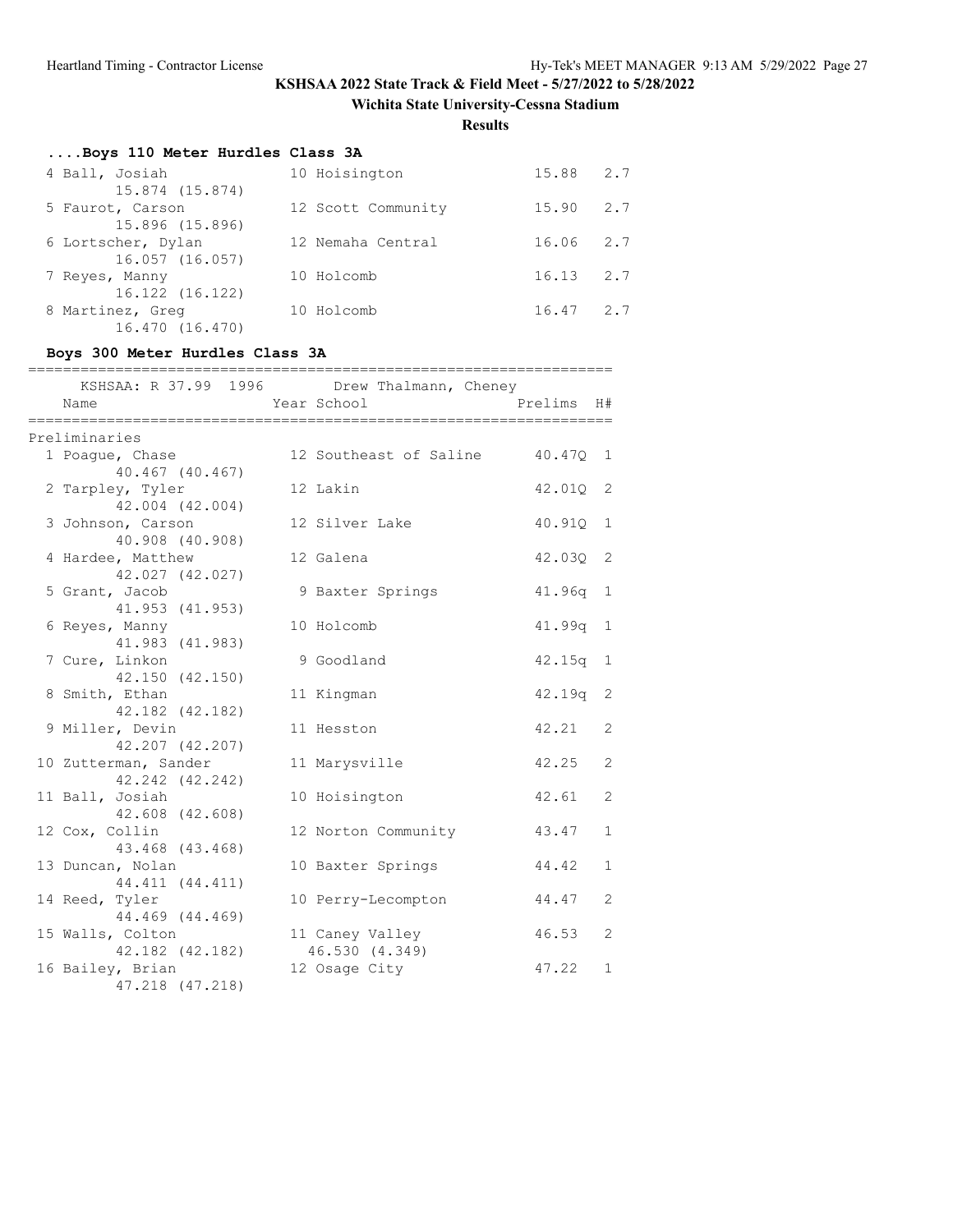### **Wichita State University-Cessna Stadium**

**Results**

===================================================================

**Boys 300 Meter Hurdles Class 3A**

|        | KSHSAA: R 37.99 1996 Drew Thalmann, Cheney<br>Name | Year School            | Finals |
|--------|----------------------------------------------------|------------------------|--------|
| Finals |                                                    |                        |        |
|        | 1 Poaque, Chase                                    | 12 Southeast of Saline | 40.83  |
|        | 40.826 (40.826)<br>2 Johnson, Carson               | 12 Silver Lake         | 41.23  |
|        | 41.228 (41.228)<br>3 Tarpley, Tyler                | 12 Lakin               | 41.35  |
|        | 41.342 (41.342)                                    |                        |        |
|        | 4 Hardee, Matthew<br>41.849 (41.849)               | 12 Galena              | 41.85  |
|        | 5 Smith, Ethan<br>41.980 (41.980)                  | 11 Kingman             | 41.98  |
|        | 6 Reyes, Manny                                     | 10 Holcomb             | 42.81  |
|        | 42.805 (42.805)<br>7 Cure, Linkon                  | 9 Goodland             | 44.07  |
|        | 44.064 (44.064)<br>-- Grant, Jacob                 | 9 Baxter Springs       | DQ.    |
|        | 45.244 (45.244)                                    |                        |        |

### **Boys 4x100 Meter Relay Class 3A**

| KSHSAA: R 42.54 2013                        | , Phillipsburg<br>Lenneman, Newlan, Derr, Wickham |                          |            |                |
|---------------------------------------------|---------------------------------------------------|--------------------------|------------|----------------|
| School                                      |                                                   |                          | Prelims    | H#             |
| Preliminaries                               |                                                   |                          |            |                |
| 1 Burlington                                |                                                   |                          | 42.800 1   |                |
| 1) Hoback, Zane 10                          |                                                   | 2) Faimon, Trey 11       |            |                |
| 3) Pabon, Eric 12<br>42.792 (42.792)        |                                                   | 4) Anderson, Ty 12       |            |                |
| 2 Wichita-Collegiate                        |                                                   |                          | 43.770 2   |                |
| 1) Phelps, Carson 11                        |                                                   | 2) Shackelford, James 10 |            |                |
| 3) Chronister, Peyden 11<br>43.767 (43.767) |                                                   | 4) Mitchell, Jaden 11    |            |                |
| 3 Lakin                                     |                                                   |                          | 43.520 1   |                |
| 1) Tarpley, Tyler 12                        |                                                   | 2) Gonzalez, Servando 12 |            |                |
| 3) Salcido, Armando 9<br>43.519 (43.519)    |                                                   | 4) Hendrix, Brady 12     |            |                |
| 4 Kc-Bishop Ward                            |                                                   |                          | 44.540     | $\overline{2}$ |
| 1) Holliday, Jashaun 10                     |                                                   | 2) Smith, KJ 12          |            |                |
| 3) Robinson, Antonio 12<br>44.539 (44.539)  |                                                   | 4) Roach, Javon 12       |            |                |
| 5 Kingman                                   |                                                   |                          | $43.64q$ 1 |                |
| 1) Weninger, Aj 12                          |                                                   | 2) Smith, Ethan 11       |            |                |
| 3) Birkenbaugh, TY 11<br>43.636 (43.636)    |                                                   | 4) Albright, Avrey 11    |            |                |
| 6 Tmp-Marian                                |                                                   |                          | 44.01a     | - 1            |
| 1) Wentling, Jace 12                        |                                                   | 2) Rack, Mark 12         |            |                |
| 3) Lang, Lance 12<br>44.004 (44.004)        |                                                   | 4) Harris, Kade 11       |            |                |
| 7 Riverton                                  |                                                   |                          | 44.83q     | 1              |
| 1) Tyree, Leiam 11                          |                                                   | 2) Crowder, Lake 10      |            |                |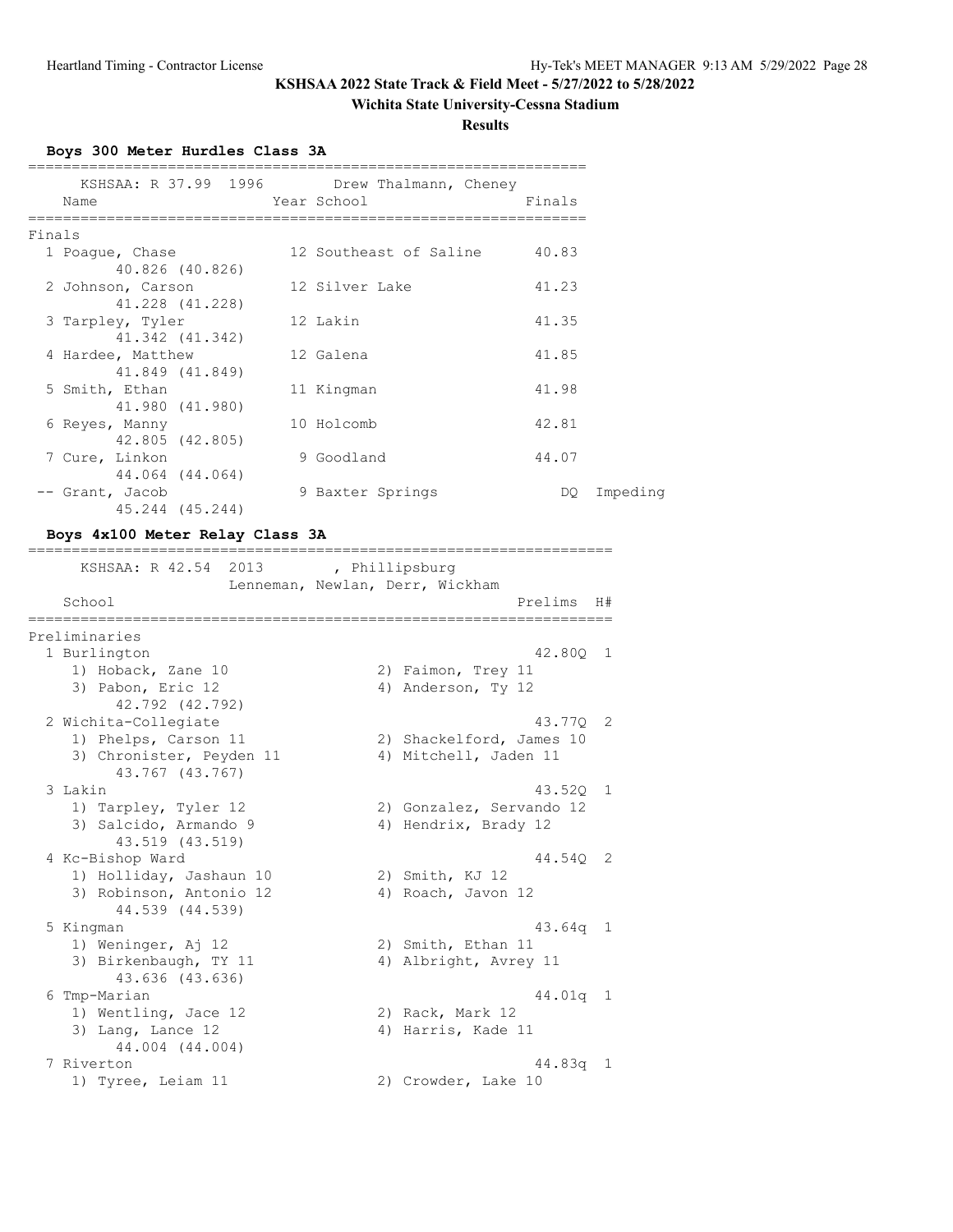#### **Wichita State University-Cessna Stadium**

#### **Results**

#### **....Boys 4x100 Meter Relay Class 3A**

3) Thomas, Colton 11 4) Terry, Walker 11 44.823 (44.823) 8 Silver Lake 45.14q 1 1) Heiman, Troy 11 2) Adams, Connor 12 3) Johnson, Carson 12 (4) Frehe, Kale 12 45.134 (45.134) 9 Rossville 45.19 1 1) Webb, Hunter 11 2) Broce, Hunter 12 3) Hensley, Braiden 11 (4) Arantes, Pedro 11 45.190 (45.190) 10 Council Grove 45.24 2 1) Goodman, Jace 11 2) Mansaray, Ahmed 11 3) Andres, Joey 11 4) Burton, Ethan 11 45.232 (45.232) 11 Norton Community 45.27 2 1) Jones, Silas 11 2) Frack, Coleton 12 3) Bailey, Cooper 11 (4) Urban, Garrett 11 45.268 (45.268)<br>12 Caney Valley 12 Caney Valley 45.70 1 1) Walls, Colton 11 2) Stimpson, Gavin 11 3) Martin, Ryker 10  $\hskip1cm$  4) Billingsley, Jack 12 45.693 (45.693) 13 Riley County 45.87 2 1) Henton, Dallas 9 2) Titgemeyer, Jack 11 3) Blomberg, Conner 11 4) Thomas, JT 11 45.863 (45.863) 14 Perry-Lecompton 45.94 2 1) Sollars, Boyd 11 2) Dean, Eli 9 3) LeClair, Michael 12 (4) Ball, Gunnar 11 45.933 (45.933) 15 Fredonia 46.09 2 1) Bennett, Daykneel 12 2) Dinkle, Colten 12 3) Dutton, Joel 11 4) Harvey, Mason 12 46.083 (46.083) -- Russell DNF 2 1) Strobel, Brayden 11 2) Pfannenstiel, Peyton 10 3) Ney, Jacob 11 4) Whitmer, Jesse 12 **Boys 4x100 Meter Relay Class 3A** ================================================================ KSHSAA: R 42.54 2013 , Phillipsburg Lenneman, Newlan, Derr, Wickham School Finals ================================================================ Finals 1 Burlington 43.05 1) Hoback, Zane 10 2) Faimon, Trey 11 3) Pabon, Eric 12 (4) Anderson, Ty 12 43.050 (43.050) 2 Wichita-Collegiate 43.12 1) Phelps, Carson 11 2) Shackelford, James 10 3) Chronister, Peyden 11 4) Mitchell, Jaden 11 43.118 (43.118) 3 Tmp-Marian 44.06 1) Wentling, Jace 12 2) Rack, Mark 12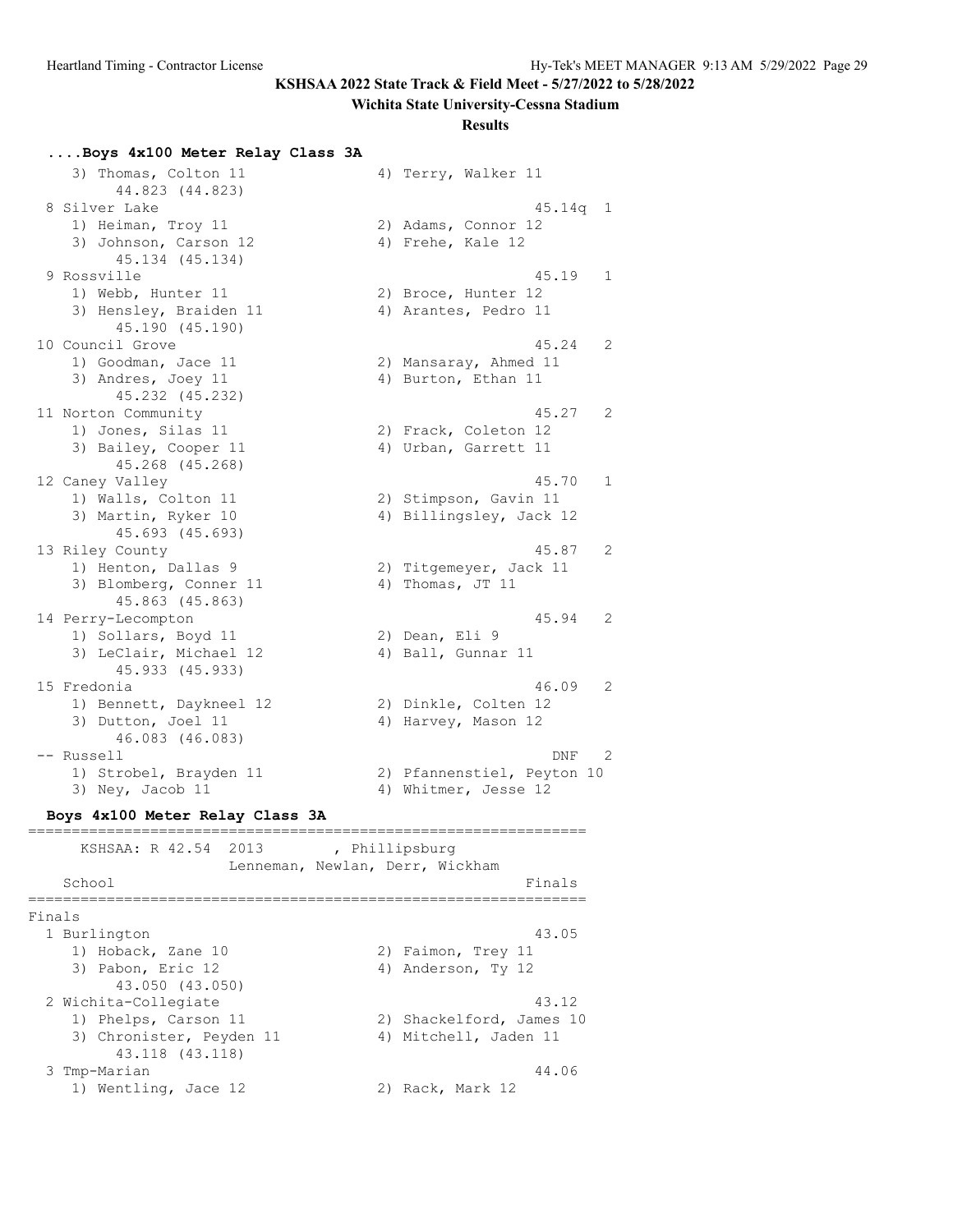#### **Wichita State University-Cessna Stadium**

#### **Results**

#### **....Boys 4x100 Meter Relay Class 3A**

| 3) Lang, Lance 12       | 4) Harris, Kade 11       |
|-------------------------|--------------------------|
| 44.051 (44.051)         |                          |
| 4 Lakin                 | 44.33                    |
| 1) Tarpley, Tyler 12    | 2) Gonzalez, Servando 12 |
| 3) Salcido, Armando 9   | 4) Hendrix, Brady 12     |
| 44.330 (44.330)         |                          |
| 5 Kc-Bishop Ward        | 44.47                    |
| 1) Robinson, Antonio 12 | 2) Hernandez, Ezekiel 10 |
| 3) Holliday, Jashaun 10 | 4) Roach, Javon 12       |
| 44.466 (44.466)         |                          |
| 6 Kingman               | 44.60                    |
| 1) Weninger, Aj 12      | 2) Smith, Ethan 11       |
| 3) Birkenbaugh, TY 11   | 4) Albright, Avrey 11    |
| 44.594 (44.594)         |                          |
| 7 Silver Lake           | 45.06                    |
| 1) Heiman, Troy 11      | 2) Adams, Connor 12      |
| 3) Johnson, Carson 12   | 4) Frehe, Kale 12        |
| 45.055 (45.055)         |                          |
| 8 Riverton              | 45.67                    |
| 1) Tyree, Leiam 11      | 2) Crowder, Lake 10      |
| 3) Thomas, Colton 11    | 4) Terry, Walker 11      |

===================================================================

## 45.662 (45.662) **Boys 4x400 Meter Relay Class 3A**

 KSHSAA: R 3:22.72 2019 , Scott Communtiy Wren, Winderlin, Tarango, Hayes School Prelims H# =================================================================== Preliminaries 1 Hesston 3:26.49Q 2 1) Werner, Max 12 2) Fuqua, Cavan 11 3) Rewerts, Tyler 11 4) Richardson, Cason 12 2 Southeast of Saline 3:29.14Q 1 1) Augustine, Drake 11 2) Morrical-Palmer, Nakari 11 3) Calzada, Omar 10 4) Sprecker, Dylan 12 1:45.657 (1:45.657) 2:37.968 (52.311) 3:29.133 (51.166) 3 Lindsborg-Smoky Valley 1) Johnson, Wyatt 11 2) Autry, Jerome 11 3) Reed, Tytus 11 4) Apel, Lukas 12 4 Silver Lake 3:31.07Q 1 1) Kaniper, Kamryn 11 12 2) Johnson, Carson 12 3) Frehe, Kale 12 4) Renfro, Brogen 12 1:47.203 (1:47.203) 2:40.706 (53.504) 3:31.062 (50.356) 5 Lakin 3:31.65q 1 1) Tarpley, Tyler 12 2) Gonzalez, Servando 12 3) Salcido, Armando 9 (1:48.089) 4) Hendrix, Brady 12<br>1:48.089 (1:48.089) 2:40.597 (52.509) 3:31.650 (1 1:48.089 (1:48.089) 2:40.597 (52.509) 3:31.650 (51.053) 6 Anthony-Harper Chaparral 3:31.93q 2 1) Swartz, Jackson 11 2) Clark, Jacob 11 3) Clark, Austin 11 4) Gates, James 12 7 Girard 3:32.60q 1 1) O' Rand, Quinn 12 2) Shireman, Adam 11 3) Smith, Trenton 12 (4) Dubrava, Gavin 11 1:47.307 (1:47.307) 2:41.452 (54.146) 3:32.597 (51.145)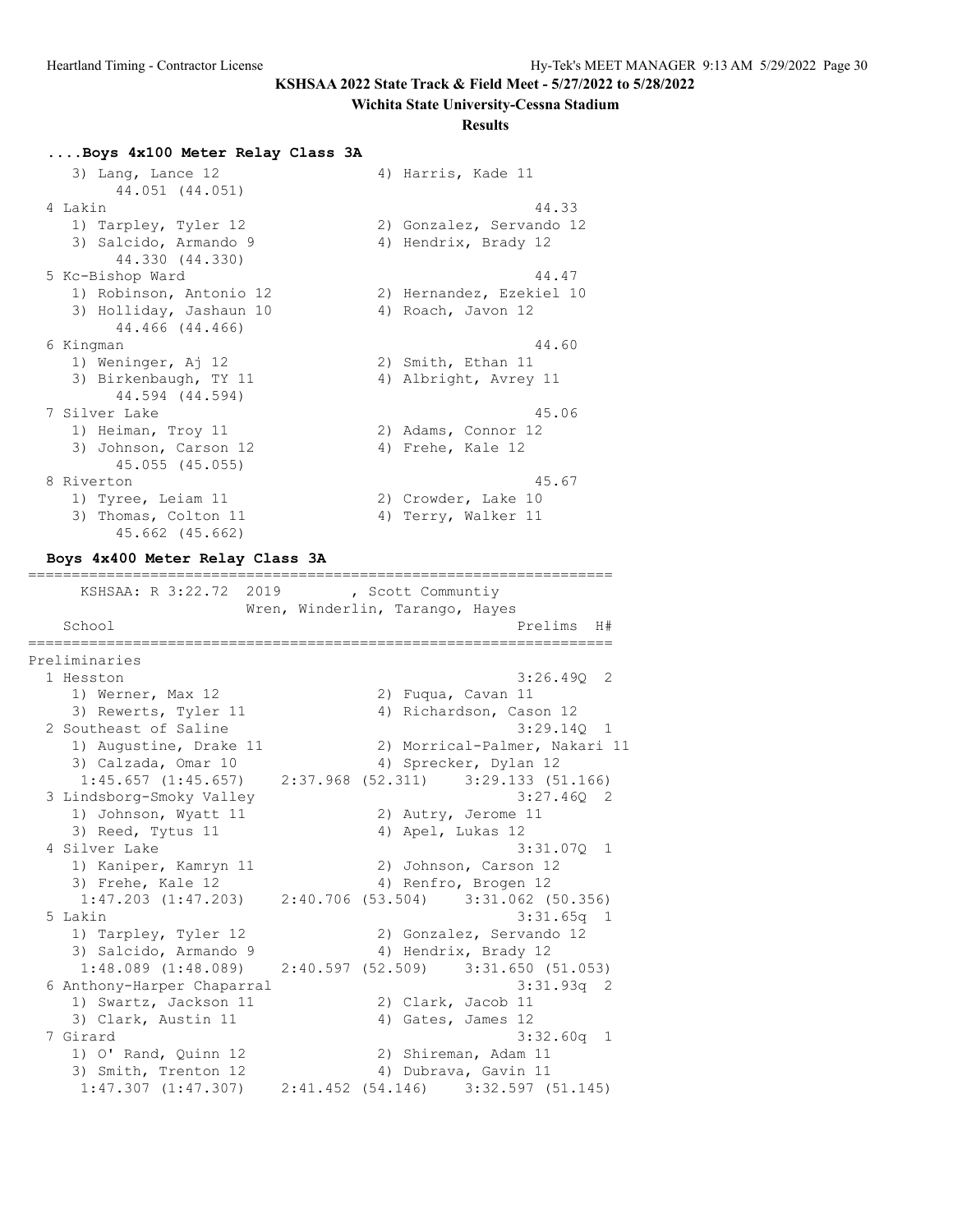#### **Wichita State University-Cessna Stadium**

#### **Results**

#### **....Boys 4x400 Meter Relay Class 3A**

 8 Kingman 3:33.91q 1 1) Smith, Ethan 11 2) McDorman, Kelby 10 3) Birkenbaugh, TY 11 4) Albright, Avrey 11 1:49.856 (1:49.856) 2:44.323 (54.467) 3:33.903 (49.580) 9 Hiawatha 3:34.00 1 1) McCartney, Felix 10 2) Kettler, Connor 9 3) Morton, Kaden 10 4) Gibbs, Riley 10 1:49.273 (1:49.273) 2:42.004 (52.732) 3:33.991 (51.987)<br>10 Scott Community 3:35.94 2<br>1) Thomas, Jace 11 2) Vulgamore, Camden 9 10 Scott Community 3:35.94 2 1) Thomas, Jace 11 2) Vulgamore, Camden 9 3) Rodriguez, Alex 12 (4) Tarango, Efren 12 11 Osage City 3:38.12 2 1) Gragg, Tyson 9 2) Smith, Josiah 10 3) Moon, Kason 12 (4) Brenner, Jayce 12 12 Minneapolis 3:38.16 2 1) Smith, Braylon 10 2) Johnson, Chase 10 3) Smith, Mason 9 4) Parks, Ryan 10 13 Hoyt-Royal Valley 3:38.48 1 1) Coleman, Daniel 11 2) Smith, Jaemon 11 3) Ogden, Calvin 12 4) Nelson, Quinton 11 1:51.301 (1:51.301) 2:43.698 (52.398) 3:38.476 (54.778) 14 Burlington 3:40.20 1 1) Wagner, Jayme 12 2) Shetler, Gage 12 3) Hoback, Zane 10 4) Pabon, Eric 12 1:53.255 (1:53.255) 2:46.169 (52.914) 3:40.195 (54.027) 15 Caney Valley 3:41.30 2 1) Walls, Colton 11 2) Martin, Ryker 10 3) Stimpson, Gavin 11 4) Billingsley, Jack 12 16 Galena 3:45.03 2 1) Brookshire, Trenton 12 (2) Cockerel, Randy 12 3) Qualls, Hayden 9 4) Hardee, Matthew 12

#### **Boys 4x400 Meter Relay Class 3A**

================================================================ KSHSAA: R 3:22.72 2019 , Scott Communtiy Wren, Winderlin, Tarango, Hayes School **Finals** ================================================================ Finals 1 Hesston 3:28.50 1) Werner, Max 12 2) Fuqua, Cavan 11 3) Rewerts, Tyler 11 4) Richardson, Cason 12 1:45.581 (1:45.581) 2:36.637 (51.057) 3:28.496 (51.859) 2 Southeast of Saline 3:30.21 1) Augustine, Drake 11 2) Morrical-Palmer, Nakari 11 3) Calzada, Omar 10 4) Sprecker, Dylan 12 1:45.923 (1:45.923) 2:39.334 (53.411) 3:30.206 (50.872) 3 Lindsborg-Smoky Valley 3:30.86 1) Johnson, Wyatt 11 and 2) Autry, Jerome 11 3) Reed, Tytus 11 4) Apel, Lukas 12  $1:46.256$  (1:46.256) 2:39.083 (52.828) 3:30.855 (51.773) 4 Kingman 3:31.35 1) Smith, Ethan 11 2) McDorman, Kelby 10 3) Birkenbaugh, TY 11 4) Albright, Avrey 11 1:46.776 (1:46.776) 2:41.293 (54.517) 3:31.345 (50.053)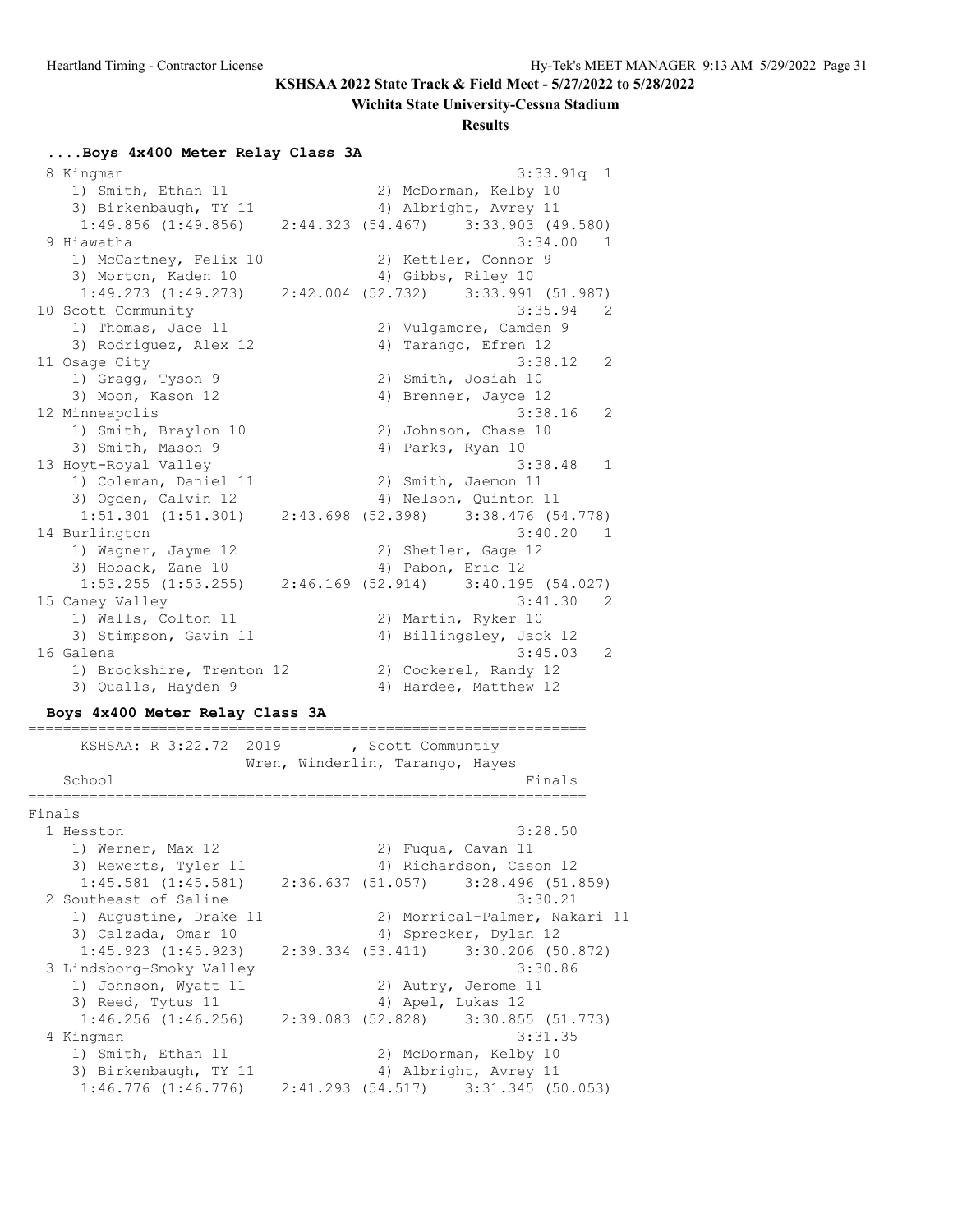#### **Wichita State University-Cessna Stadium**

#### **Results**

#### **....Boys 4x400 Meter Relay Class 3A**

5 Anthony-Harper Chaparral 3:33.89 1) Swartz, Jackson 11 2) Clark, Jacob 11 3) Clark, Austin 11 (4) Gates, James 12 1:47.823 (1:47.823) 2:40.710 (52.888) 3:33.883 (53.173) 6 Silver Lake 3:37.03 1) Kaniper, Kamryn 11 2) Johnson, Carson 12 3) Frehe, Kale 12 4) Renfro, Brogen 12 1:48.568 (1:48.568) 2:43.132 (54.565) 3:37.022 (53.891) 7 Girard 3:37.73 1) O' Rand, Quinn 12 2) Shireman, Adam 11 3) Smith, Trenton 12 (4) Dubrava, Gavin 11 1:49.243 (1:49.243) 2:45.461 (56.218) 3:37.725 (52.265) 8 Lakin 3:38.40 1) Tarpley, Tyler 12 2) Gonzalez, Servando 12 3) Salcido, Armando 9 (4) Hendrix, Brady 12 1:50.821 (1:50.821) 2:46.708 (55.887) 3:38.398 (51.690)

#### **Boys 4x800 Meter Relay Class 3A**

================================================================ KSHSAA: R 8:02.86 2002 , Richmond-Central Hts Hernandez, Weber, Teter, Kueser School Finals ================================================================ 1 Lindsborg-Smoky Valley 8:25.65 1) Reed, Tytus 11 2) Gardner, Justice 12 3) Huffman, Garret 12 (4) Apel, Lukas 12 1:01.218 (1:01.218) 2:04.953 (1:03.736) 3:04.627 (59.674) 4:14.134 (1:09.507) 5:15.976 (1:01.843) 6:23.309 (1:07.334) 7:20.268 (56.959) 8:25.650 (1:05.383) 2 Wichita-Collegiate 8:25.94 1) Meyer, Will 9 2) Hart, Mason 10 3) Meyer, Cj 11 4) Gwyn, Tyler 12 1:01.720 (1:01.720) 2:05.750 (1:04.030) 3:05.126 (59.377) 4:17.918 (1:12.793) 5:15.715 (57.797) 6:20.322 (1:04.607) 7:22.019 (1:01.698) 8:25.938 (1:03.919) 3 Scott Community 1) Vulgamore, Camden 9 120 20 Tarango, Alex 9 3) Armendariz, Ivan 10 4) Tarango, Efren 12 1:01.193 (1:01.193) 2:05.381 (1:04.188) 3:04.062 (58.682) 4:12.962 (1:08.900) 5:14.649 (1:01.687) 6:25.249 (1:10.601) 7:25.721 (1:00.473) 8:33.480 (1:07.759) 4 Marysville 8:35.77 1) Stade, Ryan 12 2) Wassom, Asher 10 3) Schotte, Kolton 11 (4) Miller, Silas 10 1:01.340 (1:01.340) 2:05.571 (1:04.232) 3:03.357 (57.786) 4:16.094 (1:12.738) 5:21.078 (1:04.984) 6:34.509 (1:13.431) 7:32.850 (58.342) 8:35.763 (1:02.914) 5 Silver Lake 8:37.10 1) TenEyck, Cameron 12 2) Ferguson, Eli 10 3) Brokaw, Mason 11 1988 (4) Kaniper, Koltyn 9 1:01.473 (1:01.473) 2:05.784 (1:04.311) 3:06.479 (1:00.695) 4:21.294 (1:14.816) 5:20.832 (59.538) 6:29.179 (1:08.348) 7:29.247 (1:00.069) 8:37.097 (1:07.850) 6 Anthony-Harper Chaparral 8:39.70 1) Clark, Austin 11 2) Davidson, Cody 11 3) Gates, James 12 4) Clark, Jacob 11 1:03.080 (1:03.080) 2:10.842 (1:07.763) 3:14.567 (1:03.725) 4:25.868 (1:11.302) 5:22.769 (56.901) 6:32.874 (1:10.105) 7:33.119 (1:00.246) 8:39.693 (1:06.575)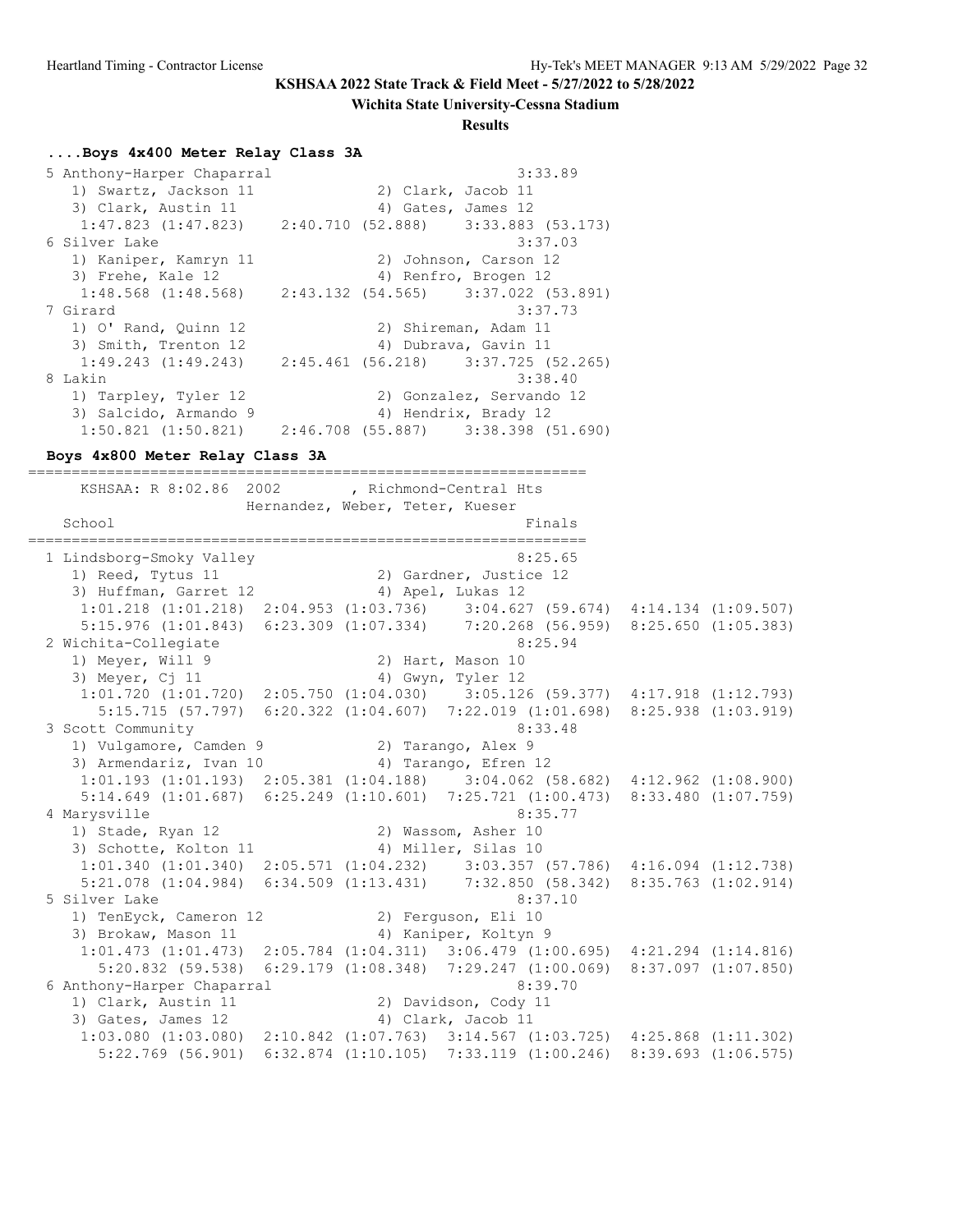**Wichita State University-Cessna Stadium**

#### **Results**

#### **....Boys 4x800 Meter Relay Class 3A**

7 Sabetha 8:41.41<br>1) Menold, Nate 10 2) Deters, Brody 9<br>2) Express Times in the 10 1) Menold, Nate 10 2) Deters, Brody 9 3) Evans, Kalvin 10 (4) Bishop, Tyrese 12 1:03.149 (1:03.149) 2:08.962 (1:05.813) 3:10.529 (1:01.568) 4:23.584 (1:13.056) 5:27.333 (1:03.749) 6:38.472 (1:11.140) 7:34.842 (56.370) 8:41.401 (1:06.560) 8 Holcomb 8:43.65 1) Sizemore, Braxton 12 (2) Long, Tyler 10 3) Ramos, Eirik 9 4) Leonard, Landon 9 1:01.390 (1:01.390) 2:06.258 (1:04.868) 3:06.881 (1:00.623) 4:17.949 (1:11.069) 5:21.999 (1:04.051) 6:34.987 (1:12.988) 7:34.894 (59.908) 8:43.650 (1:08.757)<br>8:46.05 8:46.05 9 Hoyt-Royal Valley 8:46.05 1) Ogden, Calvin 12 2) Smith, Jaemon 11 3) Hopkins, Antonio 12 4) Nelson, Quinton 11 1:01.554 (1:01.554) 2:04.618 (1:03.064) 3:04.296 (59.679) 4:19.272 (1:14.976) 5:21.312 (1:02.041) 6:32.469 (1:11.157) 7:33.101 (1:00.633) 8:46.042 (1:12.941) 10 Riley County 8:46.35 1) Bessmer, TJ 12 2) Sharp, Cody 10 3) Davis, Kj 10 4) Miesner, Owen 10 1:01.883 (1:01.883) 2:08.600 (1:06.717) 3:09.445 (1:00.845) 4:22.249 (1:12.805) 5:23.684 (1:01.435) 6:37.397 (1:13.713) 7:34.551 (57.155) 8:46.350 (1:11.800) 11 Lakin 8:51.87 1) Luce, Alex 9 2) Ritsema, Austin 9 3) Shelden, Leo 11 (4) Beymer, Lawson 11 1:01.997 (1:01.997) 2:10.290 (1:08.294) 3:16.500 (1:06.210) 4:28.477 (1:11.978) 5:34.535 (1:06.058) 6:46.034 (1:11.499) 7:45.723 (59.690) 8:51.863 (1:06.140) 12 Hoisington 8:57.54 1) Yott, Deryk 11 2) Lewis, Elijah 10 3) Wolf, Karter 11 4) Doss, Ian 12 1:03.605 (1:03.605) 2:12.912 (1:09.308) 3:19.193 (1:06.281) 4:32.944 (1:13.751) 5:36.870 (1:03.927) 6:45.708 (1:08.838) 7:46.416 (1:00.708) 8:57.534 (1:11.119) 13 Riverton 9:20.98 1) Haywood, Tyler 12 2) Shepard, Michael 11<br>3) Leggett, Dillon 10 4) Kellogg, Cole 9 3) Leggett, Dillon 10 1:04.438 (1:04.438) 2:20.591 (1:16.153) 3:28.467 (1:07.876) 4:40.978 (1:12.512) 5:41.753 (1:00.775) 6:51.449 (1:09.697) 8:05.230 (1:13.782) 9:20.974 (1:15.744) 14 Frontenac 9:28.78 1) Zafuta, Owen 12 2) Medlin, Coy 12 3) Zafuta, Evan 10 (4) Bonine, Tallon 10 1:04.696 (1:04.696) 2:19.164 (1:14.468) 3:25.139 (1:05.975) 4:39.849 (1:14.711) 5:47.931 (1:08.083) 7:02.453 (1:14.522) 8:13.895 (1:11.443) 9:28.772 (1:14.877) 15 Girard 9:28.81 1) Clark, Andy 9 2) Ulbrich, Tanner 11 3) McGown, Houston 9 4) Clugston, Michael 12 1:07.220 (1:07.220) 2:22.012 (1:14.792) 3:26.600 (1:04.589) 4:39.668 (1:13.068) 5:48.199 (1:08.532) 7:03.062 (1:14.863) 8:11.409 (1:08.347) 9:28.803 (1:17.394) 16 Burlington 9:55.41 1) Lehmann, Ashdynn 10 2) Kirkby, Tyler 12 3) Mann, Sabian 10  $\hskip1cm$  4) Majors, Rialey 10 1:06.513 (1:06.513) 2:24.223 (1:17.710) 3:30.238 (1:06.016) 5:04.780 (1:34.542) 6:06.615 (1:01.836) 7:33.884 (1:27.269) 8:40.613 (1:06.729) 9:55.401 (1:14.788)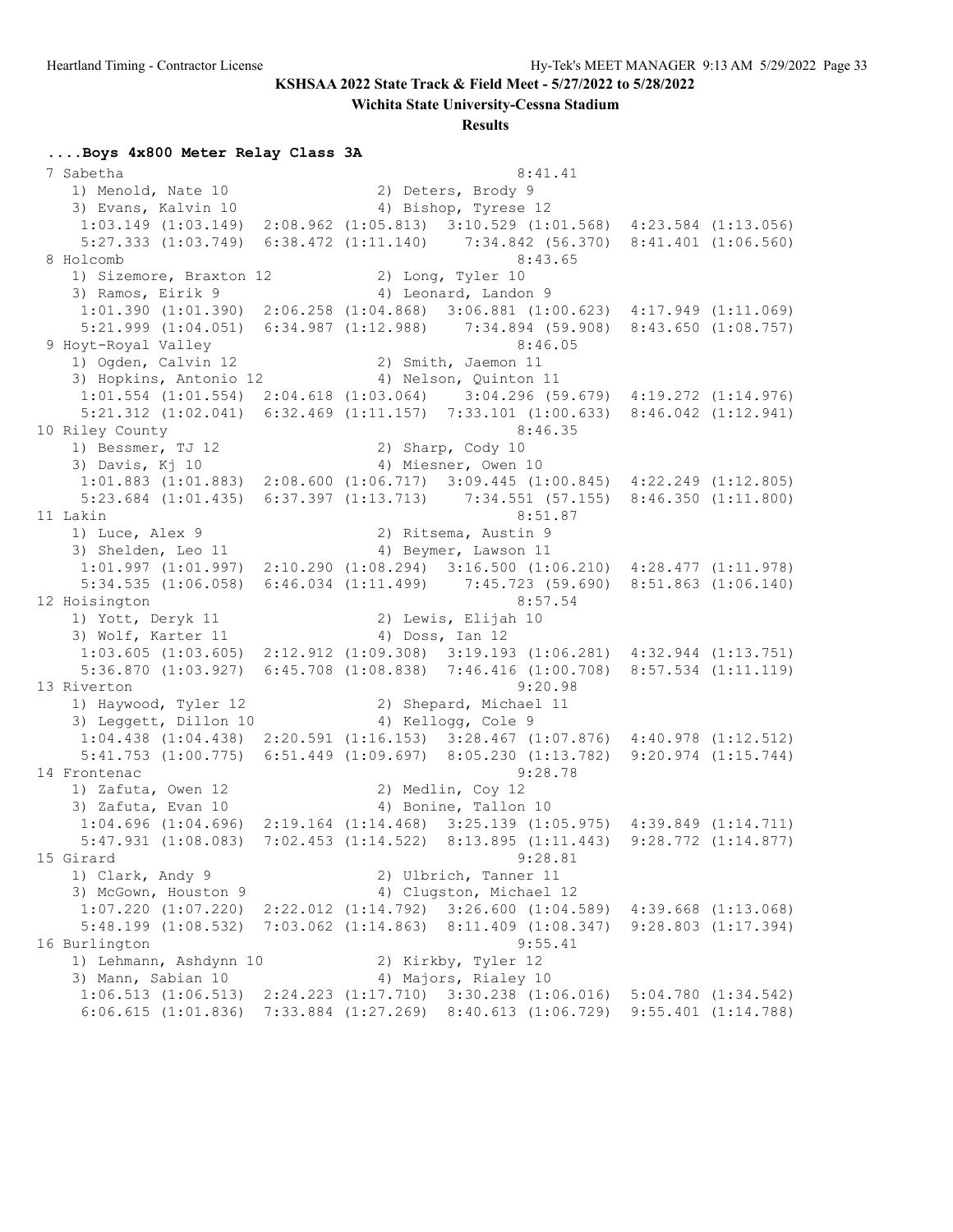## **Wichita State University-Cessna Stadium**

**Results**

## **Boys High Jump Class 3A**

|                                     |       | KSHSAA: R 6-10.50 2006 Ian Fox, Riley County  |              |
|-------------------------------------|-------|-----------------------------------------------|--------------|
| Name                                |       | Year School                                   | Finals       |
|                                     |       | ========                                      |              |
|                                     |       | 1 Ungeheuer, Kolt 11 Columbus                 | $6 - 08.00$  |
|                                     |       | 5-06 5-08 5-10 6-00 6-02 6-04 6-06 6-08 6-10  |              |
|                                     |       | PPP PPP 0 0 0 XO 0 0 XXX                      |              |
| 2 Clark, Carl                       |       | 12 Lyons                                      | 6-04.00      |
| 5-06 5-08 5-10 6-00 6-02 6-04 6-06  |       |                                               |              |
| PPP PPP 0 0 0 0 XXX                 |       |                                               |              |
|                                     |       | 3 Lortscher, Dylan 12 Nemaha Central 56-04.00 |              |
| 5-06 5-08 5-10 6-00 6-02 6-04 6-06  |       |                                               |              |
| PPP 0 0 XO 0 0 XXX                  |       |                                               |              |
| 4 Williams, Rook                    |       | 11 Marysville                                 | $J6 - 04.00$ |
| 5-06 5-08 5-10 6-00 6-02 6-04 6-06  |       |                                               |              |
| PPP 0 0 XO XO 0 XXX                 |       |                                               |              |
| 5 Peerman, Jace 11 Russell          |       |                                               | 6-02.00      |
| 5-06 5-08 5-10 6-00 6-02 6-04       |       |                                               |              |
| PPP PPP 0 0 0 XXX                   |       |                                               |              |
| 5 Grace, Luke                       |       | 12 Cheney                                     | 6-02.00      |
| 5-06 5-08 5-10 6-00 6-02 6-04       |       |                                               |              |
| PPP 0 0 0 0 XXX                     |       |                                               |              |
| 7 Strobel, Brayden                  |       | 11 Russell                                    | $J6 - 02.00$ |
| 5-06 5-08 5-10 6-00 6-02 6-04       |       |                                               |              |
| PPP PPP 0 0 XO XXX                  |       |                                               |              |
|                                     |       | 8 Doleman, Kaden 12 Perry-Lecompton J6-02.00  |              |
| 5-06 5-08 5-10 6-00 6-02 6-04       |       |                                               |              |
| PPP XO O XO XO XXX                  |       |                                               |              |
|                                     |       | 9 Jones, Kahle 11 Council Grove               | $J6 - 02.00$ |
| 5-06 5-08 5-10 6-00 6-02 6-04       |       |                                               |              |
| PPP 0 0 0 XXO XXX                   |       |                                               |              |
| 10 Oldham, Colter                   |       | 9 Lakin                                       | $J6 - 02.00$ |
| 5-06 5-08 5-10 6-00 6-02 6-04       |       |                                               |              |
| O O XO XXO XXX<br>$\circ$           |       |                                               |              |
| 11 Nurnberg, Tate                   |       | 9 Southeast of Saline J6-02.00                |              |
| 5-06 5-08 5-10 6-00 6-02 6-04       |       |                                               |              |
| PPP PPP XXO O XXO XXX               |       |                                               |              |
| 12 Davenport, Gage                  |       | 12 Girard                                     | 6-00.00      |
| $5-06$ $5-08$ $5-10$ $6-00$ $6-02$  |       |                                               |              |
| PPP 0 0 0 XXX                       |       |                                               |              |
| 12 Rogers, Trey                     |       | 11 West Franklin                              | $6 - 00.00$  |
| 5-06 5-08 5-10 6-00 6-02            |       |                                               |              |
| PPP 0 0 0 XXX                       |       |                                               |              |
| 14 Robertson, Brock                 |       | 11 Cherryvale                                 | $J6 - 00.00$ |
| 5-06 5-08 5-10 6-00 6-02            |       |                                               |              |
| PPP XO O                            | O XXX |                                               |              |
| 15 Swartz, Jackson                  |       | 11 Chaparral                                  | $5 - 10.00$  |
| $5 - 06$ $5 - 08$ $5 - 10$ $6 - 00$ |       |                                               |              |
| PPP PPP 0                           | XXX   |                                               |              |
| 16 Wilhite, Drew                    |       | 12 Humboldt                                   | $5 - 08.00$  |
| $5 - 06$ $5 - 08$ $5 - 10$          |       |                                               |              |
| PPP XXO XXX                         |       |                                               |              |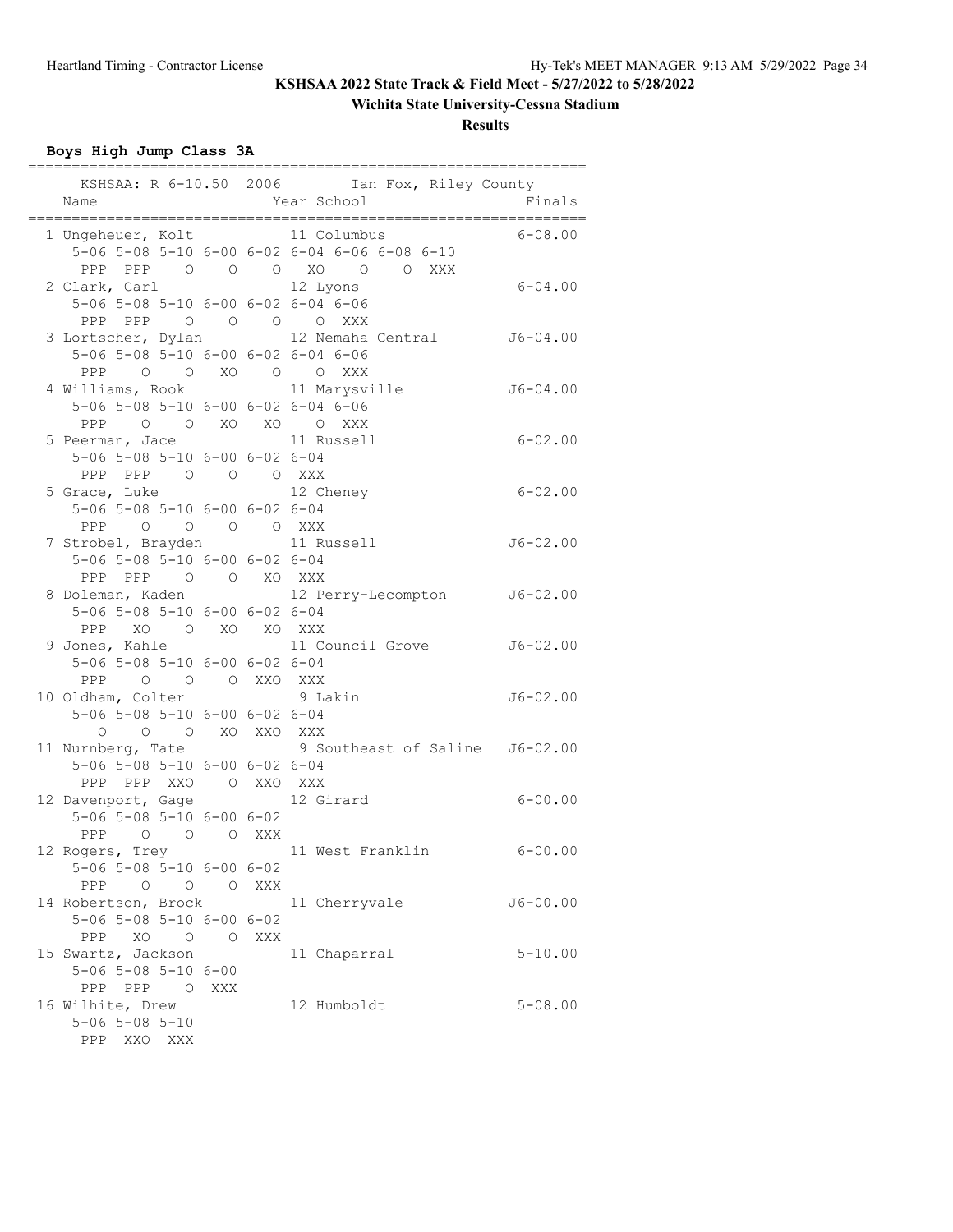## **Wichita State University-Cessna Stadium**

**Results**

# **Boys Pole Vault Class 3A**

| Name                                                                                 | ======= | KSHSAA: R 16-01 2019 Marshall Faurot, Scott Commun<br>Year School                                                               | Finals        |
|--------------------------------------------------------------------------------------|---------|---------------------------------------------------------------------------------------------------------------------------------|---------------|
|                                                                                      |         | 1 Unruh, Thomas 12 Burlington 14-06.00<br>11-00 11-06 12-00 12-06 13-00 13-06 14-00 14-06 15-00<br>PPP PPP PPP 0 0 XO 0 XXO XXX |               |
| 2 Murdock, Tate 11 Colby                                                             |         | 11-00 11-06 12-00 12-06 13-00 13-06 14-00<br>PPP PPP PPP XXO XO O XXX                                                           | $13 - 06.00$  |
| 3 Elliott, Ethan<br>11-00 11-06 12-00 12-06 13-00 13-06                              |         | 12 Wellsville                                                                                                                   | $13 - 00.00$  |
| PPP PPP PPP XO XO XXX<br>11-00 11-06 12-00 12-06 13-00 13-06<br>PPP PPP O XXO XO XXX |         | 4 Vulgamore, Camden 9 Scott Community 513-00.00                                                                                 |               |
| 11-00 11-06 12-00 12-06 13-00<br>PPP PPP 0 0 XXX                                     |         | 5 Faurot, Carson 12 Scott Community 12-06.00                                                                                    |               |
| 6 Martinez, Greg 10 Holcomb<br>11-00 11-06 12-00 12-06 13-00<br>PPP O XO XXO XXX     |         |                                                                                                                                 | $J12-06.00$   |
| 7 Vainerere, Hawk<br>11-00 11-06 12-00 12-06<br>XXO XO<br>O XXX                      |         | 9 Holcomb                                                                                                                       | $12 - 00.00$  |
| 8 Wilson, Robin<br>11-00 11-06 12-00 12-06                                           |         | 11 Cherryvale J12-00.00                                                                                                         |               |
| XO XO XXO XXX<br>9 Nelson, Quinton<br>11-00 11-06 12-00<br>PPP O XXX                 |         | 11 Hoyt-Royal Valley 11-06.00                                                                                                   |               |
| 9 Reno, Luke<br>11-00 11-06 12-00<br>O O XXX                                         |         | 9 Cheney                                                                                                                        | $11 - 06.00$  |
| 9 Hilbert, Mo<br>11-00 11-06 12-00<br>O XXX<br>$\circ$                               |         | 12 Nemaha Central                                                                                                               | $11 - 06.00$  |
| 9 Hilyard, Dalton<br>11-00 11-06 12-00<br>O XXX<br>PPP                               |         | 12 Douglass                                                                                                                     | $11 - 06.00$  |
| 13 Cockerel, Randy<br>11-00 11-06 12-00<br>XO<br>XO<br>XXX                           |         | 12 Galena                                                                                                                       | $J11 - 06.00$ |
| 14 Abarca, Jason<br>11-00 11-06 12-00<br>$\circ$                                     |         | 10 West Franklin                                                                                                                | $J11 - 06.00$ |
| XXO<br>XXX<br>15 Glayser, Bryer<br>$11 - 00$ $11 - 06$<br>XO<br>XXX                  |         | 12 Girard                                                                                                                       | $11 - 00.00$  |
| -- Willour, Matt<br>$11 - 00$ $11 - 06$<br>PPP<br>XXX                                |         | 12 Norton Community                                                                                                             | NH            |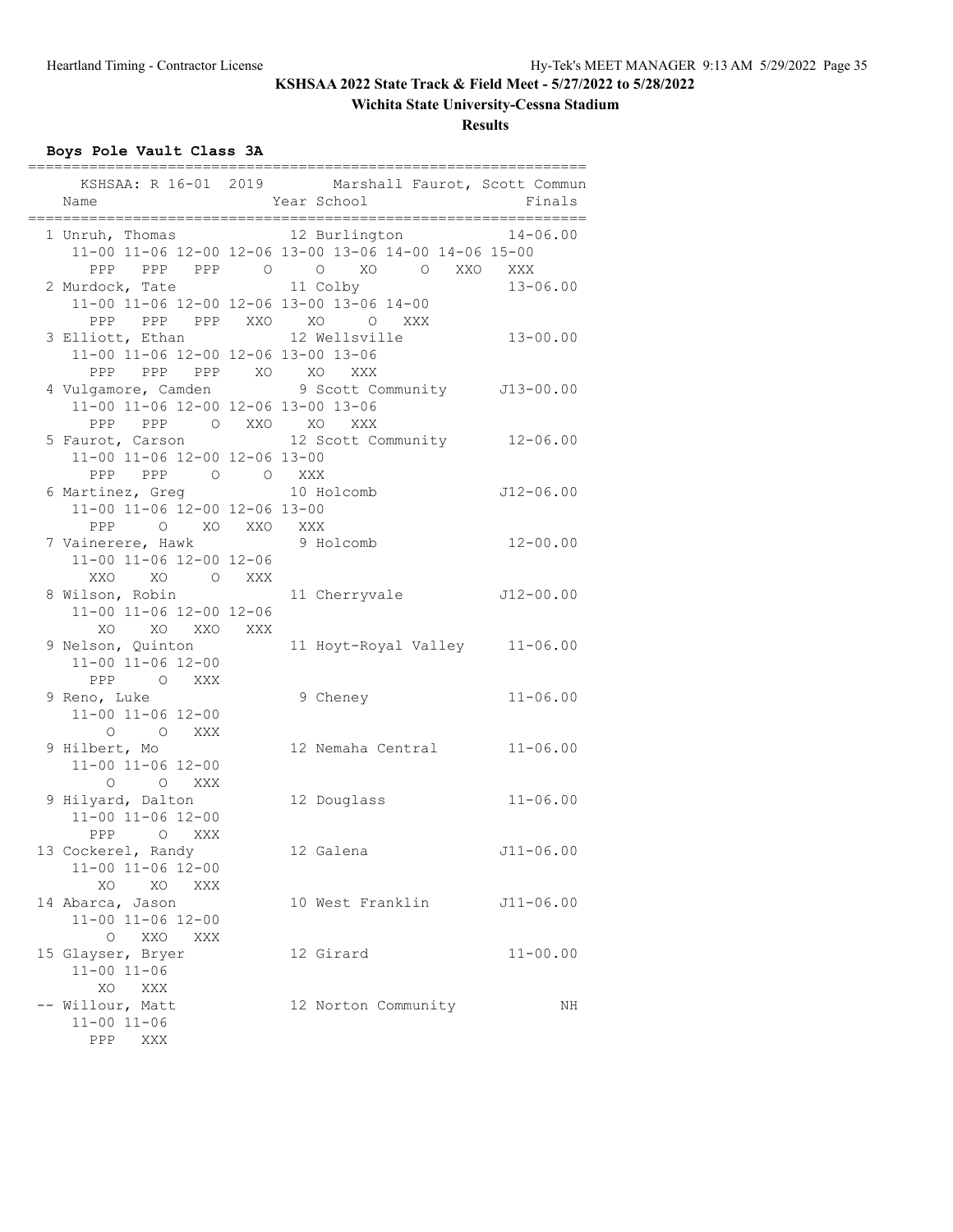### **Wichita State University-Cessna Stadium**

**Results**

### **Boys Long Jump Class 3A**

| KSHSAA: R 23-11.50 1978 Clay Van Hoose, Fairfield                                                             |                                                                                                 |  |  |
|---------------------------------------------------------------------------------------------------------------|-------------------------------------------------------------------------------------------------|--|--|
|                                                                                                               |                                                                                                 |  |  |
|                                                                                                               |                                                                                                 |  |  |
| 1 Wentling, Jace 12 Tmp-Marian 22-08.50 -2.9 2                                                                |                                                                                                 |  |  |
|                                                                                                               | $21-08.50(-4.5)$ $20-10(-2.9)$ $20-10.50(-3.6)$ $21-01.25(-3.3)$ $22-08.50(-2.9)$ $21-08(-1.7)$ |  |  |
|                                                                                                               |                                                                                                 |  |  |
|                                                                                                               | $20-11.75(-3.9)$ $22-03.50(-4.1)$ $21-03.75(-3.8)$ $21-06.75(-5.5)$ $21-08(-3.3)$ $21-03(-2.6)$ |  |  |
| 3 Smith, KJ 12 Kc-Bishop Ward 22-00.75 -3.7 2                                                                 |                                                                                                 |  |  |
|                                                                                                               | $21-10.25(-2.0)$ $20-00.25(-2.6)$ FOUL $20-11.25(-5.5)$ $22-00.75(-3.7)$ $21-09.50(-3.6)$       |  |  |
| 4 Rewerts, Tyler 11 Hesston 21-07.25 -3.7 2                                                                   |                                                                                                 |  |  |
| 20-09(-4.8) 21-07.25(-3.7) 21-01.50(-3.4) FOUL 20-05.75(-3.7) FOUL<br>5 Grace, Luke 12 Cheney 21-05.50 -3.1 1 |                                                                                                 |  |  |
|                                                                                                               |                                                                                                 |  |  |
|                                                                                                               | 19-10(-7.5) $20-11$ (-2.5) $20-11.75$ (-4.0) $21-05.50$ (-3.1) FOUL $20-11$ (-6.2)              |  |  |
| 6 Hoback, Zane 10 Burlington 21-04.00 -4.3 2                                                                  |                                                                                                 |  |  |
|                                                                                                               | $21-02.75(-5.2)$ $21-02(-1.4)$ $20-01.25(-1.8)$ $20-05(-3.9)$ $19-10.75(-3.6)$ $21-04(-4.3)$    |  |  |
| 7 Thompson, Bralen 12 Hoisington 21-02.00 -3.9 2                                                              |                                                                                                 |  |  |
|                                                                                                               | $20-00.50(-5.0)$ 19-06.75 (-1.5) 21-02 (-3.9) 20-09.75 (-3.4) 20-07.75 (-5.4) 20-11.50 (-6.8)   |  |  |
| 8 Peerman, Jace 11 Russell 21-00.75 -4.7 2                                                                    |                                                                                                 |  |  |
|                                                                                                               | $21-00.75(-4.7)$ 19-08 (-4.5) FOUL 19-09.75 (-5.1) 20-07 (-4.7) PASS                            |  |  |
| 9 Harris, Kade               11 Tmp-Marian             20-05.50 -3.6 1                                        |                                                                                                 |  |  |
|                                                                                                               |                                                                                                 |  |  |
| 20-05.50(-3.6) FOUL FOUL FOUL 20-01.75(-5.5) FOUL<br>10 Mitchell, Jaden 11 Wichita-Collegiate 20-00.75 -3.6 2 |                                                                                                 |  |  |
| FOUL 20-00.75(-3.6) FOUL                                                                                      |                                                                                                 |  |  |
| POUL 20-00.75 -3.07 POUL<br>11 Adkison, Briggs 12 Cherryvale 19-09.75 -4.9 1                                  |                                                                                                 |  |  |
| 19-09.75(-4.9) $18-08(-3.7)$ 19-07(-4.3)<br>11 Adams, Connor 12 Silver Lake 19-09.75 -6.7 1                   |                                                                                                 |  |  |
|                                                                                                               |                                                                                                 |  |  |
| $19-03.50(-3.8)$ $19-09.75(-6.7)$ $19-06.50(-3.8)$                                                            |                                                                                                 |  |  |
| 13 Rogers, Trey 11 West Franklin 19-08.75 -2.4 1                                                              |                                                                                                 |  |  |
| $17-11(-4.8)$ $19-08.75(-2.4)$ $18-05.50(-5.2)$                                                               |                                                                                                 |  |  |
| 14 Collier, Donald 12 Wichita-Trinity 19-05.25 -4.0 1                                                         |                                                                                                 |  |  |
|                                                                                                               |                                                                                                 |  |  |
| 19-05.25(-4.0) $18-08.50(-5.3)$ $18-11.50(-4.5)$<br>15 Thomas, Colton 11 Riverton 19-02.50 -3.6 1             |                                                                                                 |  |  |
| $15-10.75(-4.1)$ $18-10(-5.0)$ $19-02.50(-3.6)$                                                               |                                                                                                 |  |  |
|                                                                                                               |                                                                                                 |  |  |
|                                                                                                               |                                                                                                 |  |  |

### **Boys Triple Jump Class 3A**

|                                                                              | KSHSAA: R 47-06.75 1996 Jon McGraw, Riley County                                      |                                                                                              |
|------------------------------------------------------------------------------|---------------------------------------------------------------------------------------|----------------------------------------------------------------------------------------------|
| Name                                                                         |                                                                                       |                                                                                              |
| 1 Wentling, Jace 12 Tmp-Marian                                               |                                                                                       | $44-09.00$ 1.9 1                                                                             |
|                                                                              | $41-06.75(1.7)$ $44-09(1.9)$ $44-01(3.5)$ $42-09.25(2.3)$ $37-08.75(2.1)$ FOUL(2.2)   |                                                                                              |
| 2 Anderson, Ty                                                               | 12 Burlington 43-11.50 2.7 2                                                          |                                                                                              |
|                                                                              |                                                                                       | $43-03.50(2.4)$ $43-11.50(2.7)$ $43-07(1.1)$ $43-03.50(3.1)$ $41-02(3.8)$ $43-01.25(3.7)$    |
| 3 Thompson, Bralen 12 Hoisington 43-08.00 2.5 2                              |                                                                                       |                                                                                              |
|                                                                              |                                                                                       | $42-05.50(2.8)$ $42-00.25(3.0)$ $43-08(2.5)$ $41-10.25(4.1)$ $42-01.25(1.9)$ $43-01.50(1.1)$ |
| 4 Grace, Luke 12 Cheney 43-07.50 4.5 2                                       |                                                                                       |                                                                                              |
|                                                                              | $41-11.50(2.1)$ $40-07.75(3.1)$ $42-10.50(2.1)$ $42-09.25(-1.2)$ $43-07.50(4.5)$ FOUL |                                                                                              |
| 5 Cain, Gavin                 11 Nemaha Central         43-06.75     3.0   2 |                                                                                       |                                                                                              |
|                                                                              |                                                                                       | $41-04.75(2.7)$ $41-00.75(3.5)$ $43-06.75(3.0)$ $39-08.75(3.6)$ FOUL $41-09.50(2.5)$         |
| 6 McGowen, Levi                                                              | 12 Humboldt                                   42-06.75     2.9   1                    |                                                                                              |
|                                                                              |                                                                                       | $41-02.25(2.7)$ FOUL $38-04.50(0.4)$ $40-06.50(-0.4)$ $42-05(2.8)$ $42-06.75(2.9)$           |
| 7 Renfro, Brogen                                                             | 12 Silver Lake 42-05.25 3.2 2                                                         |                                                                                              |
|                                                                              | FOUL $42-05.25(3.2)$ $41-05.50(4.4)$ $40-11.75(1.2)$ FOUL $40-00.50(0.7)$             |                                                                                              |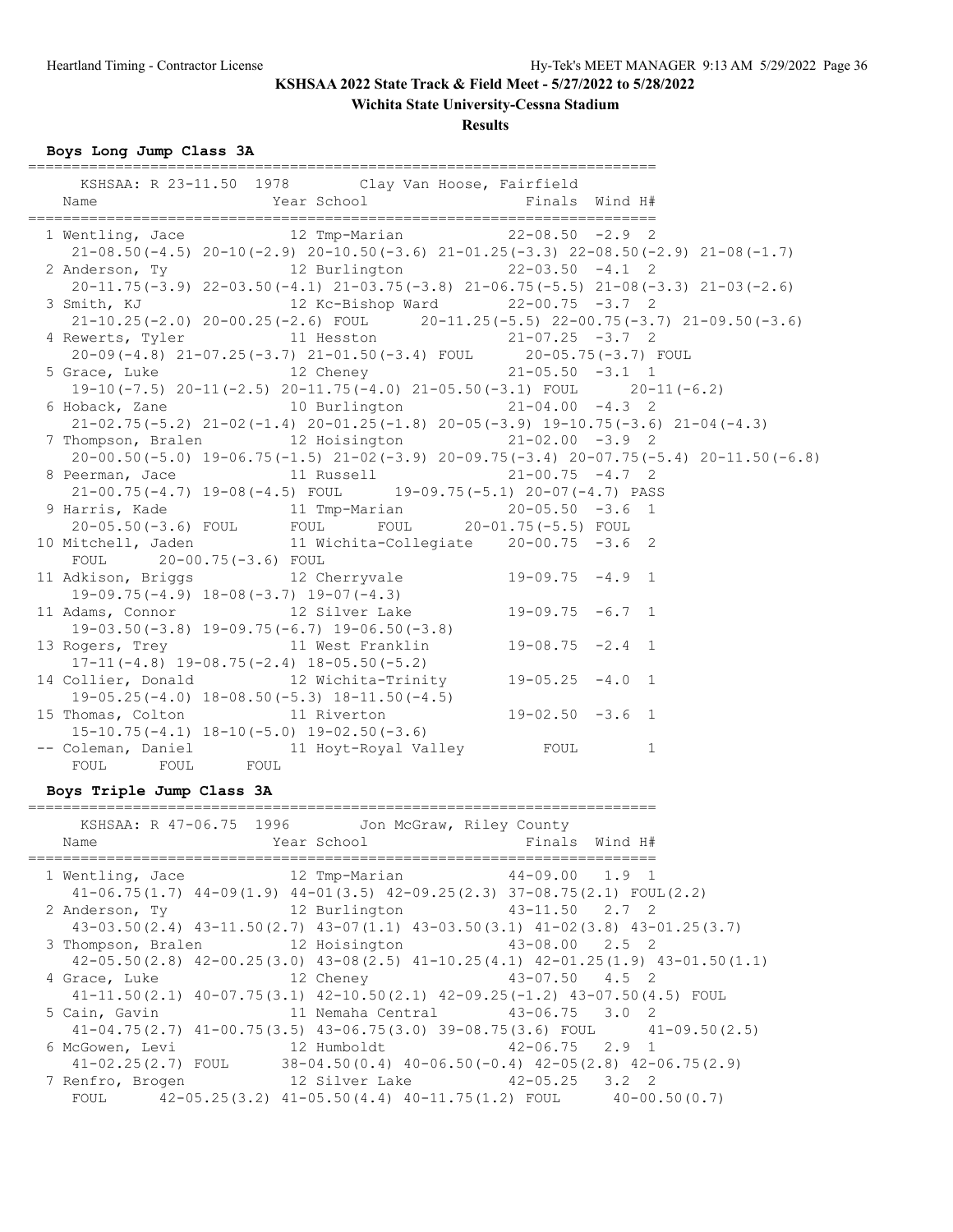**Wichita State University-Cessna Stadium**

### **Results**

## **....Boys Triple Jump Class 3A**

| 8 Reyes, Manny 10 Holcomb                                                             |  | $42 - 04.00$ $3.3$ 2 |  |
|---------------------------------------------------------------------------------------|--|----------------------|--|
| $39-08.25(0.9)$ $40-03.75(1.6)$ FOUL $39-05.25(2.5)$ $41-06.50(2.1)$ $42-04(3.3)$     |  |                      |  |
| 9 Nurnberg, Tate 9 Southeast of Saline 41-10.25 3.1 2                                 |  |                      |  |
| $36-00.75(2.3)$ $37-11.25(1.2)$ $41-10.25(3.1)$ $41-08.50(+0.0)$ $39-01.25(4.8)$ FOUL |  |                      |  |
| 10 Keller, Cole             12 Pleasant Ridge         40-01.75   2.0   1              |  |                      |  |
| $40-01.75(2.0)$ $38-03.75(4.1)$ $39-11.50(0.9)$                                       |  |                      |  |
| 11 Beery, Lane 11 Cimarron                                                            |  | $39-08.00$ 1.1 1     |  |
| FOUL $39-08(1.1) 39-07.25(2.7)$                                                       |  |                      |  |
| 12 Brown, Keegan 10 Council Grove                                                     |  | 39-07.25 1.8 1       |  |
| FOUL FOUL 39-07.25(1.8)                                                               |  |                      |  |
| 13 Wagner, Jayme 12 Burlington                                                        |  | 39-05.75 2.2 1       |  |
| $37 - 02(0.2)$ $38 - 08(1.7)$ $39 - 05.75(2.2)$                                       |  |                      |  |
| 14 Rogers, Trey 11 West Franklin                                                      |  | 38-08.75 4.0 1       |  |
| $38-08.75(4.0)$ $37-10.25(1.1)$ $38-06.50(2.3)$                                       |  |                      |  |
| -- Cockerel, Randy 12 Galena                                                          |  | FOUL                 |  |
| FOUL FOUL FOUL                                                                        |  |                      |  |

### **Boys Shot Put Class 3A**

| ---------------------------------<br>======================<br>KSHSAA: R 60-04.75 1997 Monty Beisel, Douglass<br>Year School <a> Finals H#<br/>Name</a> |                |
|---------------------------------------------------------------------------------------------------------------------------------------------------------|----------------|
| 1 Deters, Connor 11 Nemaha Central 56-07.75 2<br>51-10 53-11.25 53-03.25 53-03.25 56-07.75 53-02                                                        |                |
| 2 Seyfert, Grady 11 Beloit 54-00.75 2<br>51-01 53-05.50 54-00.75 52-06 FOUL FOUL                                                                        |                |
| 3 Schwartz, Brett 12 Santa Fe Trail 52-09.00 2<br>51-06 50-08 48-10.50 49-04.50 52-09 50-04                                                             |                |
| 4 Boss, Landon 11 Osage City 51-00.75 2<br>49-10 51-00.75 FOUL 47-11.50 50-03.75 48-11.75                                                               |                |
| 5 Black, Korbin 12 Halstead 50-07.75<br>FOUL 48-05 48-11.50 FOUL 50-07.75 FOUL                                                                          | 2              |
| 6 Peine, Chaylin<br>48-06.50 49-00.25 48-00 50-05.50 FOUL FOUL<br>1.48-06.50 49-00.25 48-00 50-05.50 FOUL FOUL                                          | $\mathbf{1}$   |
| 7 Oldham, Colter 9 Lakin 50-02.75<br>48-06.25 48-06.50 50-02.75 49-08 FOUL 48-08.25                                                                     | 2              |
| 8 Smith, Peyton 11 Marysville 49-11.75<br>47-05 49-00.75 FOUL FOUL 49-11.75 FOUL                                                                        | 2              |
| 9 Rosales, Ian 12 Colby 9 49-06.00<br>43-02.25 FOUL 49-06 45-08 FOUL FOUL                                                                               | $\mathbf{1}$   |
| 10 Stapleton, Drake 11 Caney Valley 48-04.75<br>48-04.75 48-00.25 46-03                                                                                 | $\overline{2}$ |
| 11 Hoffman, Caiden 10 Hoisington 46-07.75<br>$46-07$ $45-01.75$ $46-07.75$                                                                              | $\mathbf{1}$   |
| 12 Johnson, Maddox 11 Humboldt 45-05.25<br>FOUL 41-03 45-05.25                                                                                          | $\mathbf{1}$   |
| 13 Galey, Fisher 12 Anderson County 45-04.50<br>FOUL 41-05 45-04.50                                                                                     | $\mathbf{1}$   |
| 14 Richardson, Cason 12 Hesston 44-07.00<br>$39-11$ $41-06.25$ $44-07$                                                                                  | $\mathbf{1}$   |
| 15 Hula, Koen 12 Council Grove 44-04.50<br>41-09.75 43-06 44-04.50                                                                                      | $\mathbf{1}$   |
| 16 Widrig, Brody 10 Beloit<br>43-00 43-07.25 44-02.25<br>$44 - 02.25$ 1                                                                                 |                |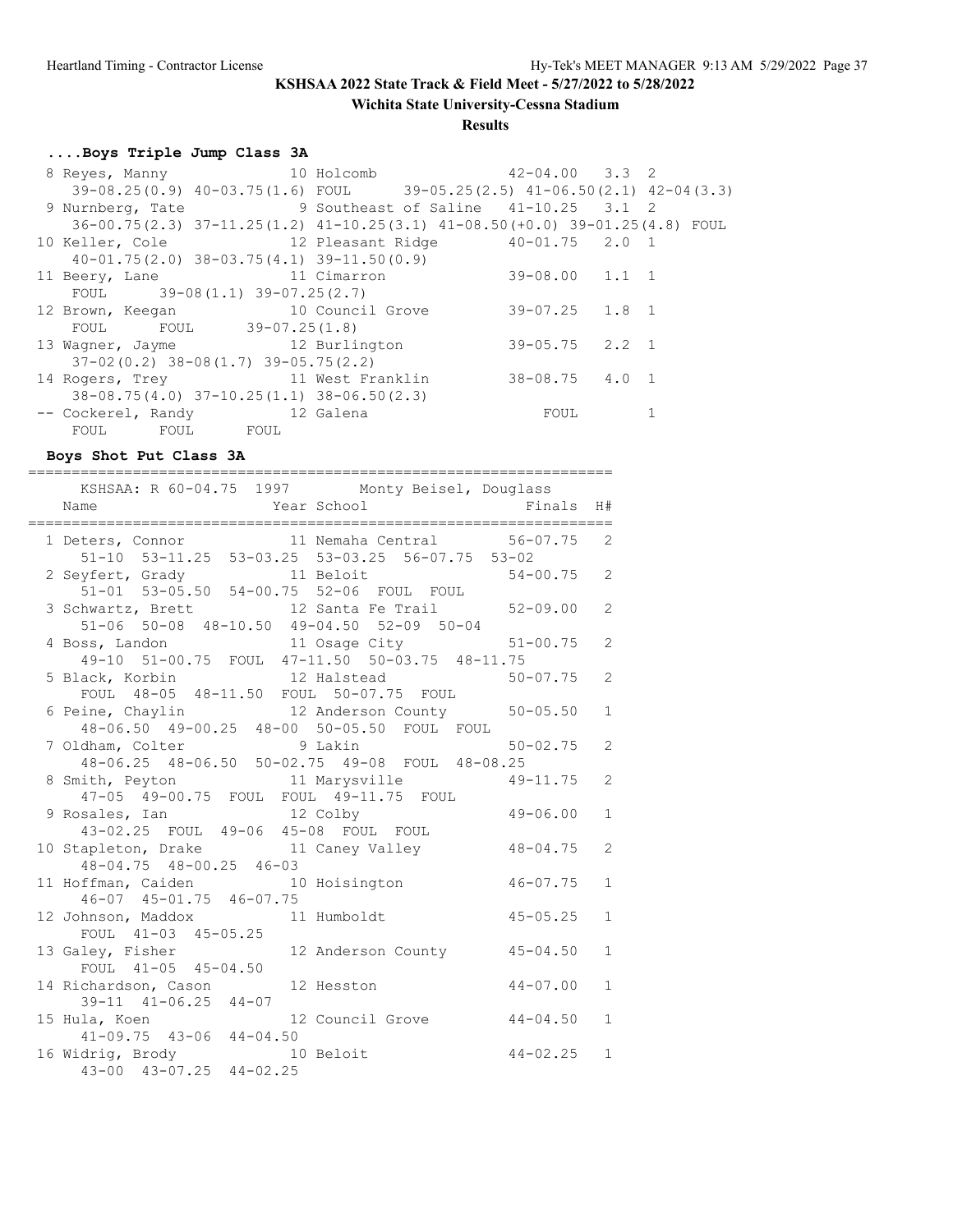### **Wichita State University-Cessna Stadium**

**Results**

### **Boys Discus Throw Class 3A**

|                                             |            | KSHSAA: R 199-07 2005 Eric Thomas, TMP-Marian                 |             |                |
|---------------------------------------------|------------|---------------------------------------------------------------|-------------|----------------|
| Name                                        |            | Year School                                                   | Finals      | H#             |
|                                             |            |                                                               |             |                |
| 1 Schwartz, Brett                           |            | 12 Santa Fe Trail<br>182-07 194-08 200-04 FOUL 187-01 190-11  | $200 - 04R$ | 2              |
| 2 Seyfert, Grady<br>164-08 161-01           |            | 11 Beloit<br>168-10 152-04 168-02 155-07                      | $168 - 10$  | 2              |
| 3 Oldham, Colter<br>159-09 155-07           |            | 9 Lakin<br>148-03 FOUL FOUL 168-08                            | $168 - 08$  | $\overline{2}$ |
| 4 Black, Korbin<br>151-01 158-09            |            | 12 Halstead<br>164-10 160-05 158-05 151-01                    | $164 - 10$  | $\overline{2}$ |
| 5 Bass, Holden<br>147-10 129-00             |            | 10 Nemaha Central<br>158-07 146-10 FOUL 141-00                | $158 - 07$  | $\mathbf{1}$   |
| 6 Boss, Landon<br>113-11 148-04             |            | 11 Osage City<br>154-08 124-01 150-07 132-02                  | $154 - 08$  | 2              |
| 7 Smith, Peyton                             |            | 11 Marysville<br>153-03 152-10 FOUL FOUL 144-00 142-06        | $153 - 03$  | $\mathbf{1}$   |
| 8 Stapleton, Drake                          |            | 11 Caney Valley<br>FOUL 147-10 126-07 FOUL FOUL 132-11        | $147 - 10$  | $\overline{2}$ |
| 9 Peine, Chaylin                            |            | 12 Anderson County<br>133-11 137-02 144-01 FOUL 144-07 142-09 | $144 - 07$  | $\mathbf{1}$   |
| 10 Galey, Fisher<br>143-09 139-07 FOUL      |            | 12 Anderson County                                            | $143 - 09$  | $\mathbf{1}$   |
| 11 Mintz, Spencer<br>121-09 143-05 139-01   |            | 12 Hoisington                                                 | $143 - 05$  | $\overline{2}$ |
| 12 Richardson, Cason<br>141-05 FOUL FOUL    |            | 12 Hesston                                                    | $141 - 05$  | $\overline{2}$ |
| 13 Schalk, Kody<br>141-00 131-11 FOUL       |            | 12 Columbus                                                   | $141 - 00$  | $\mathbf{1}$   |
| 14 Chavira, Dravin<br>137-06 131-11 137-08  |            | 11 Lakin                                                      | $137 - 08$  | $\mathbf{1}$   |
| 15 Rosales, Ian<br>128-02 113-08            | $135 - 11$ | 12 Colby                                                      | $135 - 11$  | $\mathbf{1}$   |
| 16 Hanchett, Trace<br>$125 - 00$ $133 - 09$ | $135 - 06$ | 10 Phillipsburg                                               | $135 - 06$  | $\mathbf{1}$   |

### **Boys Javelin Throw Class 3A**

|                    | KSHSAA: R 201-07 2015                     |             |                      | Brett Thompson, Erie |            |               |
|--------------------|-------------------------------------------|-------------|----------------------|----------------------|------------|---------------|
| Name               |                                           | Year School |                      |                      | Finals     | H#            |
| 1 Boss, Landon     |                                           |             | 11 Osage City        |                      | $192 - 04$ | 2             |
|                    | 173-10 170-01 168-04                      |             | 192-04 169-07 180-02 |                      |            |               |
| 2 Walker, Brennan  |                                           | 12 Beloit   |                      |                      | $181 - 02$ | 2             |
|                    | 163-02 181-02<br>176-06                   |             | FOUL 160-06 FOUL     |                      |            |               |
| 3 Hammond, Wyatt   |                                           |             | 11 Norton Community  |                      | $180 - 05$ | $\mathcal{L}$ |
|                    | $161 - 05$ $157 - 05$<br>$164 - 03$       |             | 162-09 173-06 180-05 |                      |            |               |
| 4 Hanchett, Trace  |                                           |             | 10 Phillipsburg      |                      | $178 - 07$ | 2             |
|                    | 152-00 155-09<br>165-01                   |             | 155-05 178-07 146-07 |                      |            |               |
| 5 Williams, Rhett  |                                           |             | 11 Marysville        |                      | $173 - 04$ | $\mathcal{L}$ |
|                    | $165 - 03$<br>173-04 149-03               |             | 168-03 FOUL 166-05   |                      |            |               |
| 6 Schwartz, Brett  |                                           |             | 12 Santa Fe Trail    |                      | $166 - 08$ | $\mathcal{L}$ |
|                    | 143-04 154-06 166-08 144-08 144-04 158-10 |             |                      |                      |            |               |
| 7 Thornton, Baylor |                                           |             | 12 Caney Valley      |                      | $163 - 09$ | $\mathcal{P}$ |
|                    | FOUL 157-10 163-09 147-10 148-01 155-09   |             |                      |                      |            |               |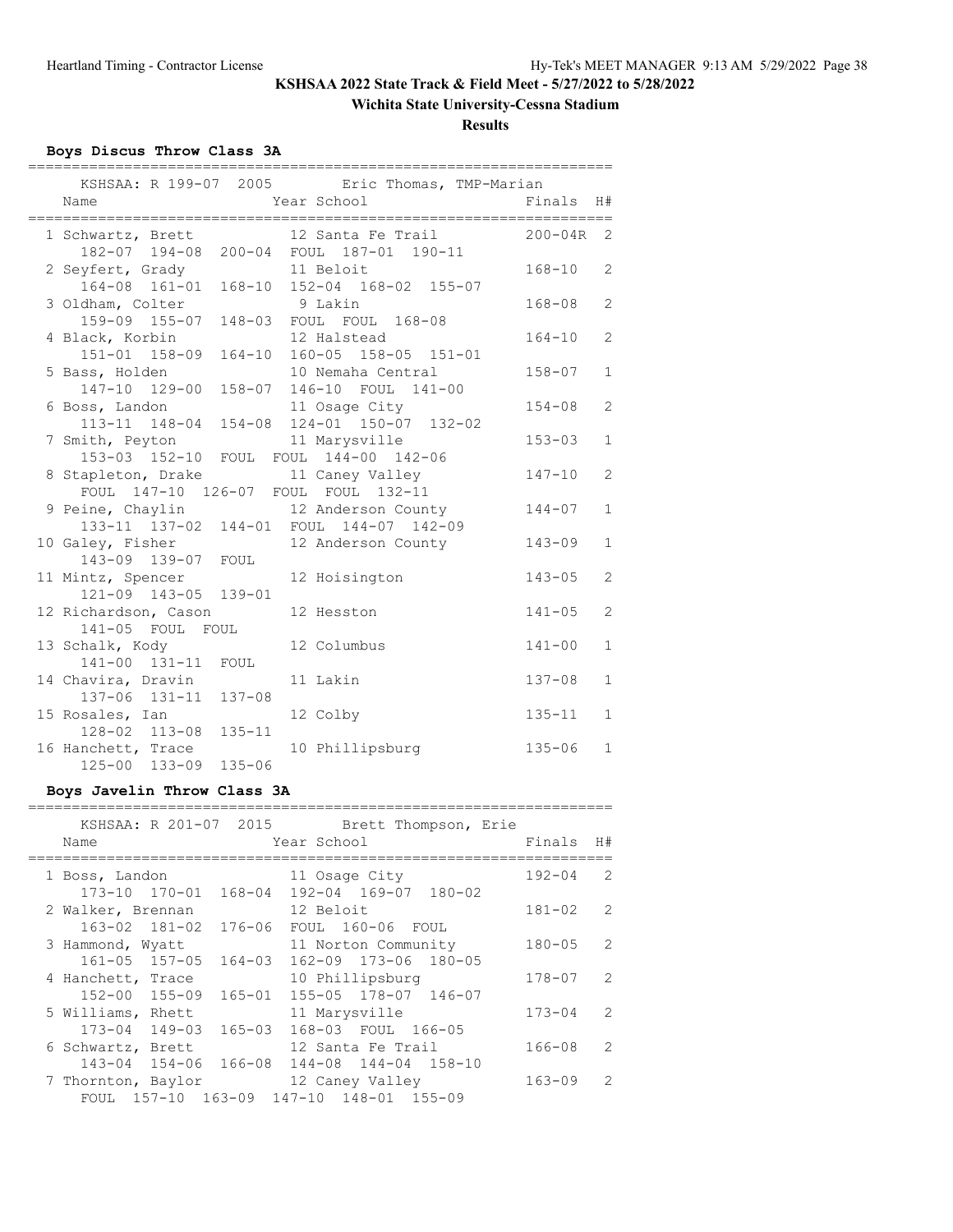### **Wichita State University-Cessna Stadium**

#### **Results**

|  |  | Boys Javelin Throw Class 3A |  |  |  |
|--|--|-----------------------------|--|--|--|
|--|--|-----------------------------|--|--|--|

| 8 Oldham, Colter                    | 9 Lakin              | $160 - 08$   | -1             |
|-------------------------------------|----------------------|--------------|----------------|
| FOUL 156-01 152-03                  | 157-07 160-08 150-11 |              |                |
| 9 Bell, Brody                       | 9 Kingman            | $156 - 01$ 1 |                |
| 156-01 FOUL 136-08 FOUL FOUL 128-01 |                      |              |                |
| 10 Couch, Jeremiah                  | 11 Fredonia          | $151 - 08$   | 1              |
| 151-08 FOUL 146-04                  |                      |              |                |
| 11 Richardson, Jamey 11 Riverton    |                      | 148-08       | $\overline{1}$ |
| $134 - 11$ $140 - 10$ $148 - 08$    |                      |              |                |
| 12 Feuerbacher, Channer             | 12 Silver Lake       | $146 - 09$   | $\mathbf{1}$   |
| 128-01 139-03 146-09                |                      |              |                |
| 13 Zeller, Zach                     | 12 Riley County      | 145-08       | 2              |
| FOUL $145-08 \times$                |                      |              |                |
| 14 Sowers, Caden                    | 11 Cheney            | $144 - 11$   | $\overline{1}$ |
| 144-11 138-03 139-06                |                      |              |                |
| 15 Davidson, Tristen                | 10 Kingman           | $136 - 03$   | $\overline{1}$ |
| 127-06 132-00 136-03                |                      |              |                |
| -- Johnson, Maddox                  | 11 Humboldt          | FOUL         |                |
| FOUL<br>FOUL FOUL                   |                      |              |                |

=========================================================================================

Women - Class 1A - Team Rankings - 18 Events Scored

=========================================================================================

| 1) Hanover                   | 60             | 2) Kiowa County             | 52             |
|------------------------------|----------------|-----------------------------|----------------|
| 3) Hodgeman County           | 43             | 4) Doniphan West            | 40             |
| 5) Meade                     | 39.50          | 6) Rexford-Golden Plains    | 30             |
| 7) Washington County         | 28             | 8) Osborne                  | 27             |
| 9) Randolph-Blue Valley      | 26             | 10) South Gray              | 25             |
| 11) Wallace County           |                | 12) Little River            | 20             |
| 13) Lebo                     | 18.50          | 14) Victoria                | 18             |
| 15) Rawlins County           | 16             | 16) Centralia               | 15             |
| 17) St. Paul                 | 14             | 18) Burlingame              | 12             |
| 18) Downs-Lakeside           |                | 18) St. John                | 12             |
| 18) Frankfort                | 12             | 22) Ouinter                 | 11.50          |
| 23) Macksville               | 11 — 1         | 24) Beloit-St. John's       | 10             |
| 24) Kensington-Thunder Ridge | 10             | 24) Attica                  | 10             |
| 27) Dighton                  | 9              | 27) South Barber            | 9              |
| 29) Stockton                 | 8              | 29) Goessel                 | 8              |
| 29) Central Plains           | 8              | 29) Moran-Marmaton Valley   | 8              |
| 33) Ness City                | 7              | 33) Pretty Prairie          | 7              |
| 35) Coldwater-So Central     | 6              | 36) Rozel-Pawnee Heights    | 5              |
| 37) Grainfield-Wheatland     | 4              | 37) Palco                   | 4              |
| 37) South Haven              | $\overline{4}$ | 40) Argonia                 | 3.50           |
| 41) Kinsley                  | 3              | 41) Cheylin                 | 3              |
| 43) Waverly                  | $\overline{2}$ | 43) Otis-Bison              | $\overline{2}$ |
| 43) Oxford                   | $\overline{2}$ | 43) Hutch-Central Christian | 2              |
| 47) Ingalls                  |                | 47) Clifton-Clyde           | $\mathbf 1$    |
| 47) Bucklin                  |                |                             |                |

### ========================================================================================= Women - Class 2A - Team Rankings - 18 Events Scored

| 1) Garden Plain           | 58 | 2) | Wabaunsee                    | 55   |
|---------------------------|----|----|------------------------------|------|
| 3) Stanton County         | 50 |    | 4) Elbing-Berean Academy     | 42   |
| 4) Blue Rapids-Valley Hts | 42 |    | 6) Pittsburg-St. Marys-Colga | - 40 |
| 7) Salina-Sacred Heart    | 33 |    | 7) Plainville                | 33   |
| 9) Whitewater-Remington   | 24 |    | 10) St. Marys                | 23   |
| 11) Bennington            | 22 |    | 12) Ellis                    | 20   |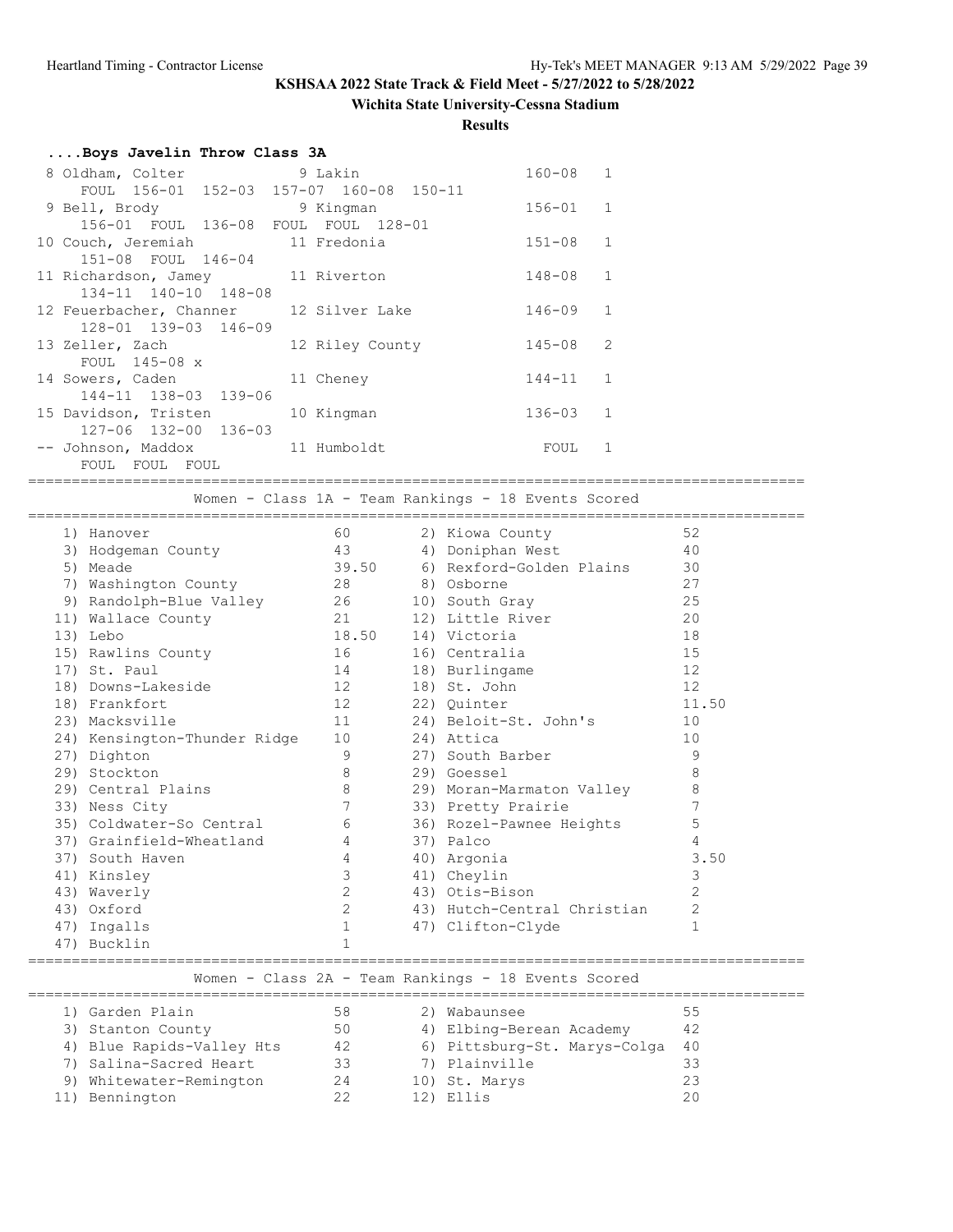### **Wichita State University-Cessna Stadium**

#### **Results**

### **....Boys Javelin Throw Class 3A**

|  | 12) SEDAN                     | 20   | 14) Jefferson County North  | 18             |
|--|-------------------------------|------|-----------------------------|----------------|
|  | 15) Syracuse                  | 17   | 15) Jackson Heights         | 17             |
|  | 17) Inman                     | 15   | 18) McLouth                 | 13             |
|  | 18) Elkhart                   | 13   | 20) Oakley                  | 12.50          |
|  | 21) Smith Center              | 12   | 22) Sedgwick                | 11             |
|  | 22) Leon-Bluestem             | 11   | 22) Sterling                | 11             |
|  | 25) Conway Springs            | 10   | 25) Ell-Saline              | 10             |
|  | 27) Shawnee-Maranatha Academy | 9    | 28) KC Christian            | 8              |
|  | 28) Horton                    | 8    | 30) Marion                  | $\overline{7}$ |
|  | 31) Hillsboro                 | 6    | 31) Sublette                | 6              |
|  | 33) Maur Hill Mt Acad         | 5    | 34) Arma-Northeast          | 4              |
|  | 35) Oskaloosa                 | 3    | 35) Eskridge-Mission Valley | 3              |
|  | 35) Allen-Northern Hts        | 3    | 38) Richmond-Central Hts    | $\mathfrak{D}$ |
|  | 38) Moundridge                | 2    | 40) Lyndon                  |                |
|  | 40) Hoxie                     |      | 40) Cherokee-Southeast      |                |
|  | 43) Erie                      | 0.50 |                             |                |
|  |                               |      |                             |                |

========================================================================================= Women - Class 3A - Team Rankings - 18 Events Scored

|     | 1) Lindsborg-Smoky Valley  | 82.50          | 2) Eureka                    | 42    |
|-----|----------------------------|----------------|------------------------------|-------|
|     | 3) Cheney                  | 41             | 4) Phillipsburg              | 35    |
|     | LaCygne-Prairie View<br>5) | 30             | 6) Seneca-Nemaha Central     | 29    |
|     | 7) Heritage Christian Acad | 27             | 8) Rossville                 | 20    |
|     | Southeast of Saline<br>8)  | 20             | 10) Scott Community          | 19.50 |
|     | 11) Marysville             | 19             | 11) West Franklin            | 19    |
| 11) | Hesston                    | 19             | 14) Norton Community         | 18    |
|     | 15) Kingman                | 16             | 15) Nickerson                | 16    |
| 17) | Hoisington                 | 15             | 18) Cimarron                 | 14    |
|     | 19) Columbus               | 13             | 19) Goodland                 | 13    |
|     | 21) Burlington             | 12             | 21) Girard                   | 12    |
| 21) | TMP-Marian                 | 12             | 24) Lakin                    | 11.50 |
|     | 25) Beloit                 | 11             | 26) Anthony-Harper Chaparral | 10    |
|     | 26) Santa Fe Trail         | 10             | 26) Hoyt-Royal Valley        | 10    |
|     | 29) Colby                  | 9.50           | 30) Hugoton                  | 9     |
|     | 30) Haven                  | 9              | 32) Halstead                 | 8     |
|     | 33) Larned                 | 7              | 33) Riverton                 |       |
|     | 35) Osage City             | 6              | 35) Sabetha                  | 6     |
|     | 35) Perry-Lecompton        | 6              | 35) Wichita-Trinity          | 6     |
|     | 35) Wichita-Collegiate     | 6              | 40) Hiawatha                 | 5     |
|     | 41) Council Grove          | $\overline{4}$ | 41) Holcomb                  | 4     |
|     | 41) Neodesha               | 4              | 44) Ellsworth                | 3     |
|     | 45) Silver Lake            | $\mathbf{2}$   | 45) Caney Valley             | 2     |
|     | 47) Anderson County        | $\mathbf{1}$   | 47) Humboldt                 |       |
|     |                            |                | ===================          |       |

### Women - Class 4A - Team Rankings - 18 Events Scored

| 1) Andale       | 152   | 2) Eudora         | 78 |
|-----------------|-------|-------------------|----|
| 3) Clearwater   | 48    | 4) Paola          | 46 |
| 5) Independence | 41    | 6) Louisburg      | 40 |
| 7) Wellington   | 38    | 8) Chapman        | 29 |
| 9) Baldwin      | 20    | 10) Abilene       | 19 |
| 11) Buhler      | 18    | 12) McPherson     | 17 |
| 13) Winfield    | 15.20 | 14) Ottawa        | 14 |
| 14) Rock Creek  | 14    | 16) Wamego        | 13 |
| Parsons         | 12.20 | 18) Topeka-Hayden |    |
|                 |       |                   |    |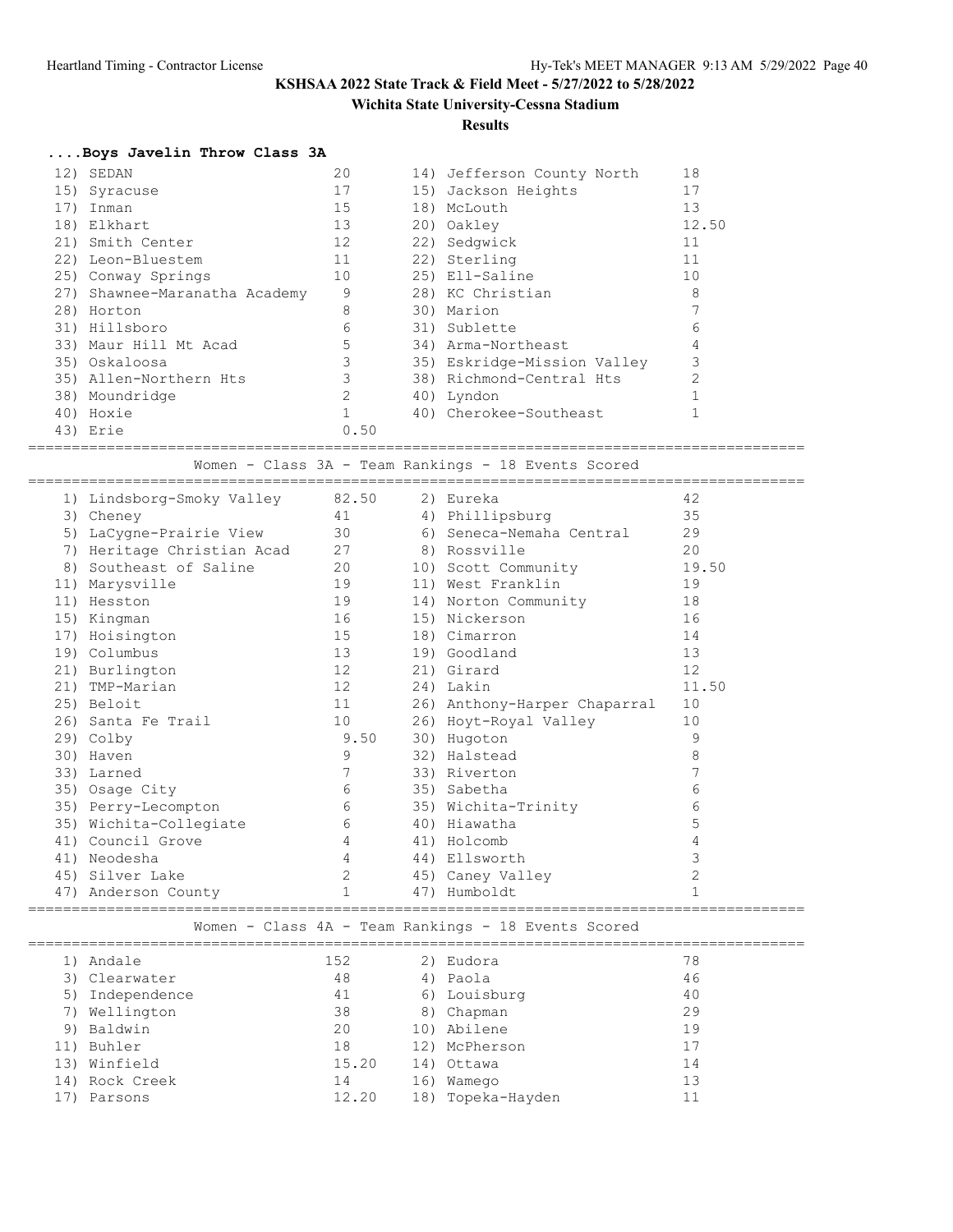**Wichita State University-Cessna Stadium**

#### **Results**

### **....Boys Javelin Throw Class 3A**

| 19) Clay Center Community | 10   | 19) Cfyville-Field Kindley | 10   |
|---------------------------|------|----------------------------|------|
| 19) Holton                | 10   | 19) Pratt                  | 10   |
| 23) Rose Hill             | 7.20 | 24) Chanute                |      |
| 25) Labette County        | 6    | 26) Tonganoxie             | 4.20 |
| 27) Concordia             | 4    | 27) Fort Scott             | 4    |
| 29) Shawnee Mission-Miege |      | 29) El Dorado              |      |
| 31) Mulvane               | 0.20 |                            |      |
|                           |      |                            |      |

# Women - Class 5A - Team Rankings - 18 Events Scored

| 1) Shawnee-Mill Valley        | 75.50 | 2) Great Bend              | 67 |
|-------------------------------|-------|----------------------------|----|
| 3) Wichita-Kapaun Mount Carme | 66    | 4) Salina-Central          | 47 |
| 5) Goddard-Eisenhower         | 38    | 5) Spring Hill             | 38 |
| 7) KC-Piper                   | 37    | 8) St. James Academy       | 34 |
| 9) Andover-Central            | 28.50 | 10) Wichita-Bishop Carroll | 25 |
| 11) Tecumseh-Shawnee Heights  | 24    | 11) Bonner Springs         | 24 |
| 13) DeSoto                    | 23    | 14) Lansing                | 19 |
| 15) Basehor-Linwood           | 18    | 16) Topeka-Seaman          | 17 |
| 17) Maize                     | 16    | 18) Leavenworth            | 14 |
| 19) Topeka-Highland Park      | 13    | 20) OP-St. Thomas Aquinas  | 12 |
| 21) Salina-South              | 10.50 | 22) Newton                 | 10 |
| 23) KC-Sumner Academy         | 8     | 23) Andover                | 8  |
| 25) Maize South               | 6     | 26) Topeka-West            | 5  |
| 26) OP-BLUE VALLEY SOUTHWEST  | 5     | 26) Valley Center          | 5  |
| 29) Hays                      | 4     | 29) Ark City               | 4  |
| 31) Pittsburg                 | 0.50  |                            |    |
|                               |       |                            |    |

#### Women - Class 6A - Team Rankings - 18 Events Scored

|     | 1) Olathe Northwest          | 76    | 2) Shawnee Mission-Northwest | 75    |
|-----|------------------------------|-------|------------------------------|-------|
|     | 3) Olathe West               | 59    | 4) OP-Blue Valley West       | 49    |
|     | 5) Manhattan                 | 45.50 | 6) Shawnee Mission-East      | 43    |
|     | 7) Olathe North              | 39    | 8) Lawrence Free State       | 31    |
|     | 9) Shawnee Mission-South     | 28    | 10) Wichita-East             | 27.50 |
|     | 11) OP-Blue Valley North     | 26    | 12) Olathe East              | 24    |
|     | 13) OP-Blue Valley Northwest | 21    | 14) Olathe South             | 18    |
|     | 14) Wichita-Northwest        | 18    | 16) OP-Blue Valley           | 16.50 |
| 17) | Hutchinson                   | 15    | 18) Wichita-Heights          | 13    |
|     | 19) Derby                    | 12    | 20) Liberal                  | 10    |
|     | 21) Gardner-Edgerton         | 9.50  | 22) Wichita-South            | 8     |
|     | 22) Shawnee Mission-North    | 8     | 24) Lawrence                 |       |
|     | 25) Garden City              | 5     | 25) Topeka-Washburn Rural    |       |
| 27) | Wichita-North                | 4     | 28) Haysville-Campus         |       |
|     | 28) Junction City            |       | 30) Dodge City               |       |

========================================================================================= Men - Class 1A - Team Rankings - 18 Events Scored

#### =========================================================================================

| 1) Meade                    | 69    | 2) Madison              | 52 |
|-----------------------------|-------|-------------------------|----|
| 3) Osborne                  | 40    | 4) Rozel-Pawnee Heights | 39 |
| 5) Quinter                  | 33.50 | 6) Axtell               | 32 |
| 7) Hanover                  | 26    | 8) Ingalls              | 23 |
| 8) La Crosse                | 23    | 10) Fowler              | 22 |
| 10) Spearville              | 22    | 12) Caldwell            | 21 |
| 13) Frankfort               | 15    | 13) Wichita County      | 15 |
| 15) Hutch-Central Christian | 14    | 16) Minneola            |    |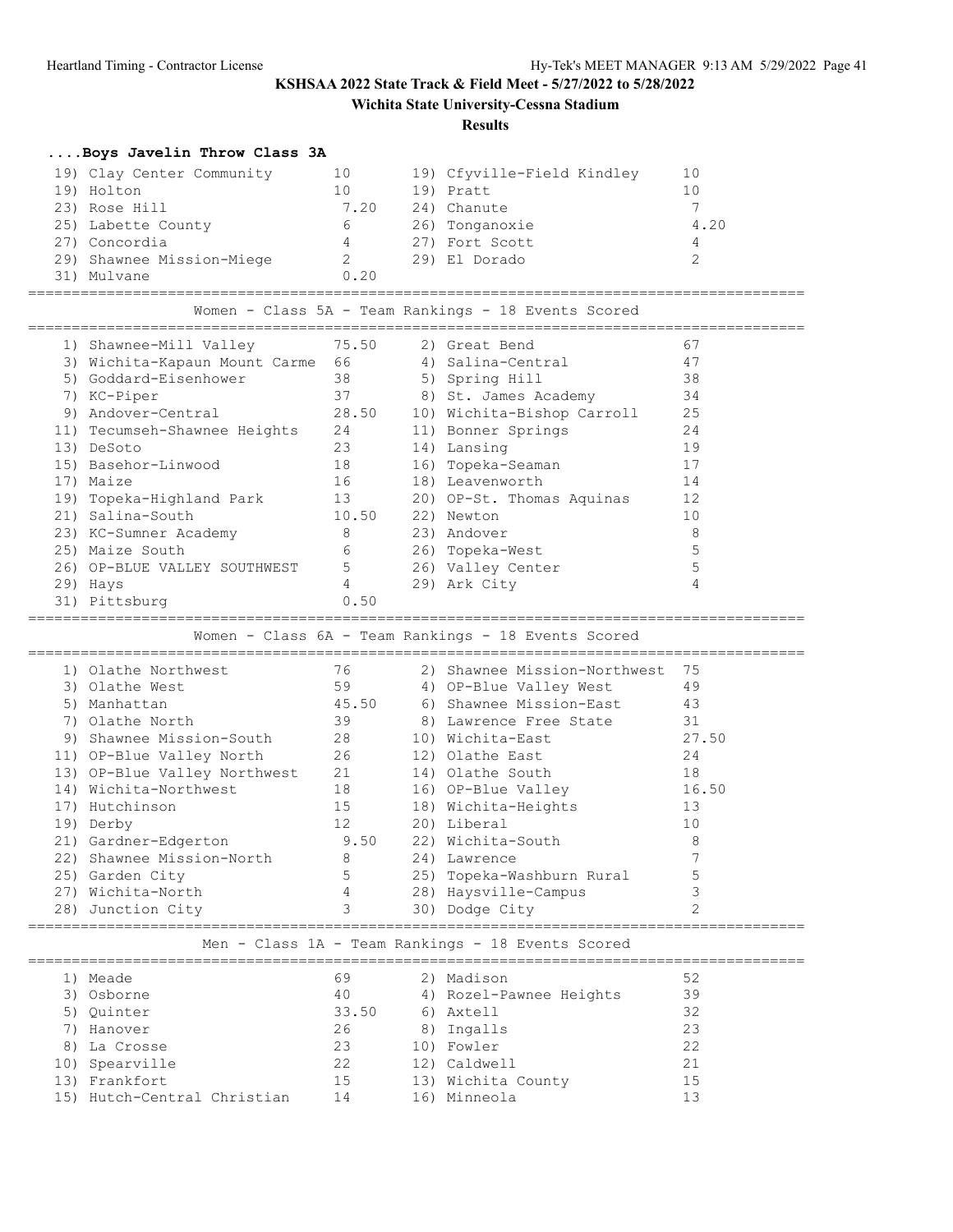### **Wichita State University-Cessna Stadium**

#### **Results**

### **....Boys Javelin Throw Class 3A**

| 17) Kinsley             | 11              | 18) Downs-Lakeside        | 10 |
|-------------------------|-----------------|---------------------------|----|
| 18) Canton-Galva        | 10              | 18) Stockton              | 10 |
| 18) St. John            | 10 <sup>°</sup> | 18) Brewster              | 10 |
| 18) Dighton             | 10              | 24) Goessel               | 9  |
| $25)$ Linn              | 8               | 25) Burlingame            | 8  |
| 25) Washington County   | 8               | 25) Central Plains        | 8  |
| 29) Tescott             | 7               | 29) Kiowa County          | 7  |
| 29) South Gray          | 7               | 29) Logan                 | 7  |
| 33) Waverly             | 6               | 33) Wetmore               | 6  |
| 33) Langdon-Fairfield   | 6               | 33) Beloit-St. John's     | 6  |
| 33) Macksville          | 6               | 33) Moran-Marmaton Valley | 6  |
| 33) Doniphan West       | 6               | 40) Wallace County        | 5  |
| 40) Scandia-Pike Valley | 5               | 40) Sylvan-Lucas Unified  | 5  |
| 43) Greeley County      | 4               | 43) Palco                 | 4  |
| 43) Little River        | 4               | 43) South Barber          | 4  |
| 43) Centralia           | 4               | 43) Olpe                  | 4  |
| 49) Attica              | 3               | 49) Almena-Northern Vly   | 3  |
| 49) Bucklin             | 3               | 49) Lebo                  | 3  |
| 53) Satanta             | 2.50            | 54) Hodgeman County       | 2  |
| 54) Hartford            | 2               | 56) Cunningham            |    |
| 56) Clifton-Clyde       | 1               |                           |    |

========================================================================================= Men - Class 2A - Team Rankings - 18 Events Scored

|     | 1) Moundridge                    | 58    | 2) Garden Plain               | 56    |
|-----|----------------------------------|-------|-------------------------------|-------|
| 3)  | Inman                            | 53    | 4) Elbing-Berean Academy      | 40.50 |
| 5)  | KC Christian                     | 37    | 6) Stanton County             | 31    |
| 7)  | Plainville                       | 30.50 | 8) St. Marys                  | 27    |
| 9)  | Hutchinson-Trinity               | 25    | 10) Hoxie                     | 21    |
|     | 10) Jefferson County North<br>21 |       | 12) Trego Community           | 19    |
|     | 13) Belle Plaine                 | 16    | 14) Pleasanton                | 15.50 |
|     | 15) Atchison County Community    | 15    | 16) Cherokee-Southeast        | 14    |
| 16) | SEDAN                            | 14    | 16) Conway Springs            | 14    |
|     | 16) Chase County                 | 14    | 16) Pittsburg-St. Marys-Colga | 14    |
|     | 21) Ell-Saline                   | 13    | 21) Smith Center              | 13    |
|     | 23) Sublette                     | 12    | 24) Bennington                | 10.50 |
| 25) | Sedqwick                         | 10    | 25) Ellis                     | 10    |
|     | 25) Wichita-Independent          | 10    | 28) Sterling                  | 8     |
|     | 28) Medicine Lodge               | 8     | 28) Leon-Bluestem             | 8     |
|     | 31) Allen-Northern Hts           |       | 31) Blue Rapids-Valley Hts    |       |
|     | 33) Ellinwood                    | 6     | 33) Uniontown                 | 6     |
|     | 35) Richmond-Central Hts         | 5     | 35) Shawnee-Maranatha Academy | 5     |
|     | 35) Eskridge-Mission Valley      | 5     | 38) Marion                    | 4.50  |
| 39) | Lyndon                           | 4     | 39) Jackson Heights           | 4     |
|     | 39) Pratt-Skyline                | 4     | 42) McLouth                   | 3     |
| 43) | Maur Hill Mt Acad                | 2     | 44) Erie                      | 0.50  |
|     |                                  |       |                               |       |

### Men - Class 3A - Team Rankings - 18 Events Scored

| 1) Southeast of Saline | 94 | 2) Burlington            | 50 |
|------------------------|----|--------------------------|----|
| 3) Wichita-Collegiate  | 48 | 4) Marysville            |    |
| 5) Lakin               | 33 | 6) Wichita-Trinity       | 30 |
| 7) Silver Lake         | 27 | 7) Seneca-Nemaha Central | 27 |
| 7) TMP-Marian          | 27 | 10) Beloit               | 24 |
| 10) Kingman            | 24 | 12) Scott Community      |    |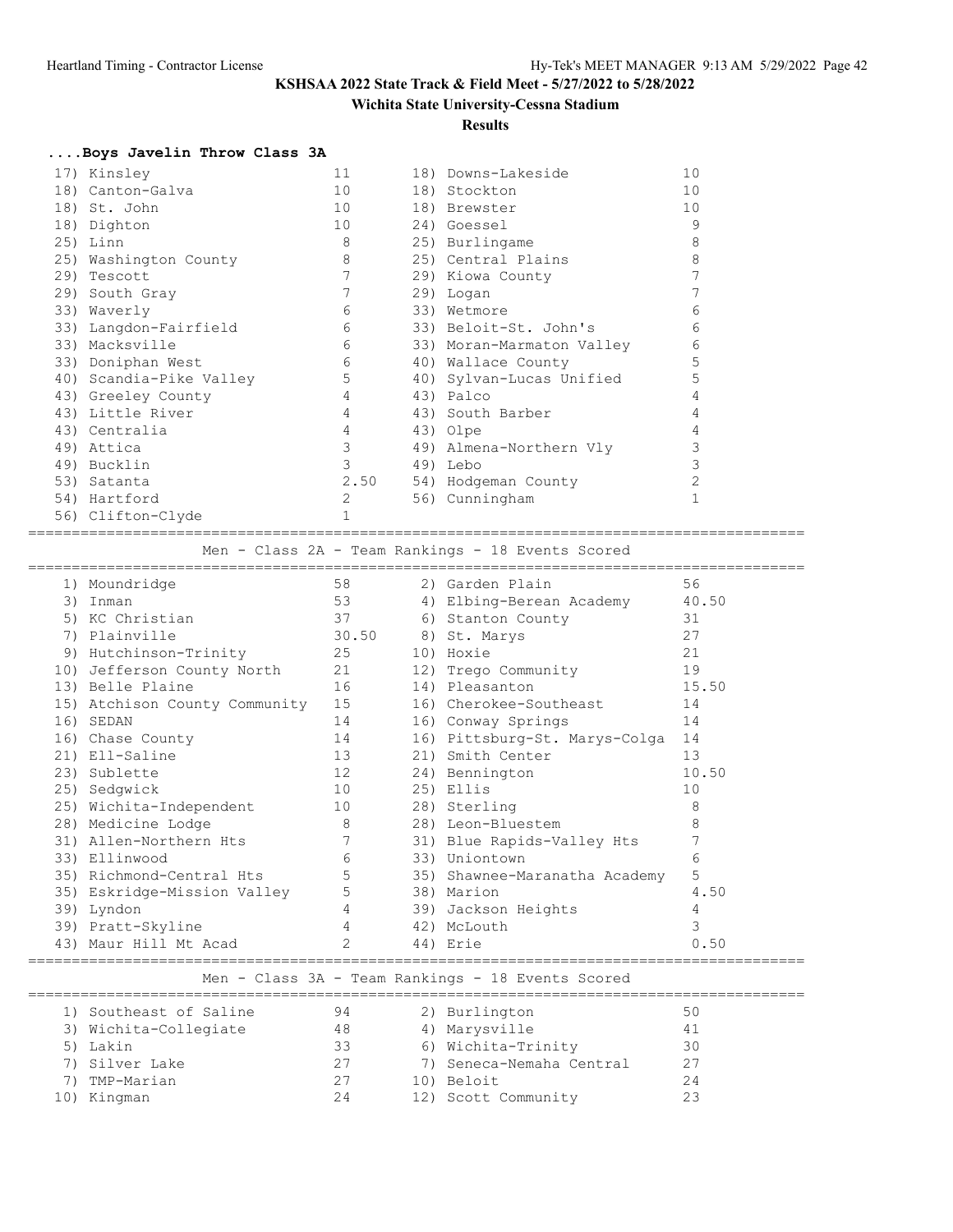### **Wichita State University-Cessna Stadium**

**Results**

## **....Boys Javelin Throw Class 3A**

|     | 13) Santa Fe Trail           | 19 | 13) Osage City      | 19    |
|-----|------------------------------|----|---------------------|-------|
|     | 13) Lindsborg-Smoky Valley   | 19 | 16) Cheney          | 18.50 |
| 17) | Hesston                      | 15 | 18) Hoisington      | 13    |
|     | 18) Holcomb                  | 13 | 18) Council Grove   | 13    |
|     | 21) Girard                   | 11 | 22) KC-Bishop Ward  | 10    |
|     | 22) Columbus                 | 10 | 24) Halstead        | 9     |
|     | 25) Lyons                    | 8  | 25) Colby           | 8     |
|     | 25) Anthony-Harper Chaparral | 8  | 28) Russell         | 6.50  |
|     | 29) Wellsville               | 6  | 29) Humboldt        | 6     |
|     | 29) Norton Community         | 6  | 32) Phillipsburg    |       |
|     | 32) West Franklin            | 5  | 32) Galena          |       |
|     | 32) Sabetha                  |    | 36) Rossville       |       |
|     | 37) Caney Valley             |    | 37) Anderson County |       |
|     | 39) Goodland                 |    | 40) Riverton        |       |
|     | 40) Cherryvale               |    | 40) Perry-Lecompton |       |
|     |                              |    |                     |       |

#### Men - Class 4A - Team Rankings - 18 Events Scored

| 1) | Andale                    | 101   |    | 2) Chanute                 | 71 |
|----|---------------------------|-------|----|----------------------------|----|
|    | 3) Louisburg              | 67    |    | 4) Topeka-Hayden           | 64 |
|    | 5) Buhler                 | 51    | 6) | Eudora                     | 41 |
| 7) | Tonganoxie                | 40    | 8) | Augusta                    | 34 |
|    | 9) Rose Hill              | 29    |    | 10) Wamego                 | 26 |
|    | 11) Abilene               | 24    |    | 12) Shawnee Mission-Miege  | 23 |
|    | 13) Paola                 | 21.50 |    | 14) Concordia              | 16 |
|    | 15) McPherson             | 15    |    | 16) Iola                   | 13 |
|    | 16) Winfield              | 13    |    | 18) El Dorado              | 10 |
|    | 19) Parsons               | 9     |    | 20) Cfyville-Field Kindley |    |
|    | 21) Ottawa                | 6     |    | 21) Pratt                  | 6  |
|    | 23) Clay Center Community | 4     |    | 24) Rock Creek             | 3  |
|    | 25) Fort Scott            | 2.50  |    | 26) Clearwater             | っ  |
|    | 26) Towanda-Circle        |       |    | 28) Labette County         |    |

#### =========================================================================================

Men - Class 5A - Team Rankings - 18 Events Scored

|                                                   | 1) Shawnee-Mill Valley       | 63    |  | 2) OP-St. Thomas Aquinas | 62    |  |  |  |
|---------------------------------------------------|------------------------------|-------|--|--------------------------|-------|--|--|--|
| 3)                                                | Wichita-Kapaun Mount Carme   | 56    |  | 4) Andover-Central       | 47    |  |  |  |
| 5)                                                | Wichita-Bishop Carroll       | 45.50 |  | 6) KC-Piper              | 42    |  |  |  |
| 7)                                                | Andover                      | 36    |  | 8) DeSoto                | 29    |  |  |  |
| 9)                                                | Hays                         | 28.50 |  | 10) St. James Academy    | 27.50 |  |  |  |
|                                                   | 11) Topeka-Highland Park     | 26    |  | 12) Maize                | 24.50 |  |  |  |
|                                                   | 13) Ark City                 | 23    |  | 13) Spring Hill          | 23    |  |  |  |
|                                                   | 15) OP-BLUE VALLEY SOUTHWEST | 21    |  | 15) Leavenworth          | 21    |  |  |  |
| 17)                                               | Basehor-Linwood              | 20.50 |  | 18) Lansing              | 18    |  |  |  |
|                                                   | 19) Topeka-West              | 16    |  | 19) Maize South          | 16    |  |  |  |
|                                                   | 21) Tecumseh-Shawnee Heights | 14    |  | 22) Valley Center        | 10.50 |  |  |  |
|                                                   | 23) Great Bend               | 10    |  | 24) Newton               | 6     |  |  |  |
|                                                   | 24) Bonner Springs           | 6     |  | 26) Goddard              | 5     |  |  |  |
| 27)                                               | Emporia                      | 3     |  | 28) Salina-Central       |       |  |  |  |
|                                                   | 28) Topeka-Seaman            |       |  |                          |       |  |  |  |
|                                                   |                              |       |  |                          |       |  |  |  |
| Men - Class 6A - Team Rankings - 18 Events Scored |                              |       |  |                          |       |  |  |  |
|                                                   | Olathe North                 | 112   |  | 2) Shawnee Mission-East  | 56    |  |  |  |
|                                                   |                              |       |  |                          |       |  |  |  |

|  | $\perp$ , $\cup$ $\perp$ $\cup$ $\perp$ $\cup$ $\perp$ $\perp$ |                     |  | LI DIKWIICC IILDULOII LUDU |  |
|--|----------------------------------------------------------------|---------------------|--|----------------------------|--|
|  |                                                                | 3) Olathe Northwest |  | 4) Olathe East             |  |